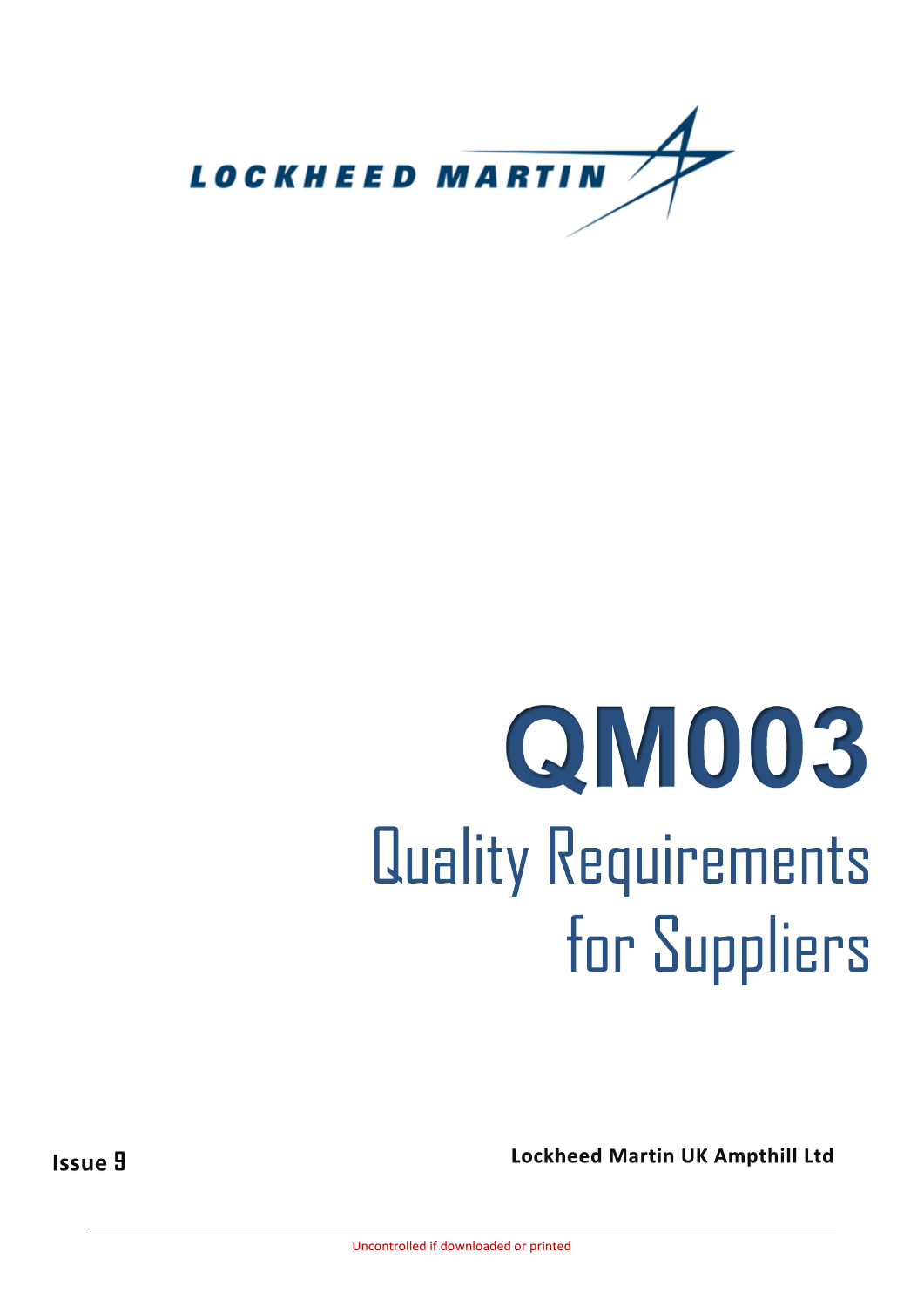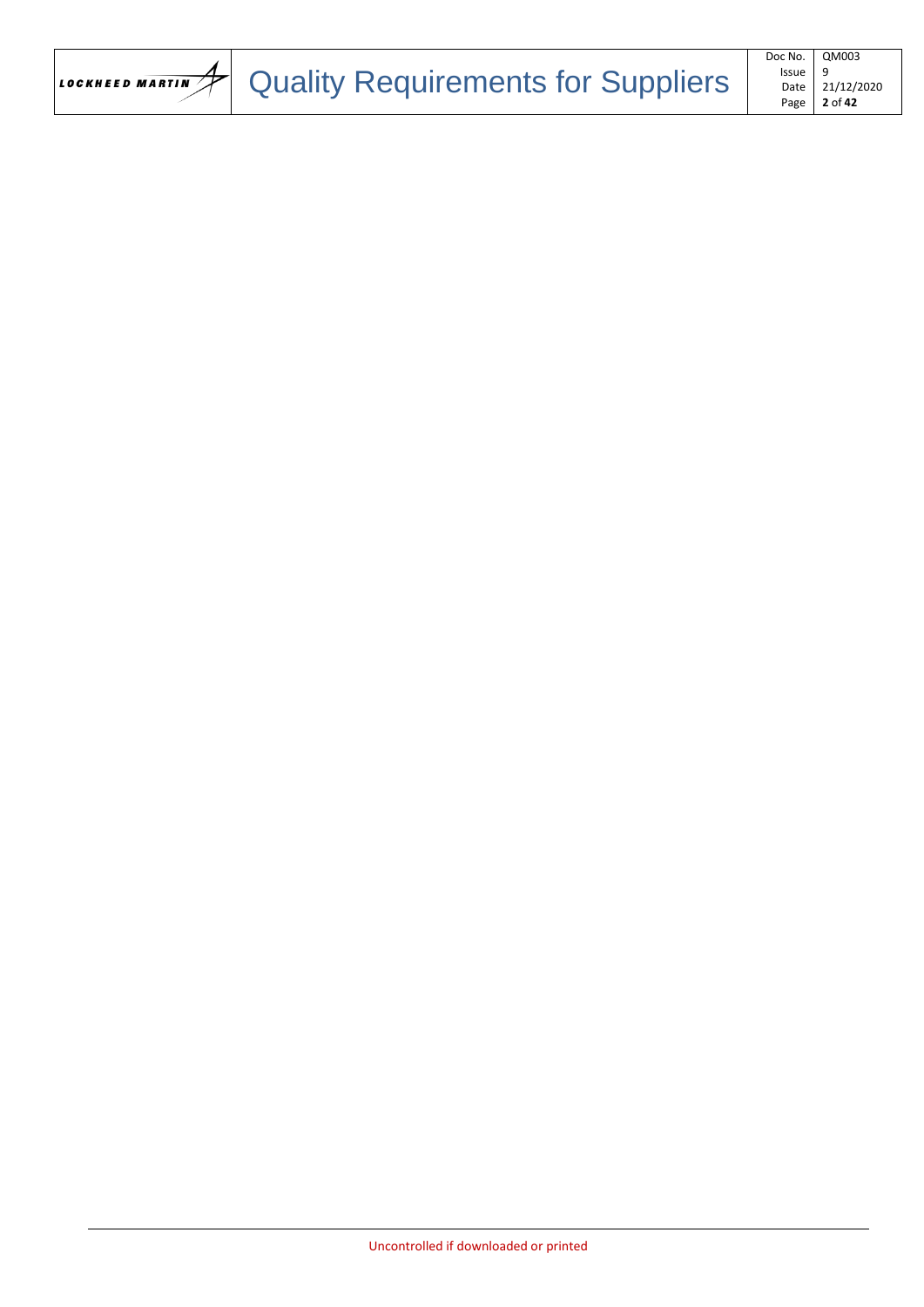

## QM003 Contents

| 1. |                                                            |    |
|----|------------------------------------------------------------|----|
|    |                                                            |    |
|    |                                                            |    |
|    |                                                            |    |
|    |                                                            |    |
| 2. |                                                            |    |
|    |                                                            |    |
| 3. |                                                            |    |
| 4. |                                                            |    |
|    |                                                            |    |
| 5. |                                                            |    |
|    |                                                            |    |
|    |                                                            |    |
| 6. |                                                            |    |
|    |                                                            |    |
|    | 6.1.1 Exceptions                                           | 10 |
|    | 6.1.2 Supporting Documentation                             | 10 |
|    | 6.1.3 Security Assessment                                  | 10 |
|    | 6.1.4 Exceptional Circumstances                            | 11 |
|    | 6.1.5 Scope of Approval                                    | 11 |
|    |                                                            |    |
|    | 6.2.1 Site Visits and Supplier Audits                      | 11 |
|    | 6.2.2 Approval updates - Supplier Responsibilities         | 11 |
|    | 6.2.3 Right of Access                                      | 12 |
| 7. |                                                            |    |
|    |                                                            |    |
|    |                                                            |    |
| 8. |                                                            |    |
|    |                                                            | 15 |
|    |                                                            |    |
|    |                                                            |    |
|    |                                                            |    |
|    |                                                            |    |
|    |                                                            |    |
|    |                                                            |    |
|    |                                                            |    |
|    |                                                            |    |
|    | 8.10                                                       |    |
|    | Monitoring, Measurement, Analysis and Evaluation<br>8.10.1 | 18 |
|    | 8.10.2 Internal Audit                                      | 19 |
|    | 8.10.3 Management Review                                   | 19 |
| 9. |                                                            |    |
|    |                                                            |    |
|    |                                                            |    |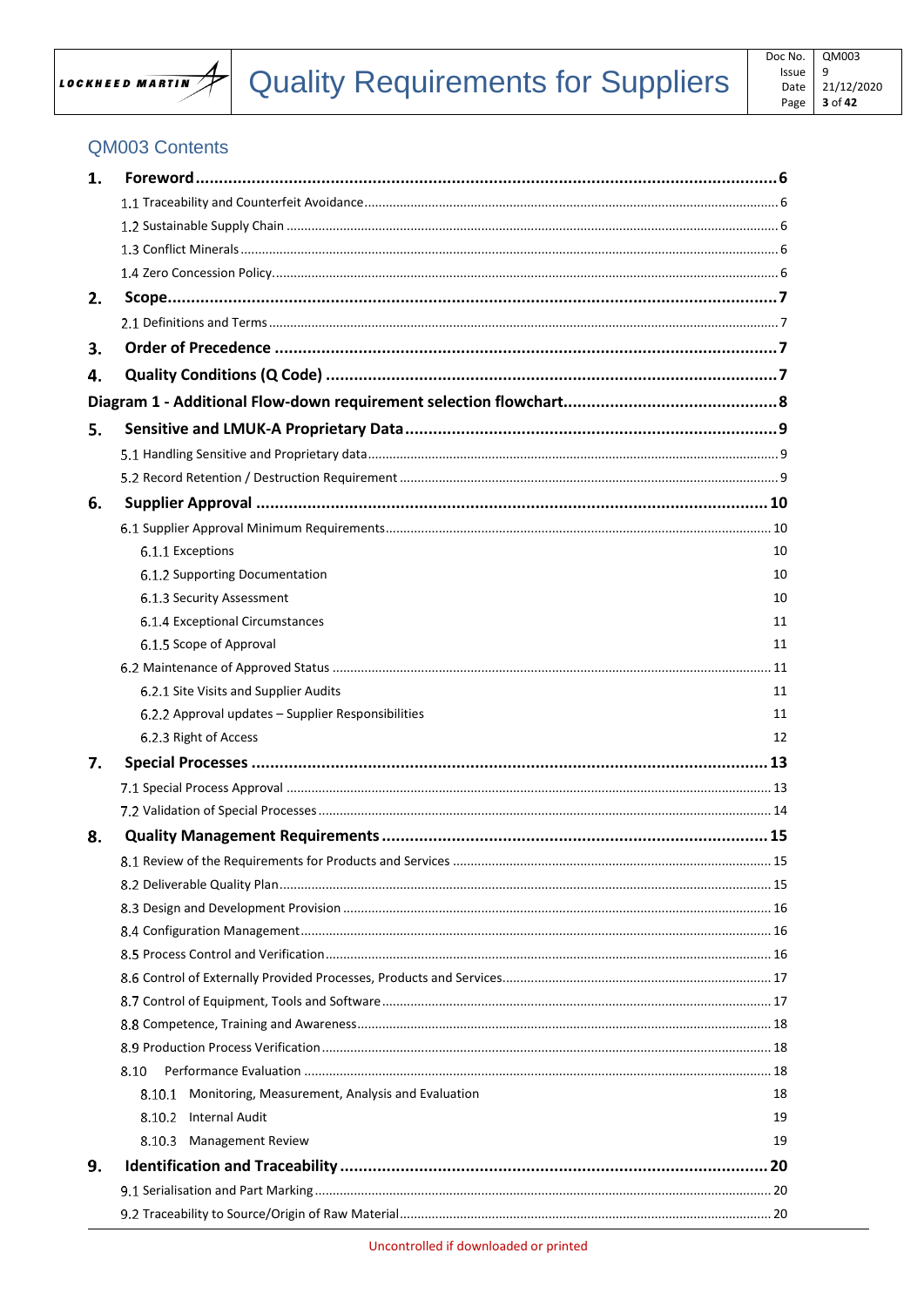

# **Quality Requirements for Suppliers**

| 10. |                                               |    |
|-----|-----------------------------------------------|----|
| 11. |                                               |    |
|     | 11.1                                          |    |
|     | 11.1.1 Paint System Performance               | 22 |
|     | 11.2                                          |    |
|     | 11.3                                          |    |
|     | 11.4                                          |    |
|     | 11.4.1 Moisture Sensitive Level (MSL)         | 23 |
|     | 11.4.2 Electrostatic Discharge (ESD)          | 23 |
| 12. |                                               |    |
| 13. |                                               |    |
|     | 13.1                                          |    |
| 14. |                                               |    |
|     | 14.1                                          |    |
|     | 14.2                                          |    |
| 15. |                                               |    |
|     | 15.1                                          |    |
|     | 15.1.1 Certificate of Conformity              | 27 |
|     | 15.1.2 Delivery Advice Note                   | 28 |
|     | 15.1.3 Calibration and Test Certification     | 28 |
|     | 15.1.4 Completeness of Supplied Documentation | 28 |
|     | 15.1.5 Late Deliveries / Short Deliveries     | 28 |
|     |                                               |    |
| 16. |                                               |    |
| 17. |                                               |    |
|     | 17.1                                          |    |
|     | 17.2                                          |    |
|     | 17.3                                          |    |
|     | 17.4                                          |    |
|     |                                               |    |
|     | 18.1                                          |    |
|     | 18.2                                          |    |
| 19. |                                               |    |
| 20. |                                               |    |
| 21. |                                               |    |
|     | 21.1                                          |    |
|     | 21.2                                          |    |
|     | 21.3                                          |    |
|     |                                               |    |
|     |                                               |    |
|     |                                               |    |
|     |                                               |    |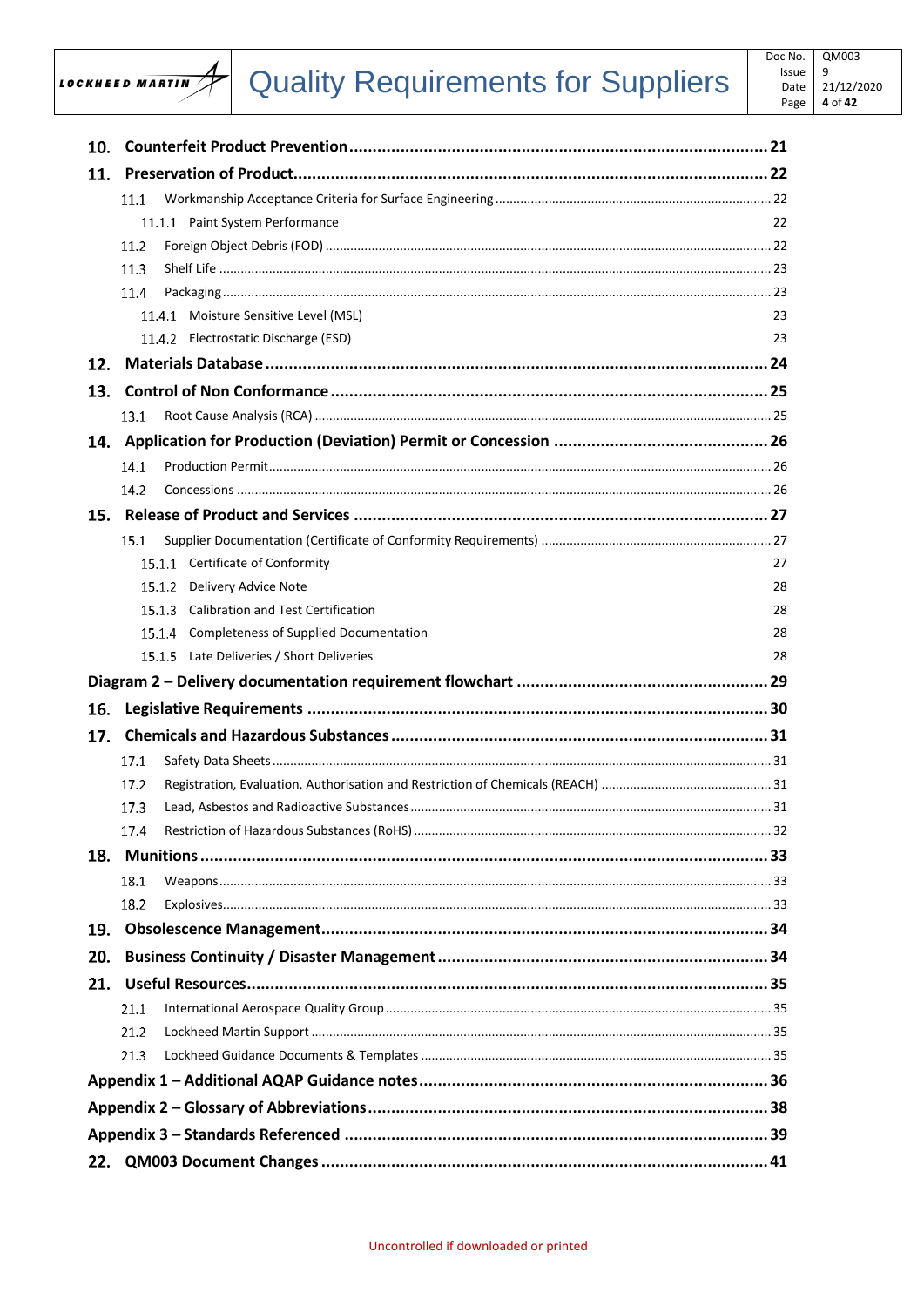

QM003 Lifecycle Overview

|                                                                             |                                                                            | Plan & Manage                                                                              |                                                                                    |                                                             |
|-----------------------------------------------------------------------------|----------------------------------------------------------------------------|--------------------------------------------------------------------------------------------|------------------------------------------------------------------------------------|-------------------------------------------------------------|
|                                                                             | <b>Performance Evaluation</b><br><b>Competence, Training and Awareness</b> |                                                                                            | <b>Obsolescence Management</b><br><b>Business Continuity / Disaster Management</b> |                                                             |
| Supplier<br>Approval                                                        | Design &<br>Development                                                    | <b>Make</b>                                                                                | <b>Deliver</b>                                                                     | <b>Post Delivery</b>                                        |
| <b>Supplier Approval</b>                                                    | <b>Review of the</b><br><b>Requirements for</b>                            | <b>Configuration Management</b><br><b>Process Control and Verification</b>                 | <b>Release of Product and Services</b>                                             | <b>Control of Non Conformance</b>                           |
| <b>Handling Sensitive and</b><br>Proprietary data                           | <b>Products and Services</b>                                               | <b>Control of Externally Provided</b><br>Processes, Products and Services                  | <b>Shelf Life</b>                                                                  | <b>Record Retention /</b><br><b>Destruction Requirement</b> |
|                                                                             | <b>Design and Development</b><br><b>Provision</b>                          | Control of Equipment, Tools and<br>Software                                                | Packaging                                                                          |                                                             |
| <b>Counterfeit Product</b><br>Prevention<br><b>Special Process Approval</b> | Configuration<br>Management<br><b>Deliverable Quality Plan</b>             | <b>Validation of Special Processes</b><br><b>Production Process Verification</b>           | <b>Chemicals and Hazardous</b>                                                     |                                                             |
|                                                                             |                                                                            | <b>Application for Production</b><br>(Deviation) Permit or Concession                      | <b>Substances</b>                                                                  |                                                             |
|                                                                             |                                                                            | <b>Identification and Traceability</b><br><b>Traceability and Counterfeit</b><br>Avoidance | <b>Munitions</b>                                                                   |                                                             |
|                                                                             |                                                                            | <b>Workmanship Acceptance Criteria</b><br>for Surface Engineering                          | <b>Legislative Requirements</b>                                                    |                                                             |
|                                                                             |                                                                            | Foreign Object Debris (FOD)<br><b>Materials Database</b>                                   | <b>Counterfeit Product Prevention</b>                                              |                                                             |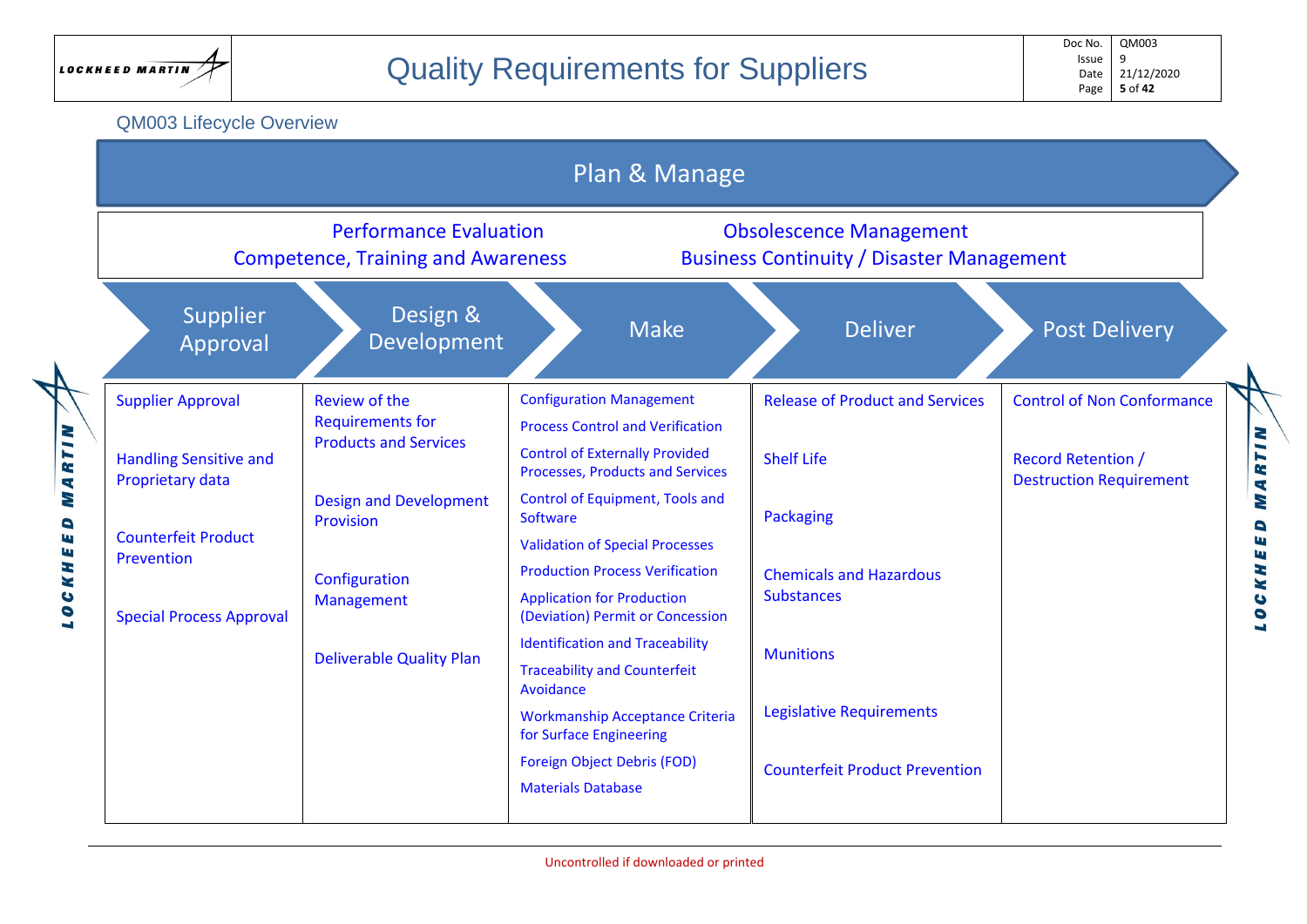<span id="page-5-5"></span>

#### <span id="page-5-0"></span> $1<sub>1</sub>$ Foreword

Lockheed Martin's business depends on a reliable, global network of skilled suppliers that provide the materials, parts and services to make our products and deliver them to our customers, conforming to LMUK-A (Lockheed Martin UK Ampthill) requirements, mission-ready and on time. Goods and services provided by our suppliers have a key impact on the quality of the products, solutions and services we offer our customers.

To maintain a high level of quality we are determined to establish and maintain close and long-lasting relationships with our suppliers working in a zero-defect culture from our supply chain.

QM003 may be distributed to sub-contractors, suppliers and the sub-tier supply chain.

LMUK-A Terms and Conditions of trade *shall* apply to all contracts unless otherwise agreed.

#### <span id="page-5-1"></span>Traceability and Counterfeit Avoidance  $1.1$

Traceability and counterfeit avoidance are of paramount importance to Lockheed Martin to avoid safety and operational effectiveness of our products being compromised by defective items. Lockheed Martin rely on suppliers' stringent controls to ensure traceability is maintained as per requirements and counterfeit risks mitigated. Refer to section[s 9](#page-19-0) & [10](#page-20-0) of this document for detailed requirements.

#### <span id="page-5-2"></span> $1.2<sub>1</sub>$ Sustainable Supply Chain

LMUK-A define **Sustainable Supply Chain Management (SSCM)** as "management of our supply base to drive affordability and innovation through social responsibility and environmental stewardship." The objective of SSCM is to ensure alignment of our supply base's social, ethical, environmental, safety and health responsibilities with [Lockheed Martin's sustainability com](http://www.lockheedmartin.com/us/who-we-are/sustainability.html)mitments. The Lockheed Martin UK Ampthill Ltd Quality Policy can be obtained upon request.

#### <span id="page-5-3"></span>1.3 Conflict Minerals

Conflict minerals are minerals mined in conditions of armed conflict and human rights abuses, and which are sold or traded by armed groups. Suppliers *shall* be aware of th[e OECD Due Diligence Guidance.](http://www.oecd.org/fr/daf/inv/mne/mining.htm) Further information can be found at the [Lockheed Martin Conflict Minerals webpage.](https://www.lockheedmartin.com/en-us/suppliers/sustainable-supply-chain.html#conflictminerals)

#### <span id="page-5-4"></span>1.4 Zero Concession Policy.

LMUK-A expects quality to be built into the Design and Production of our product and this is also the expectation of the supply chain. Conformity first is key to the delivery of world class product to our customers and this culture and mindset needs to be within the supply chain delivering to LMUK-A. As a company LMUK-A relies on the supply chain to deliver product conforming to requirements, free from defects with zero concessions or deviations.

Requests for concession applications will only be accepted under exceptional circumstances. Concession submissions will impact the supplier performance rating.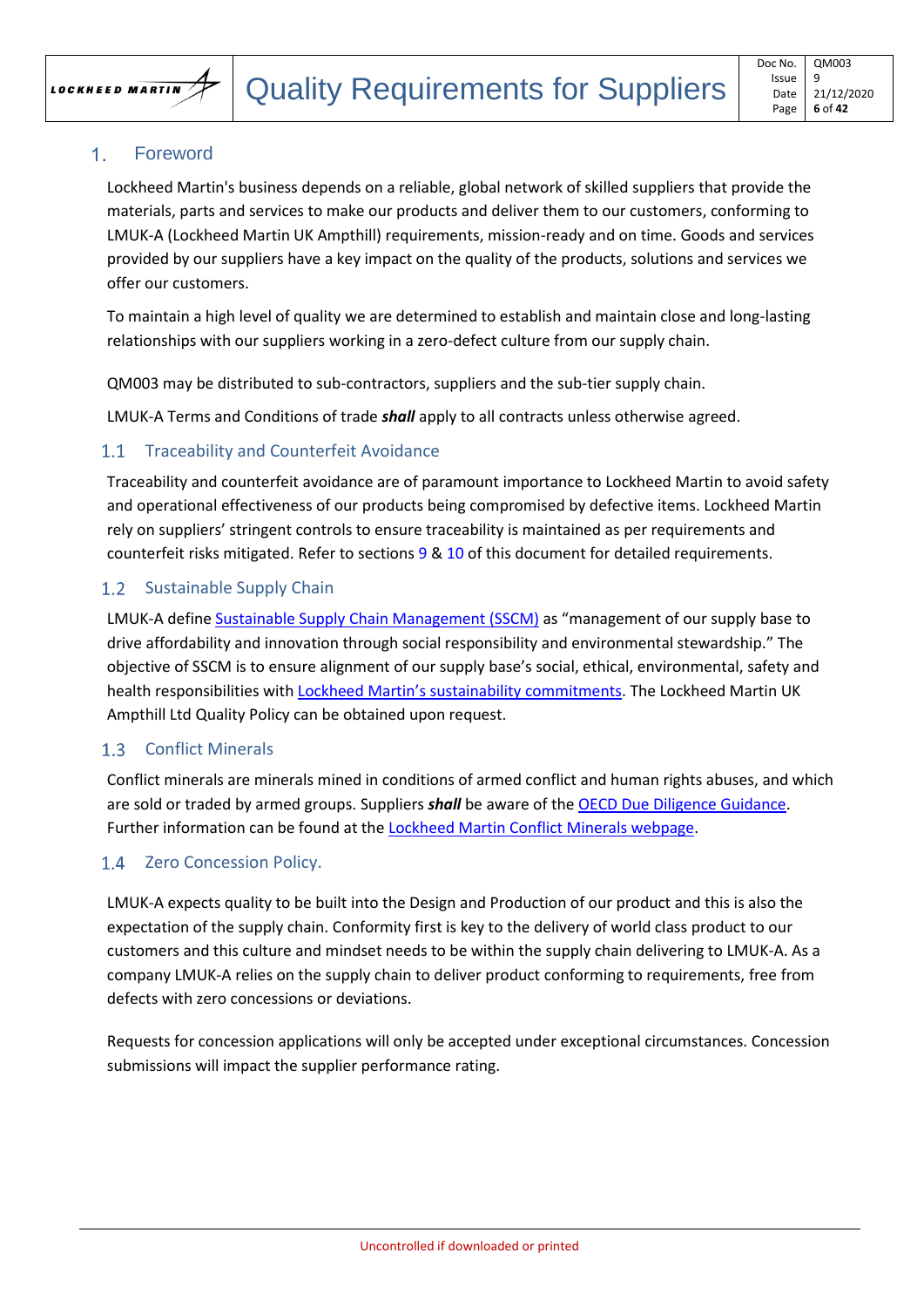#### <span id="page-6-0"></span> $2.$ **Scope**

LMUK-A are required by AS9100 to apply appropriate controls to their direct and sub tier external providers to ensure that requirements are met.

The aim of this document is to formally communicate the Lockheed Martin UK Ltd (LMUK-A) quality requirements to the supply chain.

The supplier *must* refer to the Contract between LMUK-A and the supplier to identify the applicable version of QM003.

Suppliers *shall* plan, implement, and control the processes needed to meet the requirements for the provision of products and services to LMUK-A in accordance with this document and the suppliers' QMS.

#### <span id="page-6-1"></span>2.1 Definitions and Terms

In this Quality Requirements for Suppliers QM003 document, the terms "*shall*" and "*must*" mean that the described action is mandatory; "*should*" means that the described action is expected with some flexibility allowed in the method of compliance; and "*may*" means that the described action is permissible or discretionary.

The term "supplier" means vendor, supplier of goods and services, sub-contractor and distributor. Questions concerning this manual *should* be directed to your respective LMUK-A Supply Chain representative or Supplier Quality Engineer (SQE).

The term "Contract" refers to the legal agreement between LMUK-A and the Supplier for the provision of goods and/or services in which the requirement to comply with a version of QM003 has been incorporated.

#### <span id="page-6-2"></span> $3.$ Order of Precedence

Any inconsistencies in this document *shall* be resolved in accordance with the following descending order of precedence: (1) the Contract including any special terms and conditions; (2) the drawing, design data and any approved concession deviation (3) QM003.

#### <span id="page-6-3"></span> $4_{-}$ Quality Conditions (Q Code)

Additional Quality Conditions required by NATO & Military contracts above those detailed within QM003 basic requirements and ISO9001 are defined by quality condition (Q code) QM003-A & QM003-B which will be stated on LM's purchase order and/or Sub-Contract.

These will only apply when indicated by the delivery quality condition (Q Code) on the purchase order or other documentation associated with the Contract. See Diagram 1 - [Additional Flow-down requirement](#page-7-0)  [selection flowchart](#page-7-0) and Appendix 1 – [Additional AQAP Guidance notes.](#page-35-0)

| Q Code  | <b>Description</b>                                        | Flow-Down Requirement in Addition to<br>ISO9001 & QM003 |
|---------|-----------------------------------------------------------|---------------------------------------------------------|
| QM003-A | <b>Quality Requirements for NATO Contracts</b>            | AQAP 2110 / 2105 Applies                                |
| QM003-B | <b>Quality Requirements for Non-Military</b><br>Contracts | ISO 10005 / 10007 Applies                               |
| QM003-C | <b>Quality Requirements for Business Supplies</b>         | No additional requirement                               |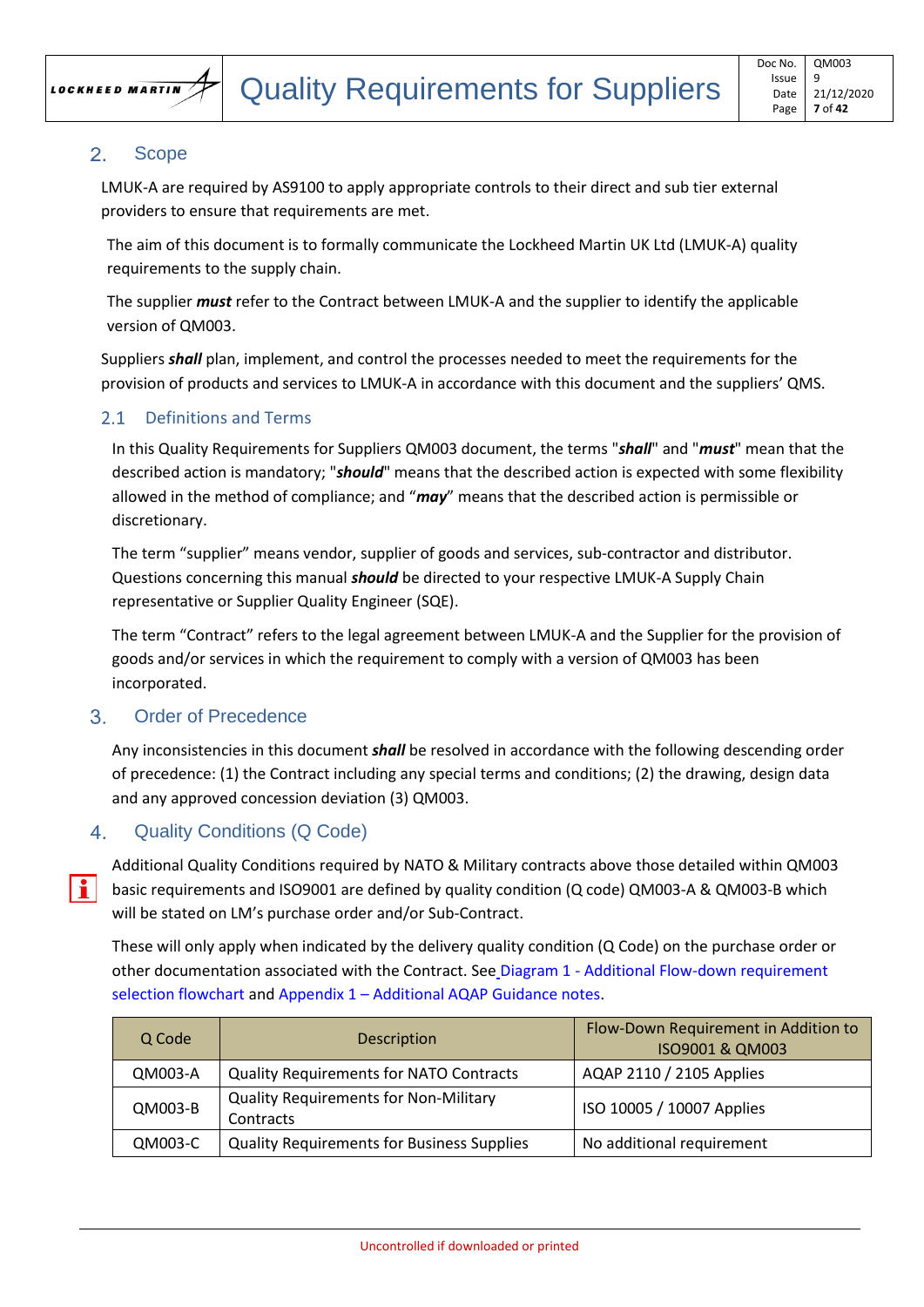

## <span id="page-7-0"></span>Diagram 1 - Additional Flow-down requirement selection flowchart

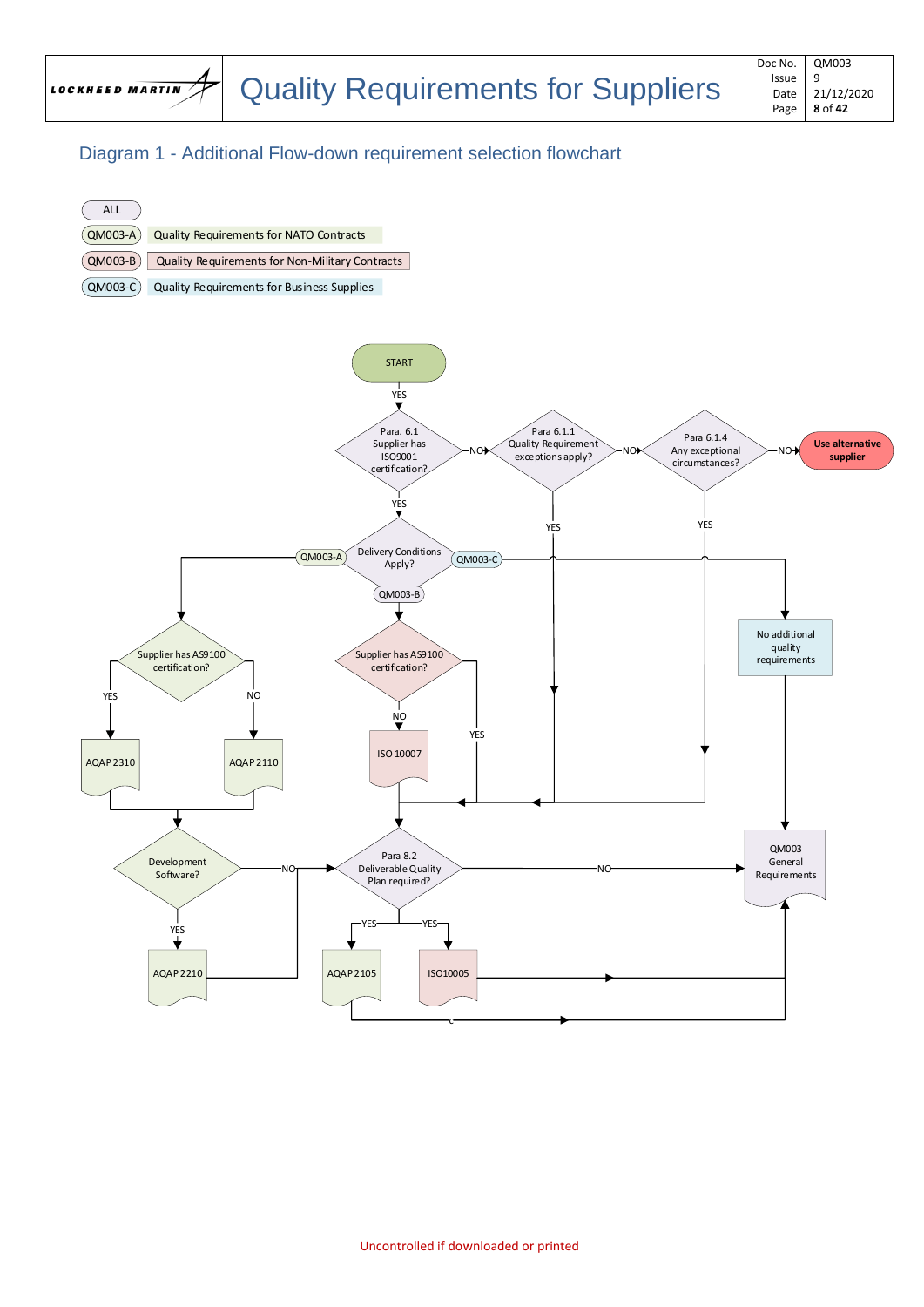#### <span id="page-8-3"></span><span id="page-8-0"></span>5. Sensitive and LMUK-A Proprietary Data

## <span id="page-8-1"></span>5.1 Handling Sensitive and Proprietary data

i.

H

Sub-tier suppliers and sub-contractors used by the supplier that have access to any sensitive or LMUK-A proprietary data **must** be authorised with a Non-Disclosure Agreement (NDA) in place with LMUK-A.

LMUK-A proprietary and customer technical data *must* only be shared with 3<sup>rd</sup> party suppliers who have:

- Been approved by LMUK-A and the owner of the technical data
- Confirmed in writing (e.g., hardcopy letter, email with return address header) that they are authorized to receive such data and they understand the implications of and requirements for handling sensitive and proprietary technical data
- <span id="page-8-4"></span>• Only authorised personnel *shall* have access to restricted data and the data *shall* be controlled in such a way as to prevent unauthorized transmission or access

Suppliers that require Restricted and Official Sensitive Classification data *shall* have a procedure in place for the control, handling and monitoring of such data. Any loss or potential compromise of any classified material must be reported to LMUK-A without delay.

Lockheed Martin Proprietary Information (LMPI) *shall* be handled in accordance with the LMUK-A terms and conditions.

Where a supplier is identified on a Technical Assistance Agreement (TAA) or Manufacturing Licence Agreement (MLA), the organisation *must* complete a Non-Disclosure Agreement (NDA) when requested by LMUK-A and *shall* continue to maintain access controls in accordance with the NDA and any Technology Control Plan (TCP) that LMUK-A and the organisation enter into.

LMUK-A reserve the right to issue an NDA where LMUK-A deem sensitive information will be shared with the supplier.

#### <span id="page-8-2"></span>5.2 Record Retention / Destruction Requirement

Suppliers *shall* retain records relating to processing, testing, calibration, manufacture, supply, traceability and certification for a minimum of **7 years** from end of Contract date unless otherwise stated by Contract or statutory requirements (i.e. 10 years for EU declaration of Conformity & CE Marking as defined in Journal 2016/C 272/01).

**AllOFFICIAL + LMPI** documents must be returned to Lockheed Martin UK Ampthill either:

- a. When they are no-longer required as part of the sub-contract; or
- b. At the end of the sub-contract.

Requests to destroy programme-related **OFFICIAL** information locally on the sub-contractor's site must be passed to the Lockheed Martin UK, Ampthill Programme/Project Manager and Lockheed Martin UK Ampthill, Security Office for authorisation in accordance with LMUK-A Contract conditions

At a minimum, all **OFFICIAL** hard copy information must be destroyed using a cross-cut shredder which makes the reconstitution of the material highly unlikely. Unwanted **OFFICIAL** information/material that cannot be destroyed in such a way *shall* be returned to the originating Authority.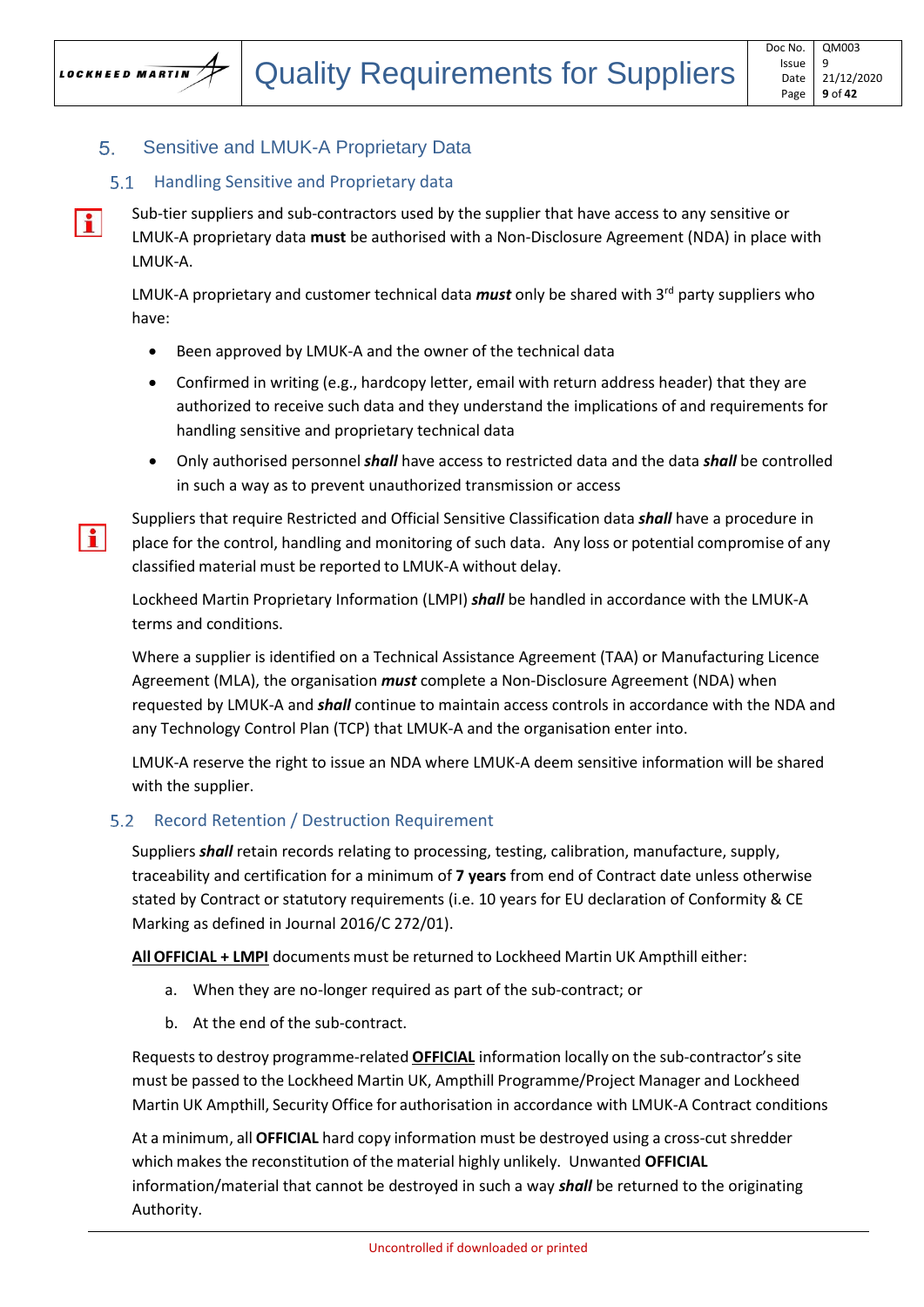#### <span id="page-9-5"></span><span id="page-9-0"></span> $6<sub>1</sub>$ Supplier Approval

#### <span id="page-9-1"></span> $6.1$ Supplier Approval Minimum Requirements

The minimum quality requirement for suppliers of goods supplied, work performed and services provided to LMUK-A *shall* be Quality Management System (QMS) certification to **ISO9001** by a [UKAS](http://www.ukas.com/) (or national equivalent) accredited certification body.

Suppliers that provide goods and services that are used in projects for aviation and space applications *should* be certified to [AS9100](https://www.sae.org/standards/content/as9100d/) for QM003-A & QM003-B Contracts.

Distributors *shall* be certified to AS9120 and Calibration Laboratories *shall* be certified to ISO 17025 or equivalent for QM003- A & QM003-B Contracts.

#### <span id="page-9-2"></span>6.1.1 Exceptions

LMUK-A may approve exceptions to the above requirements if any of the following criteria are met:

- The supplier is mandated by our customer
- The supplier is the manufacturer of a single sourced product mandated by our customer
- The supplier is the only distributor of a product mandated by our customer
- The supplier provides goods or services that have no direct or indirect effect on the goods and services we provide our customer

#### <span id="page-9-3"></span>6.1.2 Supporting Documentation

Documents required to complete the supplier approval process are:

- For[m F0189 Supplier Quality Assessment](https://www.lockheedmartin.com/content/dam/lockheed-martin/uk/documents/suppliers/F0189%20Supplier%20Assessment%20Report.docx) and / or F0183 Supplier Assessment Questionnaire
- QMS certification
- Confidentiality or non-disclosure agreement (NDA) if applicable
- Inclusion on a Technical Assistance Agreement (TAA) if applicable
- Deliverable Quality Plan (See sectio[n 8.2\)](#page-14-2)

(Form F0189 is available on the Lockheed Martin UK website.)

#### <span id="page-9-4"></span>6.1.3 Security Assessment

Suppliers working at OFFICIAL-SENSITIVE/LEGACY RESTRICTED, will be required to undergo a Security Assurance visit and Risk Assessment by LM Security personnel prior to the exchange of any sensitive information.

Following the initial Security Assurance visit, the supplier will be required to complete an Annual Security Questionnaire which will be evaluated to ensure that there has been no change to the Risk Assessment.

Suppliers may be subject to subsequent, follow up Security Assurance visits where required.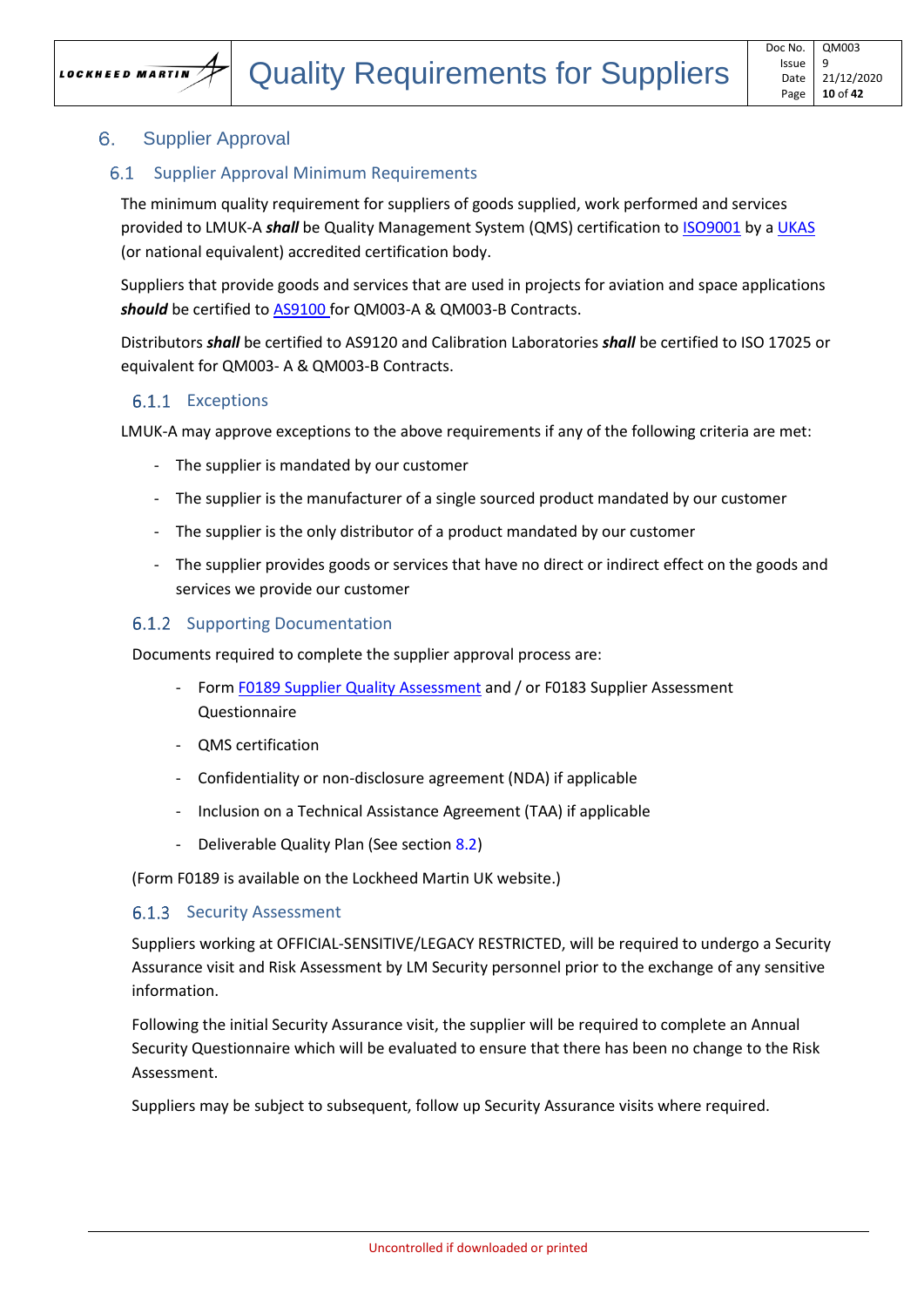#### <span id="page-10-0"></span>6.1.4 Exceptional Circumstances

Where the supplier approval criteria or listed exceptions cannot be met, depending on the product, its application, value and criticality, special authorisation may be granted where evidence of compliance can be provided.

This *may* include LMUK-A audit to a set of alternative quality requirements.

#### <span id="page-10-1"></span>6.1.5 Scope of Approval

- Suppliers approved for use will be allocated to the LMUK-A Supplier database stating the scope detail on their approval
- Suppliers *shall not* conduct work for LMUK-A outside their scope of approval unless authorised by LM Quality department through audit i.e. special process audits or LM specific approvals

#### <span id="page-10-3"></span><span id="page-10-2"></span>6.2 Maintenance of Approved Status

#### 6.2.1 Site Visits and Supplier Audits

- Where appropriate, suppliers *shall* be subject to on-site audit and / or site visit by Lockheed Martin
- In some instances, LMUK-A will be unable to raise a contract until completion of successful supplier audit
- Scheduled verification audits, site visits and business to business meetings *shall* be supported when required
- If specified on the Contract, Verification at Source acceptance inspection and witness testing by *Buyer* Quality Assurance representative *shall* be required prior to shipment of product from your facility. The *Seller shall* provide a notice period of 7 days prior to which components will be available for source inspection. To notify and arrange email [sqa\\_ampthill.fc](mailto:sqa_ampthill.fc-amphill@lmco.com)[amphill@lmco.com](mailto:sqa_ampthill.fc-amphill@lmco.com) and the nominated supply chain representative identified on the Contract

#### <span id="page-10-4"></span>Approval updates – Supplier Responsibilities

It is a requirement of the conditions of supply into LMUK-A that the contractor / supplier fully understands and adheres to the following. It is the supplier's responsibility to ensure:

- LMUK-A *shall* be provided up-to-date copies of Quality Management System certification including scope of certification
- LMUK-A **shall** be informed by the approved supplier when approval bodies are changed, and certificates are re-issued or revoked
- LMUK-A **s***hall* be informed by the approved supplier when certificates scopes are planned to be amended which would affect work currently undertaken or scheduled for future delivery. This would also include any change of address
- LMUK-A *shall* be informed if due to any circumstance suppliers Special Process skill base alters i.e. coded welder's certification lapses – in this instance the LMUK-A Special Process Auditor must be informed

To notify LMUK-A of any updates email [sqa\\_ampthill.fc-amphill@lmco.com](mailto:sqa_ampthill.fc-amphill@lmco.com) or the nominated LMUK-A supply chain representative identified on the Contract.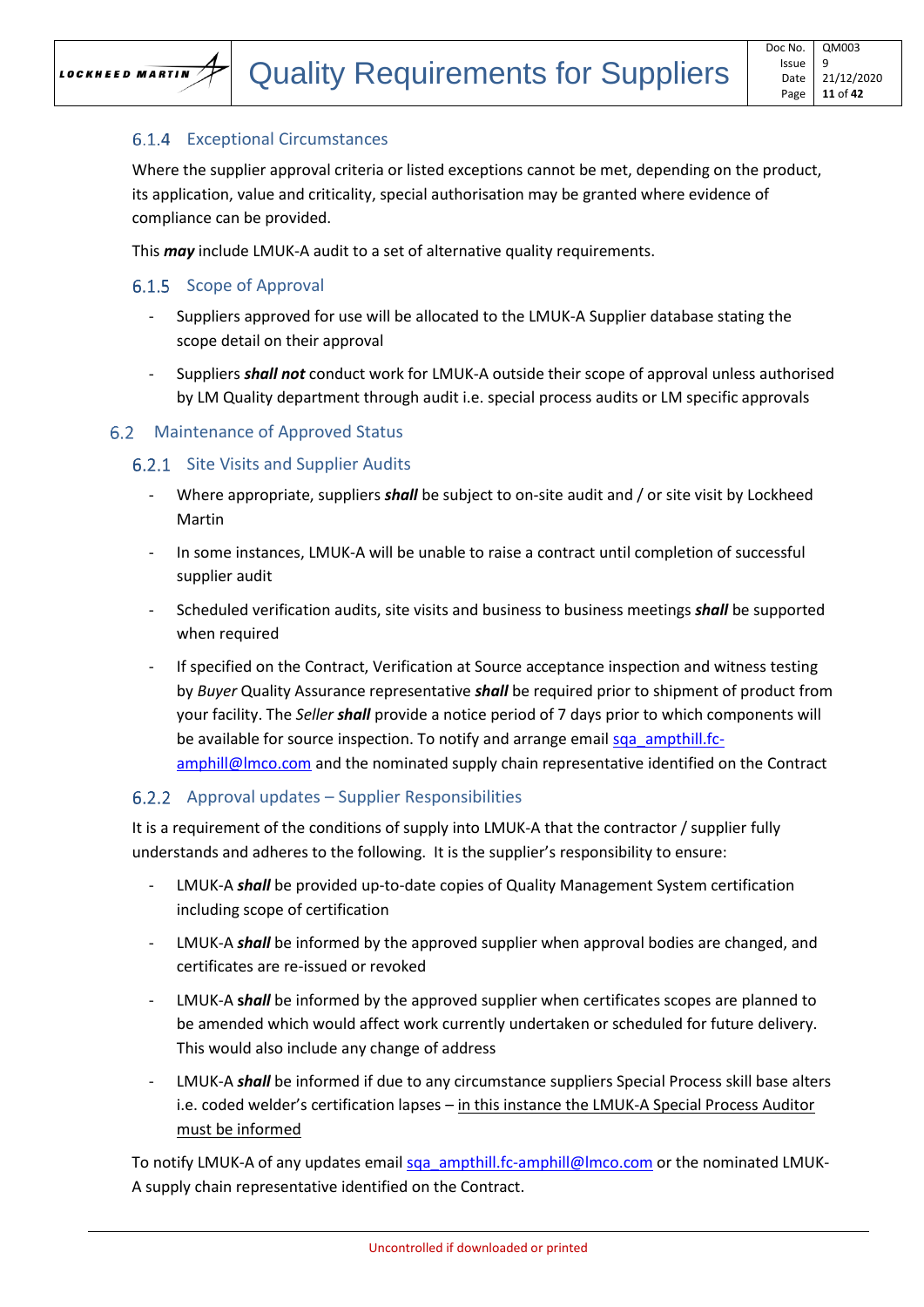## <span id="page-11-0"></span>6.2.3 Right of Access

Suppliers and their sub-suppliers *shall* provide to LMUK-A, their customer, regulatory authorities and the Government Quality Assurance Representative (GQAR):

- The right of access to facilities where parts of the contracted activities are being performed including sub-suppliers' premises
- Information pertaining to the fulfilment of requirements in the Contract
- Unrestricted opportunity to evaluate supplier compliance with this document
- Unrestricted opportunity to conduct verification of product conformity to Contract requirements
- Assistance for evaluation, verification, validation, testing, inspection or release of the product to verify that Contract requirements have been accomplished at the supplier's or subsupplier's premises
- Working area and facilities
- The necessary equipment available for reasonable use for performing verification
- Supplier and/or sub-supplier's personnel for operation of verification equipment as required
- Access to information and communication facilities
- The necessary supplier documentation, to confirm product conformance to specification
- Copies of necessary documents, including those on electronic media
- Confirmation of capacity constraints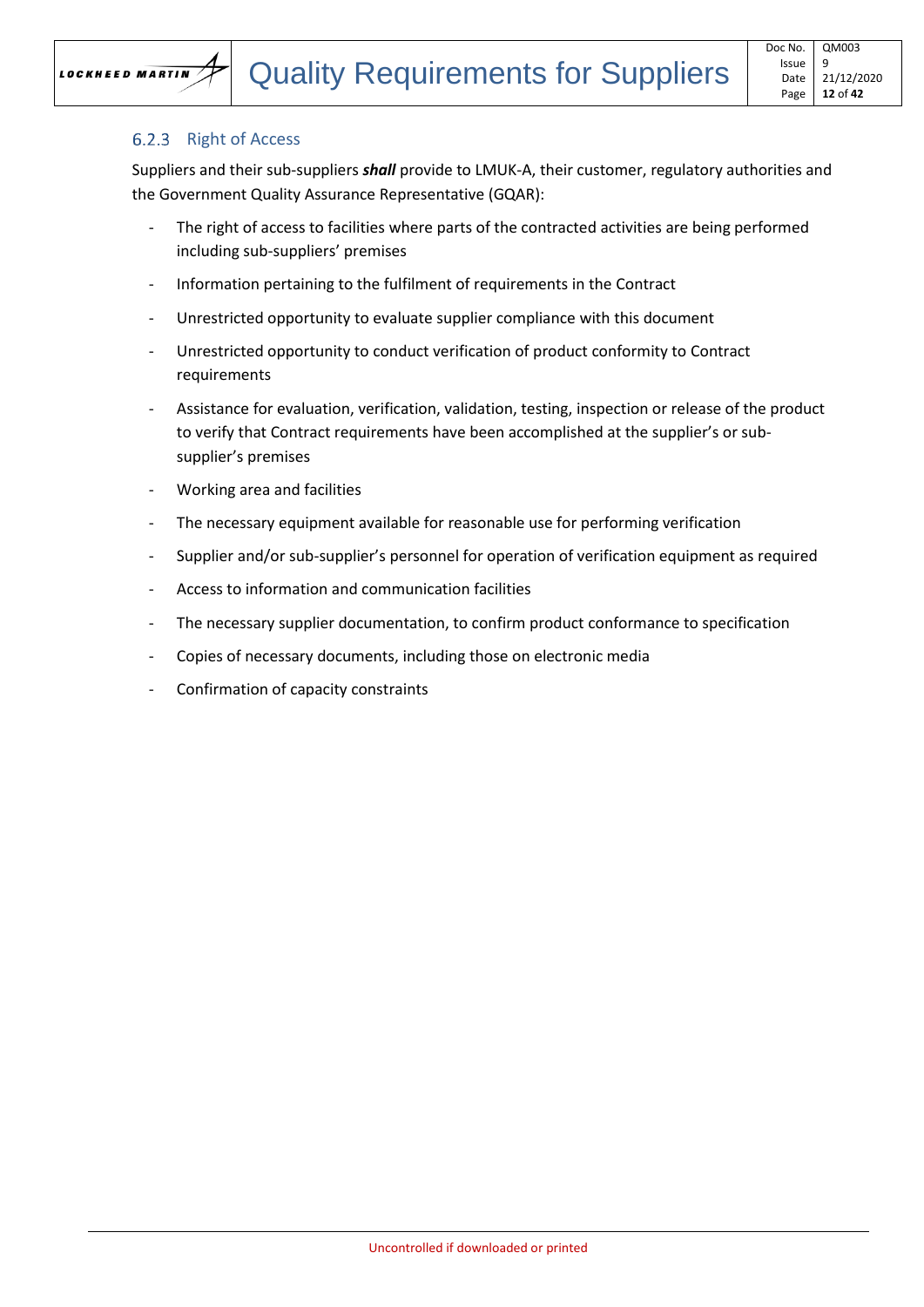#### <span id="page-12-0"></span> $7<sub>1</sub>$ Special Processes

<span id="page-12-2"></span>**LOCKHEED MARTIN** 

#### <span id="page-12-1"></span> $7.1$ Special Process Approval

The use of Special Processes at suppliers and sub-tier suppliers requires approval by one of the following methods:

- Third party accreditations (e.g. NADCAP)
- Prior Lockheed Martin Special Process Approval (specific to Special Process)

Nadcap Welding approval requires additional scope coverage and as such must be audited by Lockheed Special Processes Supplier Quality Engineer (SQE).

Lockheed Martin reserve the right to audit suppliers Special Processes completed in house and at sub-tier suppliers / sub-contractors.

- If there are 0 non-conformances during LMUK-A audit approval is valid for 3 years.
- If non-conformances are identified approval is valid for 2 years once non-conformances are resolved before re-audit is required

#### **Refer to section** [7.2](#page-13-0) **for Special Process Validation requirements that suppliers shall complete.**

Special processes include but are not limited to the following table: -

| <b>Coatings</b>                        | <b>Elastomer Seals</b>                      | <b>Electronics</b>                                  | <b>Fluid Distribution</b><br><b>Systems</b>         | <b>Non-Metallic</b><br><b>Materials</b>         | <b>Sealants</b>                                   |
|----------------------------------------|---------------------------------------------|-----------------------------------------------------|-----------------------------------------------------|-------------------------------------------------|---------------------------------------------------|
| <b>Thermal Spray</b>                   | <b>Plate Seals</b>                          | <b>Printed Circuit Board</b><br>(PCB) Manufacture   | <b>Hose Manufacturing</b>                           | <b>Resin Manufacturing</b>                      | Hole / Slot Sealing                               |
| Vapour Deposited<br>Coatings           | Fabric / Textile<br><b>Reinforced Seals</b> | PCB Assembly (Incl.<br>Soldering)                   | <b>Tube Manufacturing</b>                           | <b>Prepreg Manufacturing</b>                    | Wire Bundle Sealing                               |
| <b>Diffusion Coatings</b>              | O-Rings                                     | Cable and Harness<br><b>Assemblies</b>              | <b>Fitting and Coupling</b><br>Manufacturing        | <b>Adhesive Film</b><br>Manufacturing           | Joggle Sealing (Pre-<br>Packed and Injection)     |
|                                        | <b>Moulded Shapes</b>                       | <b>Conformal Coating</b>                            |                                                     | Carbon Fibre<br>Manufacturing                   | Liquid displacement or<br>drain path sealing      |
| <b>Composites</b>                      | <b>Heat Treating</b>                        | <b>Materials Testing</b>                            | <b>Nonconventional</b><br><b>Machining</b>          | <b>Non-Metallic</b><br><b>Materials Testing</b> | <b>Electrical Bonding</b>                         |
| Prepreg                                | <b>Brazing</b>                              | <b>Chemical Analysis</b>                            | <b>Electrochemical Machining</b>                    | <b>Mechanical Testing</b>                       | <b>EMI Seal Caps</b>                              |
| <b>Adhesive Bonding</b>                | Aluminium Heat<br>Treating                  | <b>Mechanical Testing</b>                           | <b>Electrochemical Grinding</b>                     | <b>Physical Testing</b>                         | <b>PMF Seal Caps</b>                              |
| Resin Film Infusion<br>(RFI)           | Carburizing                                 | Metallography                                       | <b>Electrical Discharge</b><br>Machining            | <b>Chemical Testing</b>                         | Sealing with Seal Caps                            |
| <b>Metal Bonding</b>                   | Gas/Ion/Plasma<br>Nitriding                 | <b>Micro Indentation</b><br><b>Hardness Testing</b> | Laser Beam Machining                                | <b>Thermal Testing</b>                          | <b>Fillet or Bead Sealing</b>                     |
| <b>Core Processing</b>                 | <b>Hot Isostatic Pressing</b>               | <b>Corrosion Testing</b>                            | Laser Part Marking                                  | <b>Flammability Testing</b>                     | Fay or Interfay Surface<br>Sealing                |
| <b>Liquid Resin Processing</b>         | <b>Induction Hardening</b>                  | <b>Fastener Testing</b>                             | <b>Spark Erosion Grinding</b>                       |                                                 | Brush or Spray Coat<br><b>Sealing</b>             |
| <b>Compression Moulding</b>            | Sintering                                   |                                                     |                                                     |                                                 | Aerodynamic Smoothing<br>and Fairing              |
| <b>Chemical Processing</b>             | Welding                                     | <b>Non-destructive</b><br><b>Testing</b>            | <b>Measurement &amp;</b><br>Inspection              | <b>Surface Enhancement</b>                      | Form-in-Place Sealing                             |
| Electroplating                         | Rotational Friction /<br>Inertia Welding    | <b>Penetrant Flaw Detect</b>                        | <b>Coordinate Measuring</b><br>Machines (CMM)       | Shot Peening                                    | Wet Installation of<br>Fasteners                  |
| <b>Electroless Plating</b>             | Torch / Induction<br><b>Brazing</b>         | <b>Anodise Flaw Detect</b>                          | Laser Tracker                                       | Peen Forming                                    | Fastener Overcoat or<br>Encapsulation             |
| Anodising                              | Flash Welding & Laser<br>Welding            | <b>Magnetic Particle</b><br>Inspection              | <b>Articulating Arm</b>                             | <b>Glass Bead Peening</b>                       | <b>Bushing/Bearing/Nutplates</b><br>Sealing       |
| <b>Chemical Conversion</b><br>Coatings | Electron Beam<br>Welding                    | <b>Ultrasonic Testing</b>                           | <b>Mass Airflow Measurement</b><br>of Turbine Parts | <b>Automated Peening</b>                        | <b>Nutplates Sealing</b>                          |
| Passivation                            | <b>Resistance Welding</b>                   | Radiographic Inspection<br>Testing                  | <b>Energy Storage</b>                               | <b>Flapper Peening</b>                          | Edge Sealing of<br>Composites                     |
| Painting & Dry-Film                    | <b>Fusion Welding</b>                       | <b>Eddy Current Inspection</b><br><b>Testing</b>    | <b>Battery Cell Manufacture</b>                     | <b>Manual Peening</b>                           | <b>Metallic Materials</b><br><b>Manufacturing</b> |
| Etching & Chemical<br>Cleaning         | <b>Evaluation of Welds</b>                  |                                                     | <b>Battery Cell Array</b><br>Assemblies             |                                                 | Forging                                           |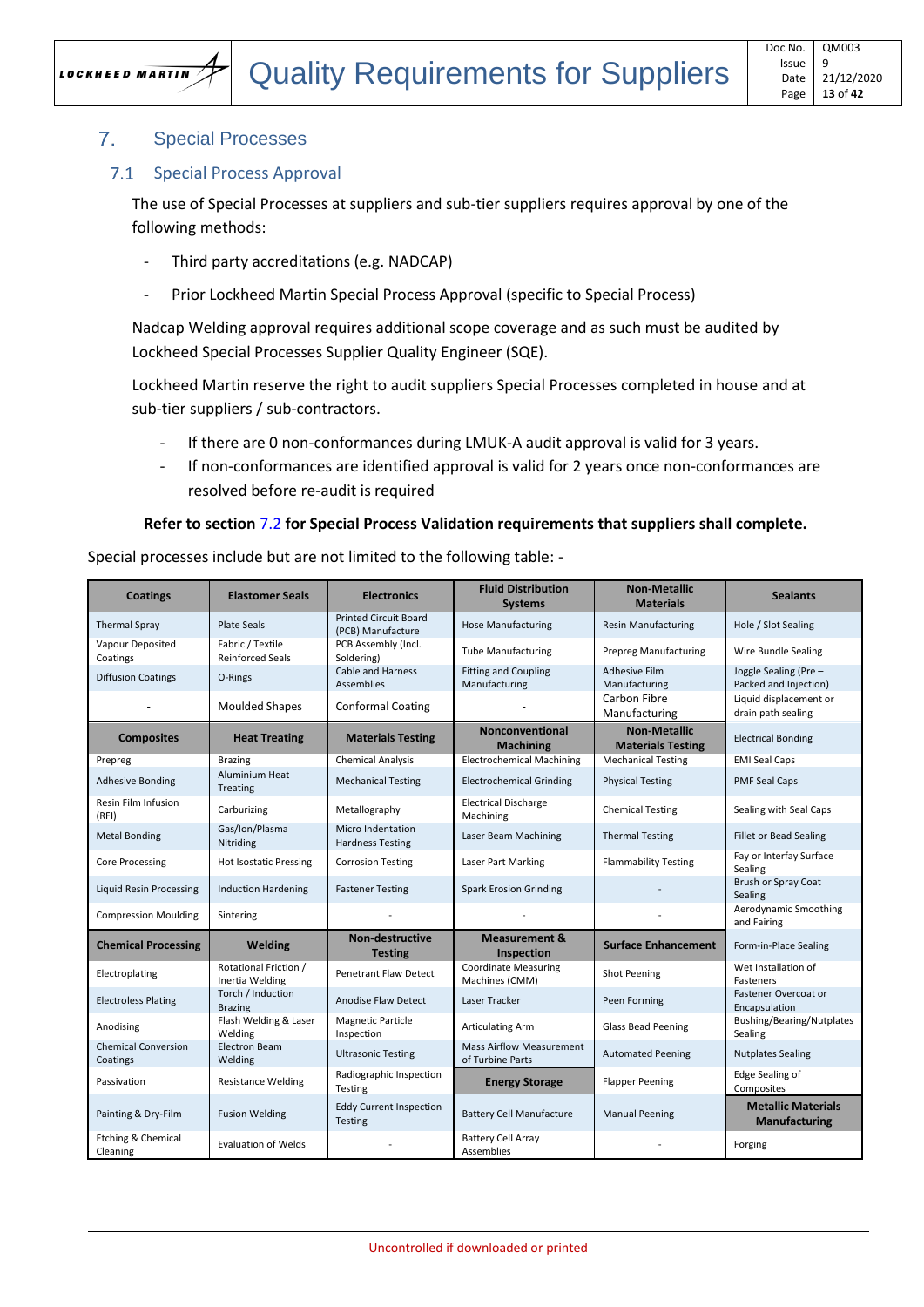#### <span id="page-13-1"></span><span id="page-13-0"></span>7.2 Validation of Special Processes

Validation of a special process is critical and allows suppliers to demonstrate that the process provides a repeatable and reproducible output conforming to requirements.

A special process is a process that generates outputs that cannot be measured, monitored, or verified non-destructively or cost effectively. Therefore, deficiencies cannot be detected until after products are in use.

- Special processes *must* be periodically validated in order to prove that they can generate planned results
- Periodic validation is usually performed by the use of test coupons, verification tests, system accuracy tests or personnel qualification tests
- Suppliers and supplier sub-contractors providing special processes *shall* have a documented process control schedule (Process Control Document (PCD), Process Control Flow Chart (PCFC), job card traveller or similar) suitable of meeting all requirements prior to the commencement of production including all preparatory treatments, post treatments, processing, significant surfaces, tests and all other processes and treatments
- Suppliers *shall* ensure validation of sub-contracted Special Processes
- Refer to section [11.1.1](#page-21-2) for paint system adhesion testing requirements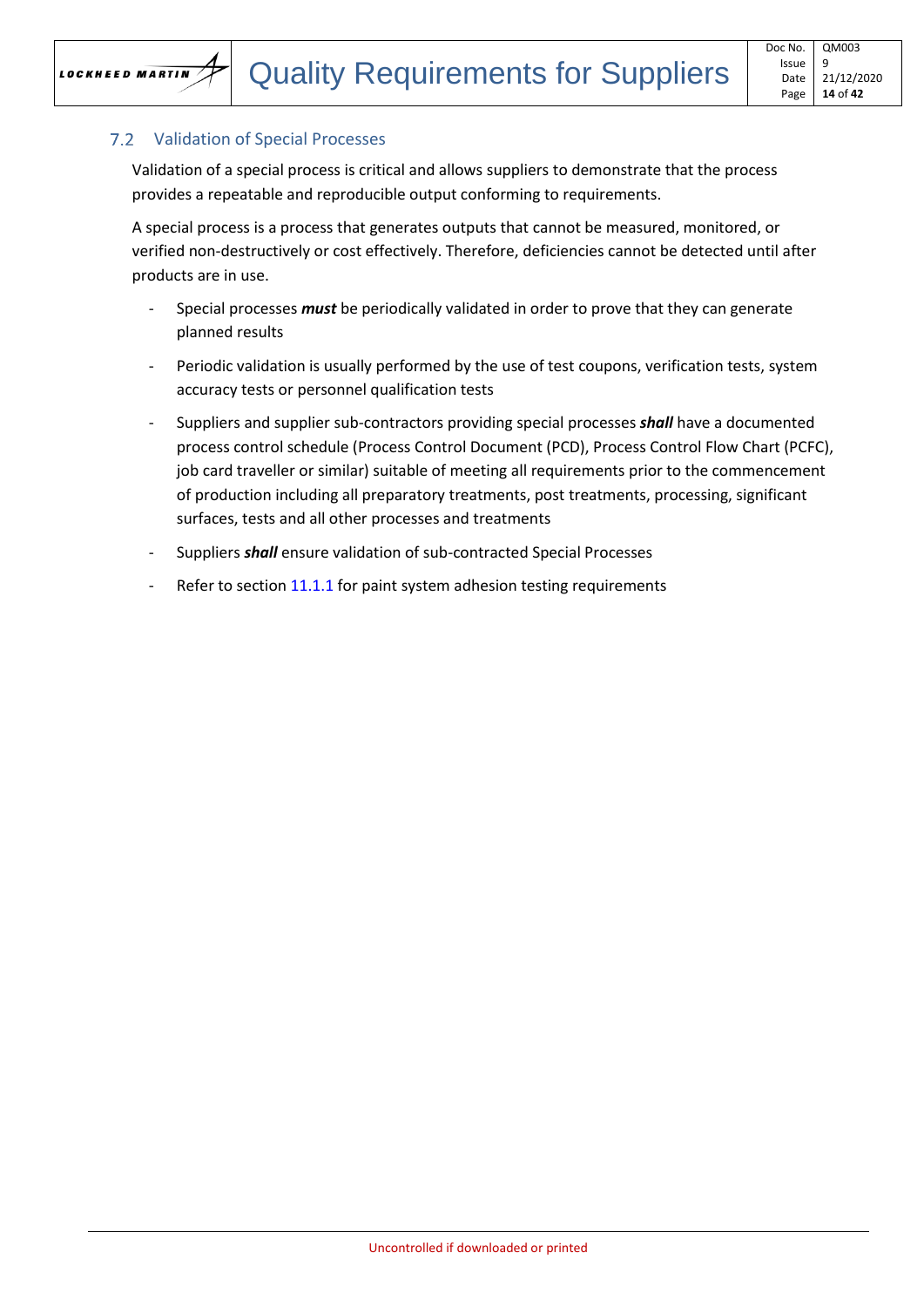#### <span id="page-14-3"></span><span id="page-14-0"></span> $8<sub>1</sub>$ Quality Management Requirements

#### <span id="page-14-1"></span>8.1 Review of the Requirements for Products and Services

The supplier *shall* ensure that they have the ability to meet LMUK-A's requirements for products and services.



#### **The supplier shall conduct a review before committing to supply products and services (commonly known as contract review).**

If the review identifies any anomalies that could jeopardise the quality conformance or delivery of the Contract the supplier *shall* inform the nominated supply chain representative identified on the RFQ/ contract.

This review will cover but not be limited to:

- Scope of certified approval against what product or service is being requested
- Technical ability i.e. can equipment or employee skills meet the requirements of the drawings.
- Capacity constraints
- Statutory and regulatory requirements
- Contract or order requirements differing from those agreed at tender
- <span id="page-14-4"></span>- **Drawing pack** i.e. tolerance, datum's and geometric tolerancing, material requirements (ensuring the material is available in size and condition stated), special processes, specific drawing notes including adherence to standards and specifications quoted within the context, destructive and non-destructive testing requirements i.e. mechanical, electrical, software etc.
- Design and verification if undertaking this requirement for LMUK-A, understand the conditions of the Contract as highlighted in para [8.3](#page-15-0)
- Reference documentation it is the responsibility of suppliers to obtain, review, work to and maintain current or contracted issues of specifications and standards from appropriate sources
- Additional Resources –should the requirement for fixturing, hard gauging, specialist test equipment, specialised training etc be identified this must be communicated to LMUK-A Supply Chain**.** It is not acceptable if risk is identified and no action is undertaken or communicated to LM due to timescales or financial constraints. This will also apply to subcontractors undertaking work on the product
- Supplier selection of sub-contractors. LMUK-A must be informed if sections of work are to be subcontracted. LMUK-A reserve the right to audit that supplier if it is deemed a perceived risk to contractual requirements (se[e 8.6\)](#page-16-0). Special Processes are covered in sectio[n 7.](#page-12-0)

#### <span id="page-14-2"></span>8.2 Deliverable Quality Plan

The quality plan is considered the key document which *shall* define all relevant standards and procedures to ensure that work is completed with zero defects to the required level of quality. The supplier *must* ensure that their own personnel are aware of the existence, purpose and content of the quality plan.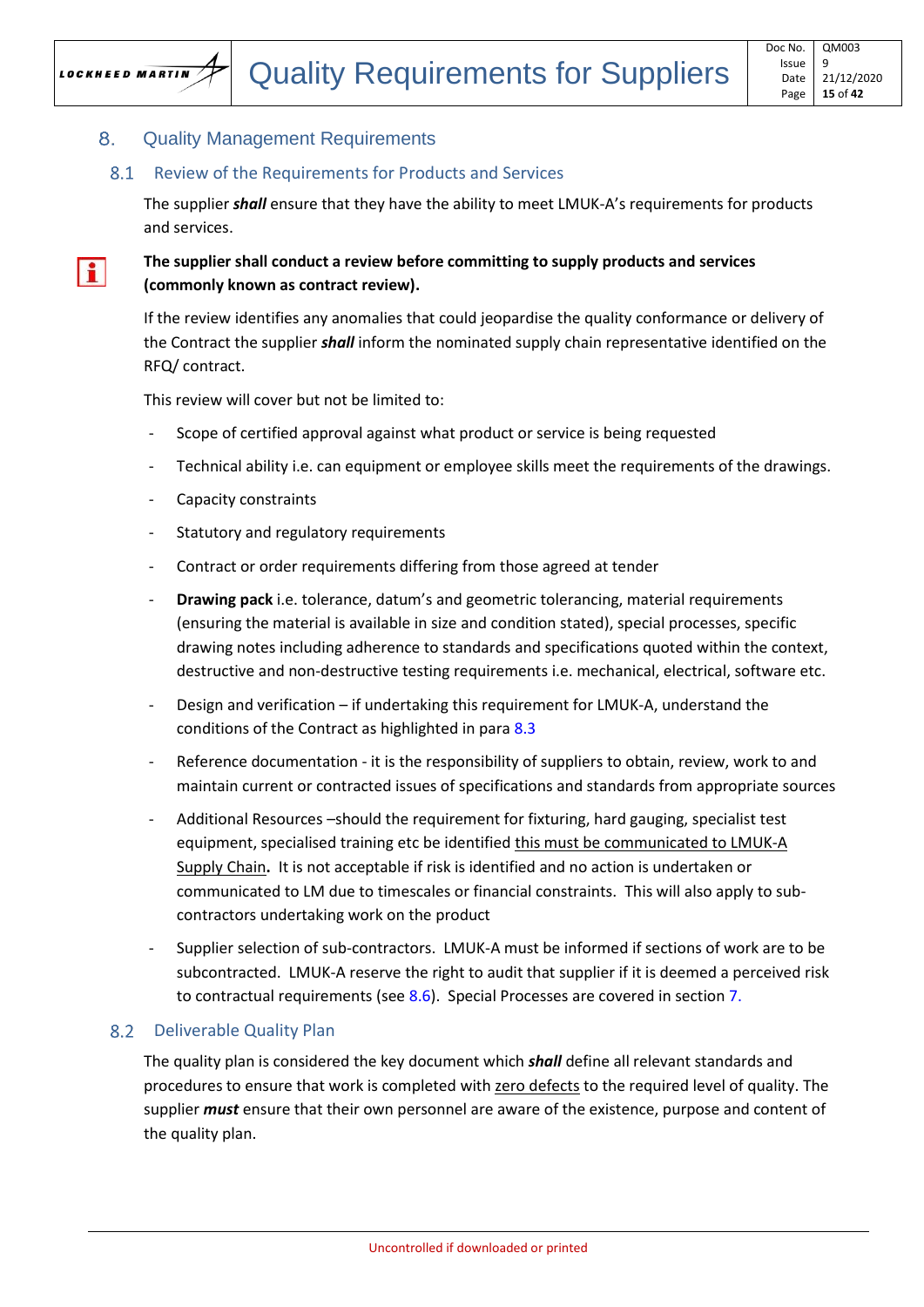<span id="page-15-4"></span><span id="page-15-3"></span>Suppliers *shall* submit a Deliverable Quality Plan (DQP) to LMUK-A in accordance wit[h AQAP 2105](http://infostore.saiglobal.com/store/details.aspx?ProductID=1398274) for QM003-A & ISO 10005 for QM003-B Contracts which describes the framework in which the Contract will be accomplished and is subject to approval by LMUK-A quality department.

- The DQP submission date *shall* be agreed with the LMUK-A Supplier Quality Representative post Contract award but *shall* be prior to manufacture of products
- A revised DQP *shall* be submitted to LMUK-A when significant changes occur that invalidate the original submission
- LMUK-A form [F0389](https://www.lockheedmartin.com/content/dam/lockheed-martin/uk/documents/suppliers/F0389%20Deliverable%20Quality%20Plan%20Template.docx) Deliverable Quality Plan template *may* be used

If only providing COTS/MOTS items to LMUK-A, review the application & extent of the DQP with your LMUK-A Supplier Quality Representative.

#### <span id="page-15-0"></span>8.3 Design and Development Provision

If undertaking design and development work for LMUK-A, the supplier *shall* conform to the requirements defined within ISO9001 as a minimum, and AS9100 or AQAP 2110 for quality condition QM003-A.

#### <span id="page-15-5"></span><span id="page-15-1"></span>8.4 Configuration Management

A disciplined Configuration Management process ensures that products conform to their requirements and are identified and documented in sufficient detail to support the product life cycle.

Configuration Management is critical to ensure the product and system interfaces remain compatible.

For Quality Conditions QM003-A and QM003-B the supplier *shall* plan, implement, and control a process for configuration management as appropriate to the products and services supplied to ensure the identification and control of physical and functional attributes through the product life cycle. This *shall* be in accordance with DEF STAN 05-57 for QM003-A & ISO 10007 for QM003-B Contracts.

For suppliers outside the United Kingdom configuration management in accordance with ACMP 2100 is acceptable for Quality Condition QM003-A.

#### <span id="page-15-2"></span>8.5 Process Control and Verification

Suppliers *shall* demonstrate confidence that their processes have been carried out as planned and the conformity of those products and services can be demonstrated.

For QM003-A & QM003-B Contracts Process Control & Verification activities *shall* be detailed in the Deliverable Quality Plan (se[e 8.2\)](#page-14-2) and agreed with both parties. The requirements *shall* be flowed down the supply chain as necessary (see [8.6\)](#page-16-0).

Examples of how to demonstrate process control include:

- Value Stream Mapping
- Process Flow Diagrams -identifying key characteristics, inspection stages, processes, frozen operations if identified by LMUK-A (no changes allowed unless agreed by LMUK-A delegate), associated documentation. Examples of compliant layouts may be requested from LMUK-A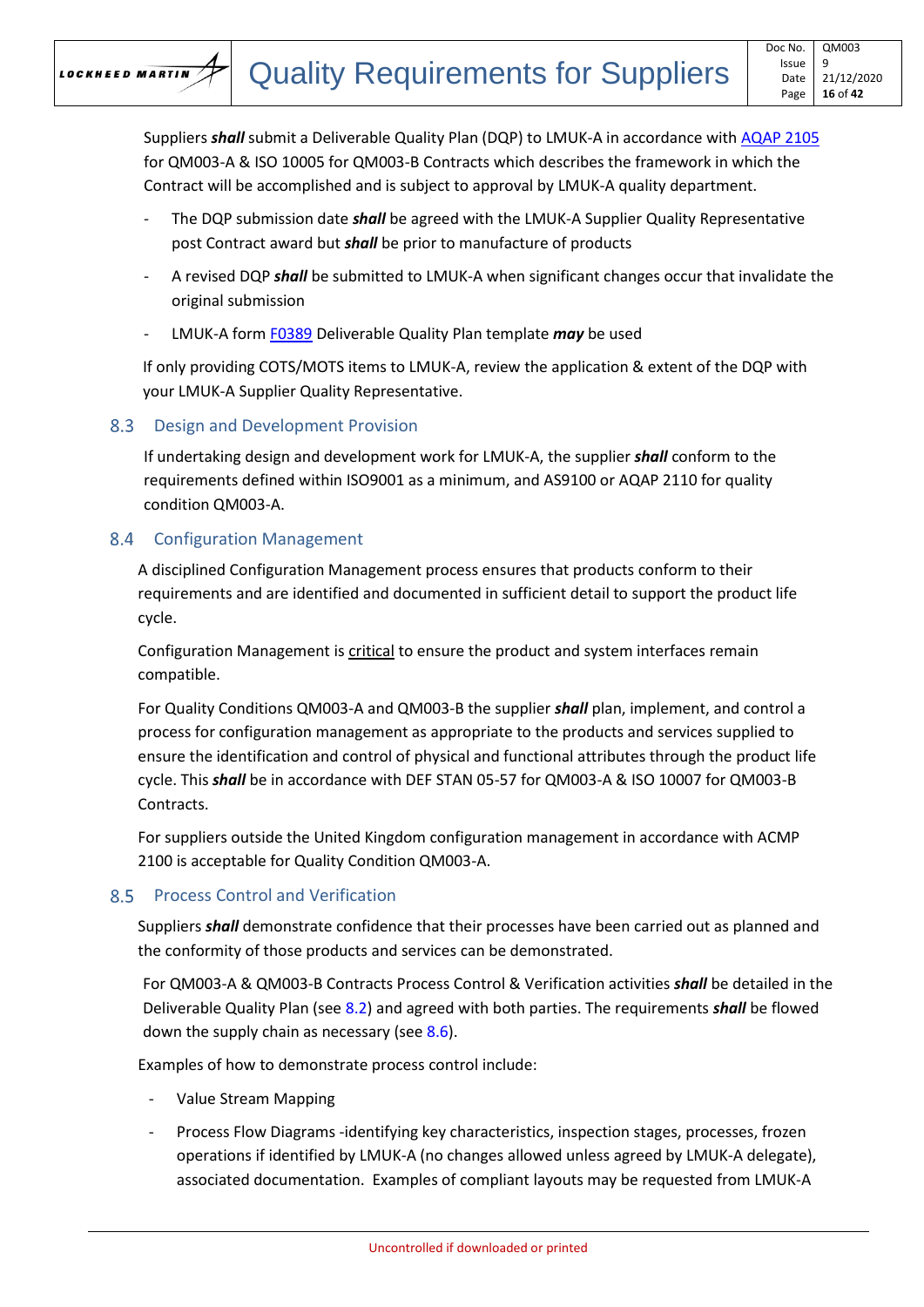<span id="page-16-3"></span>H

- <span id="page-16-2"></span>- PFMEA – Process Failure Mode Effect Analysis. Critical in analysis of the process flow showing anticipation of risks and actions to nullify those risks to the process
- Control plans detailing the stages of the process where process monitoring, inspection and special process controls are required
- Inspections plans identifying by whom (level of trained operators), with what (equipment's to be used), how (standard operation) and the frequency of how those checks/inspection will be carried out
- Use of controlled fixtures and hard gauging

If Key Characteristics are specified, suppliers *shall* demonstrate the control of variation in the process by the use of process capability measurement, statistical process control, Measurement Systems Analysis studies i.e. Gauge Repeatability and Reproducibility (R&R) and Machine Capability Report (CmK).

#### <span id="page-16-0"></span>Control of Externally Provided Processes, Products and Services

The supplier, as the recipient of the Contract, *shall* be responsible for meeting all requirements, including goods supplied, work performed, and services provided by the supplier's sub-tier suppliers (also known as sub-suppliers or subcontract suppliers).

Where the supplier intends to sub-contract work or service normally undertaken by the supplier, **a written agreement shall be in place between LMUK-A and the supplier** indicating the reason for the sub-contract and the sub-tier sub-contractor to be used.

When the supplier uses sub-tier sources for goods supplied, work performed and services provided for LMUK-A, the supplier *shall* flow down to its sub-tier sources all of the applicable technical and quality requirements contained in the LMUK-A contract. This will:

- ensure that externally provided processes remain within the control of their own quality management system
- define both the controls that it intends to apply to an external supplier and those it intends to apply to the delivered product

LMUK-A representatives, customers and/or end users *shall* be allowed access to the sub-supplier's plant and facilities for the purpose of surveillance and inspection.

For QM003-A & QM003-B Contracts suppliers *shall* confirm that Sub-Tier suppliers have QMS certification to ISO 9001 by a UKAS (or national equivalent) accredited certification body.

In exceptions where Sub-Tier suppliers do not hold ISO 9001 accreditation, the supplier *shall* liaise with their LMUK-A Supplier Quality Contact to evaluate where evidence of compliance can be provided.

#### <span id="page-16-1"></span>8.7 Control of Equipment, Tools and Software

Equipment, tools and software programs used to monitor, measure, automate or control production processes *shall* be validated by the supplier prior to release for production and *shall* be maintained and calibrated (where applicable).

Traceability *shall* be maintained to national standards by supplier whether those items are calibrated internally or externally.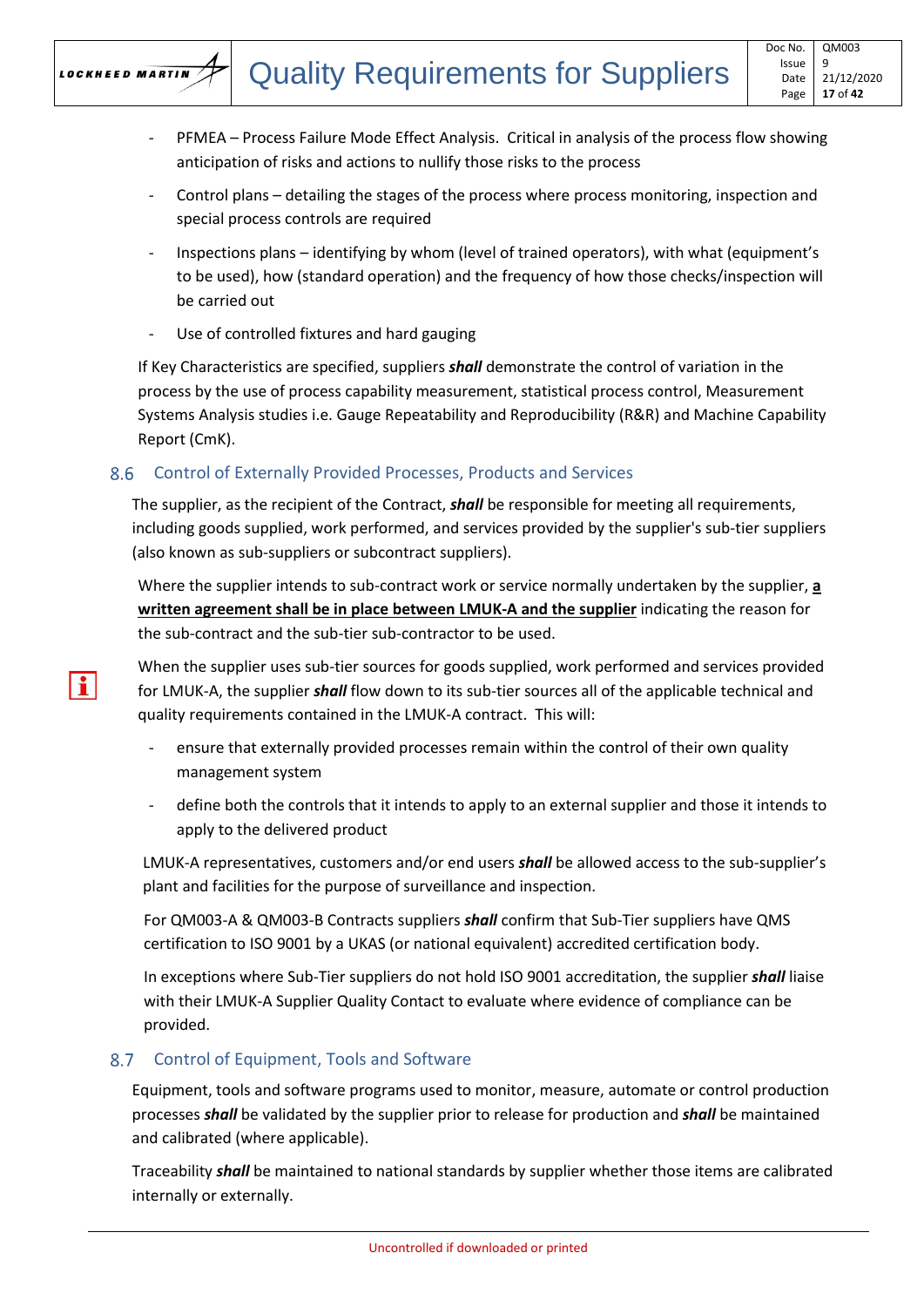A

<span id="page-17-6"></span><span id="page-17-4"></span>Storage requirements *shall* be defined for production equipment or tooling in storage including any necessary periodic preservation or condition checks.

Items that have an extended replacement period *shall* be detailed in a risk avoidance document that will detail the supplier's disaster recovery plan in such an event – see section [20.](#page-33-1)

#### <span id="page-17-0"></span>8.8 Competence, Training and Awareness

The supplier *shall* ensure personnel processing orders or performing work affecting conformity to product or service are trained and aware of the relevance and importance of their activities in relation to meeting the requirements of LMUK-A Contracts and associated documentation.

The supplier *shall* as a minimum produce a skills matrix which details the training undertaken by suppliers' staff/operators in relation to the processes specific to LMUK-A product.

The skills matrix *shall* be maintained by supervisory/management level and demonstrate control of those activities. The skills matrix procedure *shall* also detail how risks associated with highly skilled staff are covered i.e. sickness, leave, succession planning etc. and the business decision on how that risk will be covered as well as capacity constraints.

#### <span id="page-17-5"></span><span id="page-17-1"></span>8.9 Production Process Verification

When indicated on the purchase order or Contract the supplier *shall* produce a First Article Inspection Report (FAIR) to verify the manufacturing process using a representative item from the first manufacturing run of a new part or assembly.

- The [FAIR](http://www.sae.org/iaqg/forms/index.htm) *shall* be produced in accordance with AS9102
- A revised full FAI or partial FAI *shall* be completed when changes occur that invalidate the original results as per AS9102 section 4.6 requirements
- FAIRs **shall** be submitted electronically prior to delivery of goods to [fai.fc-ampthill@lmco.com](mailto:fai.fc-ampthill@lmco.com)

The FAIRs *shall* include all certification indicating conformity of materials (including raw material mill test certificates), special processes, calibration, testing and personnel training qualification where applicable.

Guidance on how LM require First Articles to be completed is detailed in LM's **[First Article](https://www.lockheedmartin.com/content/dam/lockheed-martin/uk/documents/suppliers/SQAG001.pdf)  [Inspection Guidebook.](https://www.lockheedmartin.com/content/dam/lockheed-martin/uk/documents/suppliers/SQAG001.pdf)** It is strongly advised this is reviewed and its requirements understood.

#### <span id="page-17-2"></span>8.10 Performance Evaluation

Performance evaluation *shall* be in accordance with ISO 9001 paragraph 9.

The supplier *shall* evaluate the performance and the effectiveness of the quality management system and retain appropriate documented information as evidence of the results. This information *shall* be accessible to LMUK-A upon request.

#### <span id="page-17-3"></span>8.10.1 Monitoring, Measurement, Analysis and Evaluation

#### 8.10.1.1 General

Comply with ISO 9001:2015 clause 9.1.1 requirements.

8.10.1.2 Customer Satisfaction

Comply with ISO 9001:2015 clause 9.1.2.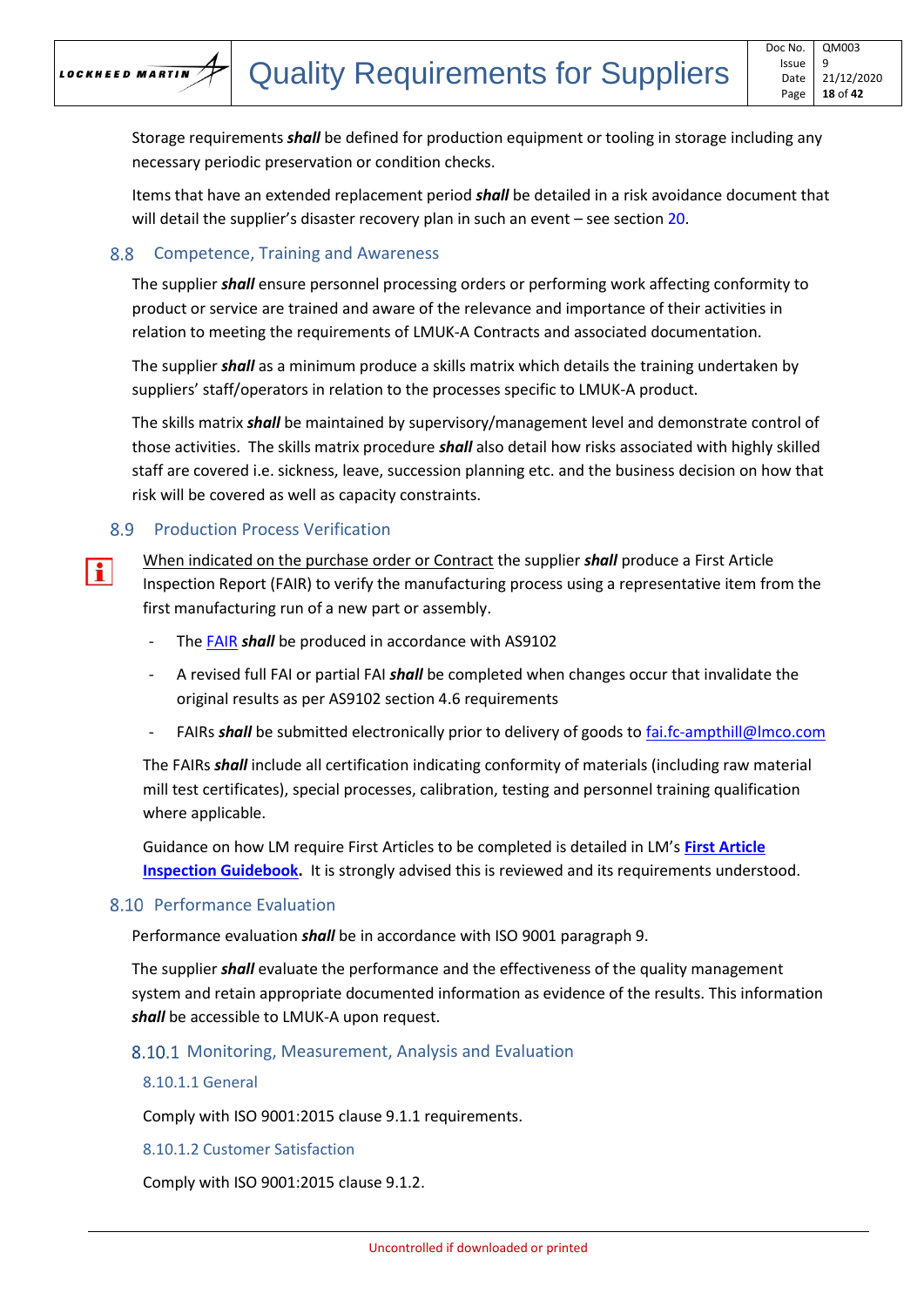

For QM003-A & QM003-B Contracts suppliers *shall*:

- Create production process performance metrics that monitor the following as a minimum unless otherwise agreed:
	- 1) Process yield rates (% scrap, % rework)
	- 2) Right First Time
	- 3) Statistical Process Control (if applicable on items with Key Characteristics)
- Implement appropriate Key Performance Indicators for quality and delivery performance
- Monitor performance metrics and use to drive process improvement initiatives

#### 8.10.1.3 Analysis and Evaluation

Comply with the requirements defined in ISO 9001:2015 clause 9.1.3

#### <span id="page-18-0"></span>8.10.2 Internal Audit

Comply with the requirements defined in ISO 9001:2015 clause 9.2

#### <span id="page-18-1"></span>8.10.3 Management Review

Comply with the requirements defined in ISO 9001:2015 clause 9.3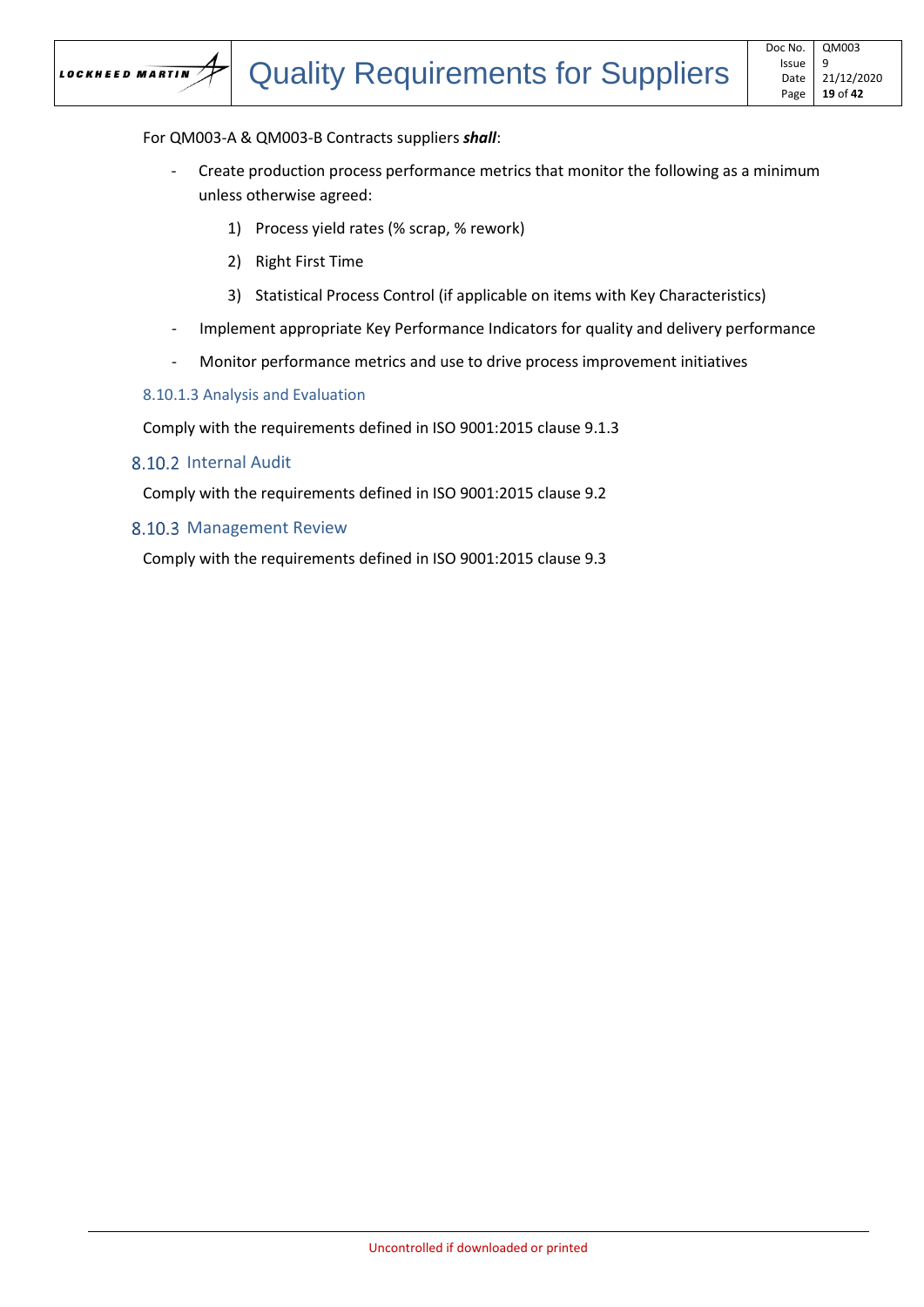<span id="page-19-3"></span>

H

#### <span id="page-19-0"></span>9. Identification and Traceability

Traceability of the entire supply chain is of paramount importance to LMUK-A, including traceability to Original Equipment Manufacturer (OEM) where requirement applies for QM003-A & QM003-B Contracts.

#### <span id="page-19-1"></span>9.1 Serialisation and Part Marking

Serialisation and part marking identification *shall* be in accordance with the Contract, design data, drawing or any contractually agreed specification or standard.

#### <span id="page-19-2"></span>9.2 Traceability to Source/Origin of Raw Material

Where the delivery quality conditions are QM003-A or QM003-B and/or any applicable Quality Plan requires demonstration of traceability and design provenance through the supply chain, the supplier *shall* include in any relevant sub-contract the requirement for certification from its sub-tier suppliers.

Where QM003-A or QM003-B has been incorporated into the Contract, the supplier *shall* ensure that 'Full Traceability' is maintained within their own activities and throughout their sub-tier supply chain. The Supplier *must* provide traceability evidence to LMUK-A on request.

| Category                                       | <b>Traceability Requirements</b>                                                                                                                                                                      |  |  |
|------------------------------------------------|-------------------------------------------------------------------------------------------------------------------------------------------------------------------------------------------------------|--|--|
| <b>Raw Material</b>                            | Lot traceable to manufacturers part no, lot no, date code with Certified<br>Mill Test Report or Material Test Report                                                                                  |  |  |
|                                                | Traceability shall be maintained for all product throughout production<br>from raw material to finished product (including product quantities, split<br>orders, nonconforming product etc.)           |  |  |
| <b>Manufactured Parts</b>                      | Raw material used <i>shall</i> be Lot traceable to manufacturers part no, lot no,<br>date code with Certified Mill Test Report or Material Test Report                                                |  |  |
|                                                | Requirements specified for COTS, MOTS & Mechanical/Electrical parts also<br>apply where applicable.                                                                                                   |  |  |
| <b>Commercial off the Shelf</b><br>(COTS)      | Traceability through supply chain to Original Equipment Manufacturer<br>(OEM)                                                                                                                         |  |  |
|                                                | Traceability shall be maintained for all product modifications throughout<br>production from material to finished product (including product<br>quantities, split orders, nonconforming product etc.) |  |  |
| <b>Modified off the Shelf</b><br>(MOTS)        | The originating COTS item(s) shall have Traceability through supply chain<br>to Original Equipment Manufacturer (OEM)                                                                                 |  |  |
|                                                | Requirements specified for Raw Material & Mechanical/Electrical parts<br>also apply where applicable for item modifications.                                                                          |  |  |
| <b>Mechanical / Electrical</b><br><b>Parts</b> | Lot traceable to Original Equipment Manufacturers part no, lot no, date<br>code                                                                                                                       |  |  |

'Full Traceability' requirements for QM003-A & QM003-B Contracts are as follows: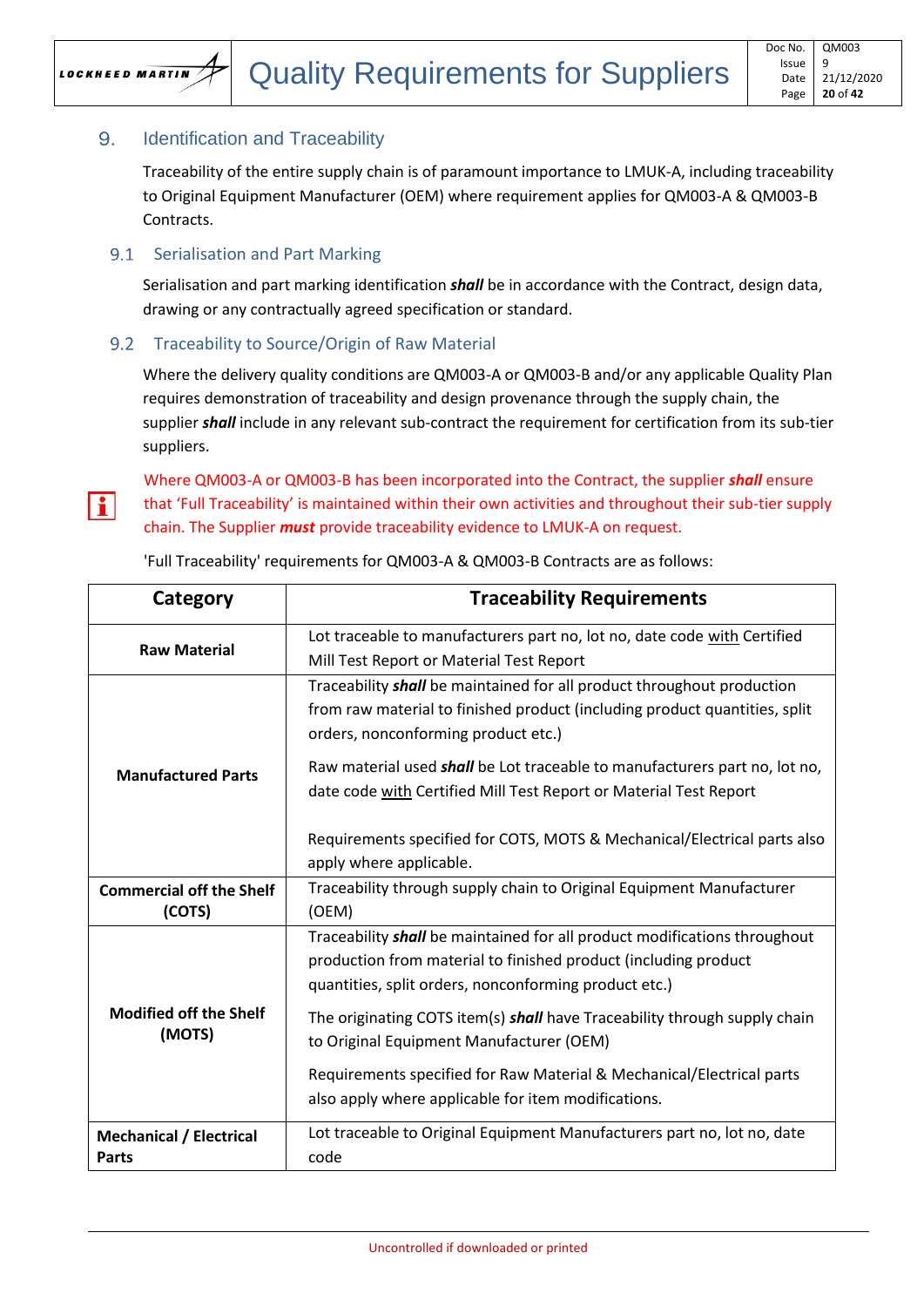<span id="page-20-1"></span>

H

#### <span id="page-20-0"></span>10. Counterfeit Product Prevention

The supplier *shall* not deliver counterfeit or suspected counterfeit parts. The supplier *shall* inform LMUK-A of any suspected counterfeit parts immediately on discovery within the supplier's supply chain.

The supplier *shall* have a defined and documented policy for the avoidance of counterfeit materiel, including an Anti-Counterfeiting Management Plan (ACMP) in accordance with DEF STAN 05-135.

The purpose of the supplier's policy *shall* be to develop a robust process to prevent the delivery of counterfeit commodities and to control commodities identified as counterfeit.

Policies to AS5553 or AS6174 are also deemed acceptable providing the requirements of DEF STAN 05-135 are met. Semi-conductor distributors *shall* be certified to AS6081.

Product delivered by the Supplier that is subsequently identified as counterfeit by LMUK-A will be scrapped by LMUK-A and will not be returned to the Supplier. The Supplier *shall* replace any delivered counterfeit items at the Suppliers own cost.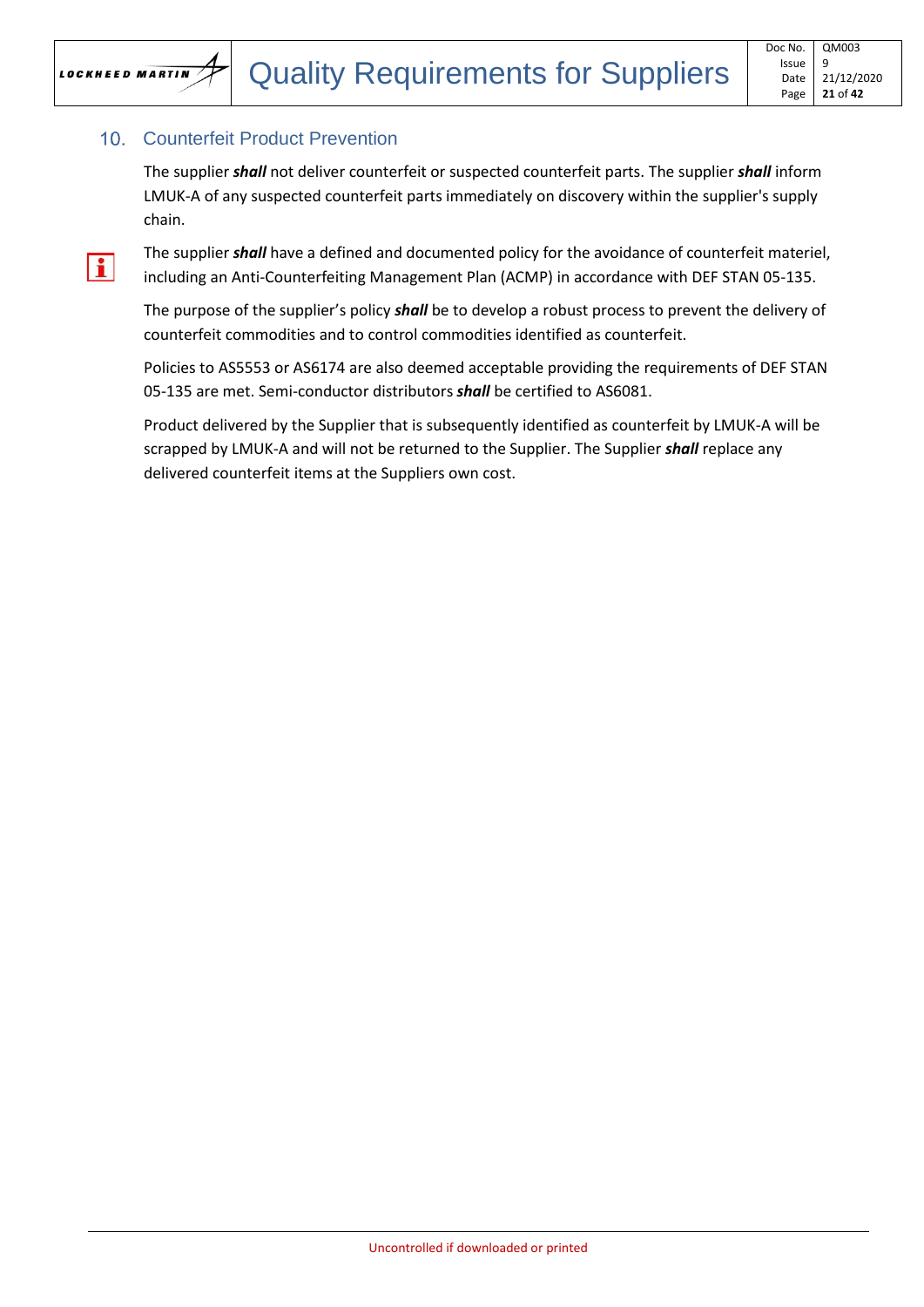#### <span id="page-21-4"></span><span id="page-21-0"></span>11. Preservation of Product

The supplier *shall* preserve the product during internal processing, storage and delivery to the intended destination.

#### <span id="page-21-1"></span>11.1 Workmanship Acceptance Criteria for Surface Engineering

Unless otherwise stated, the following workmanship acceptance criteria *shall* be used:

- Supplied product with surface finishes for functional or cosmetic applications *shall* meet the requirements of the drawing (or referenced specification) for surface conditions i.e. uniform in appearance, free from blisters (adhesion), pits, nodules, scratches, stains. This includes but is not limited to electroplated, conversion coated, anodised, painted, mechanically finished and passivated surfaces.

#### <span id="page-21-2"></span>11.1.1 Paint System Performance

<span id="page-21-5"></span>Where products are painted, sufficient conditions *shall* be met to ensure effective adhesion is maintained.

For QM003-A & QM003-B Contracts this *shall* comply with one of the following acceptance criteria:

- ISO 2409 Table 1 Class 0
- ASTM 3359 Test Method A (X-Cut): 5A (No Peeling or removal)
- ASTM 3359 Test Method B (Cross Cut): 5B (0% Removed).

Adhesion testing *shall* be performed on test coupons representative of product substrate and process. Frequency of testing *shall* be adequate to validate the paint process output. Test records *must* be maintained traceable to the product.

Test reports *shall* be submitted in FAI packs when FAI is requested (ref. section [8.9\)](#page-17-1) in accordance with the standard used for testing, and also be available upon request.

Refer to ISO 2409 paragraph 12 and ASTM 3359 paragraphs 9 & 14 for test report requirements relative to testing criteria.

#### <span id="page-21-3"></span>11.2 Foreign Object Debris (FOD)

The supplier *shall* establish a process to detect and prevent Foreign Object Debris for QM003-A & QM003-B Contracts. This *shall* be in accordance with AS9146 or NAS412.

As a minimum the process *shall* include:

- FOD process review
- Training of FOD practices
- Material handling and product protection
- Tool / hardware accountability
- Lost items search and documentation process
- Physical entry control into FOD critical areas
- Inspection for foreign objects prior to closing apertures and compartments during assembly

The supplier *shall* review and apply FOD controls where appropriate for QM003-C Contracts.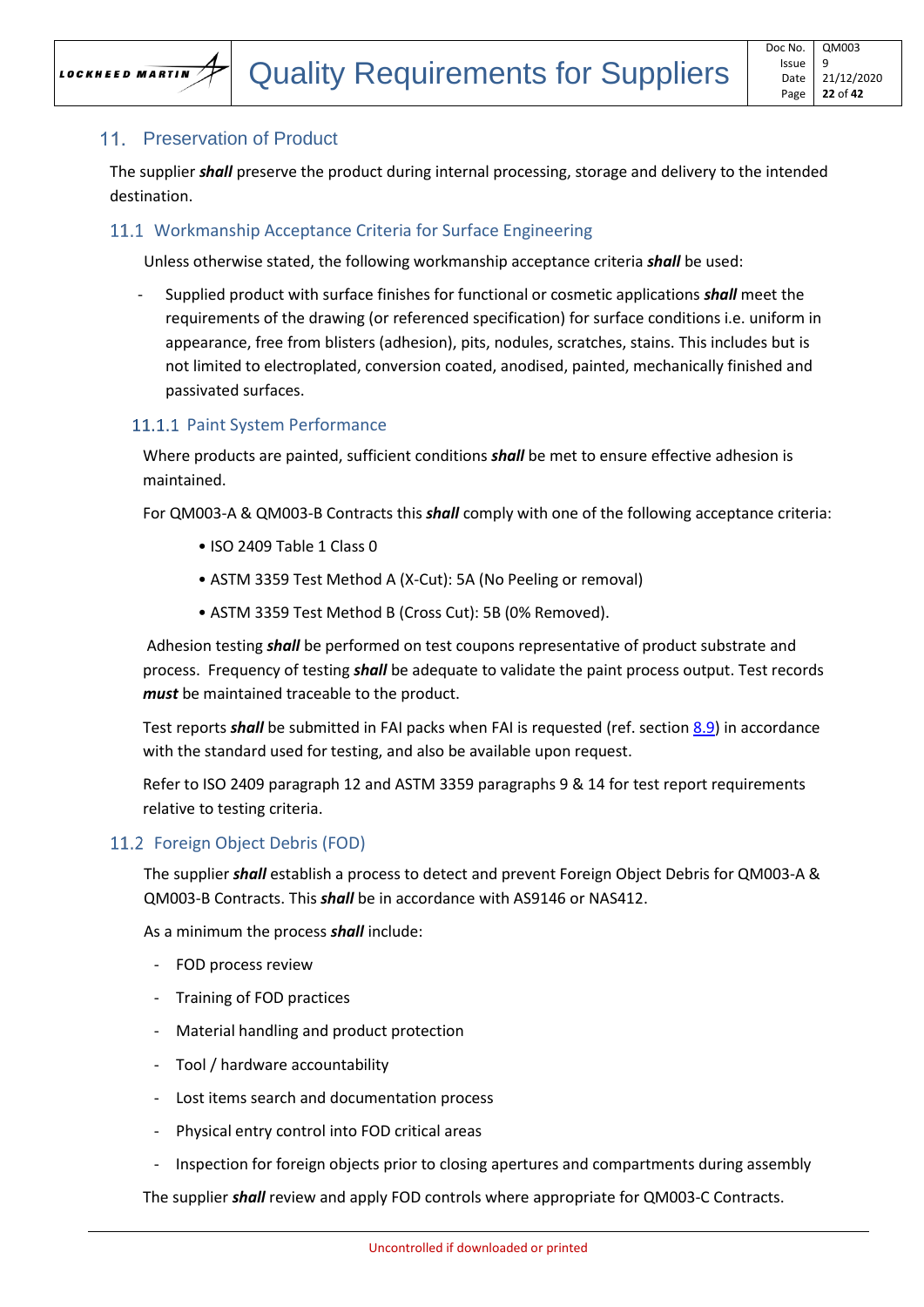<span id="page-22-5"></span><span id="page-22-4"></span>

#### <span id="page-22-0"></span>11.3 Shelf Life

Goods and products containing items with finite shelf life *shall* have the expiry date identified on the product and the delivery documentation. The remaining shelf life *must* be a minimum of 80% of the total shelf life for the material at time of delivery unless otherwise specified.

#### <span id="page-22-1"></span>11.4 Packaging

The supplier *shall* adequately plan and ensure that products are protected, packaged and labelled to a standard that will provide adequate protection against damage, deterioration, corrosion, contamination and loss.

The supplier **shall** ensure that the product packaging is labelled to a standard that provides adequate identification and traceability of the product.

The use of approved industry standard labelling and bar-coding *shall* be in accordance with any contractually agreed packaging specification.

If the contract specifies specific packaging requirements or standards these *shall* be complied with.

#### <span id="page-22-2"></span>11.4.1 Moisture Sensitive Level (MSL)

Moisture sensitive components *shall* be packaged in accordance with IPC/JEDEC J-STD 033. The Moisture Sensitivity Level (MSL) *must* be clearly identified on the outer packaging.

#### <span id="page-22-3"></span>11.4.2 Electrostatic Discharge (ESD)

Where appropriate, suppliers *shall* provide adequate protection measures against ESD damage to goods and LMUK-A property. This *shall* be in accordance with MIL-STD-1686 or ANSI/ESD S20.20. Electronic Components *shall* be handled, packaged and supplied in accordance with BS EN 61340-5- 1 or as specified in the Contract conditions with LMUK-A.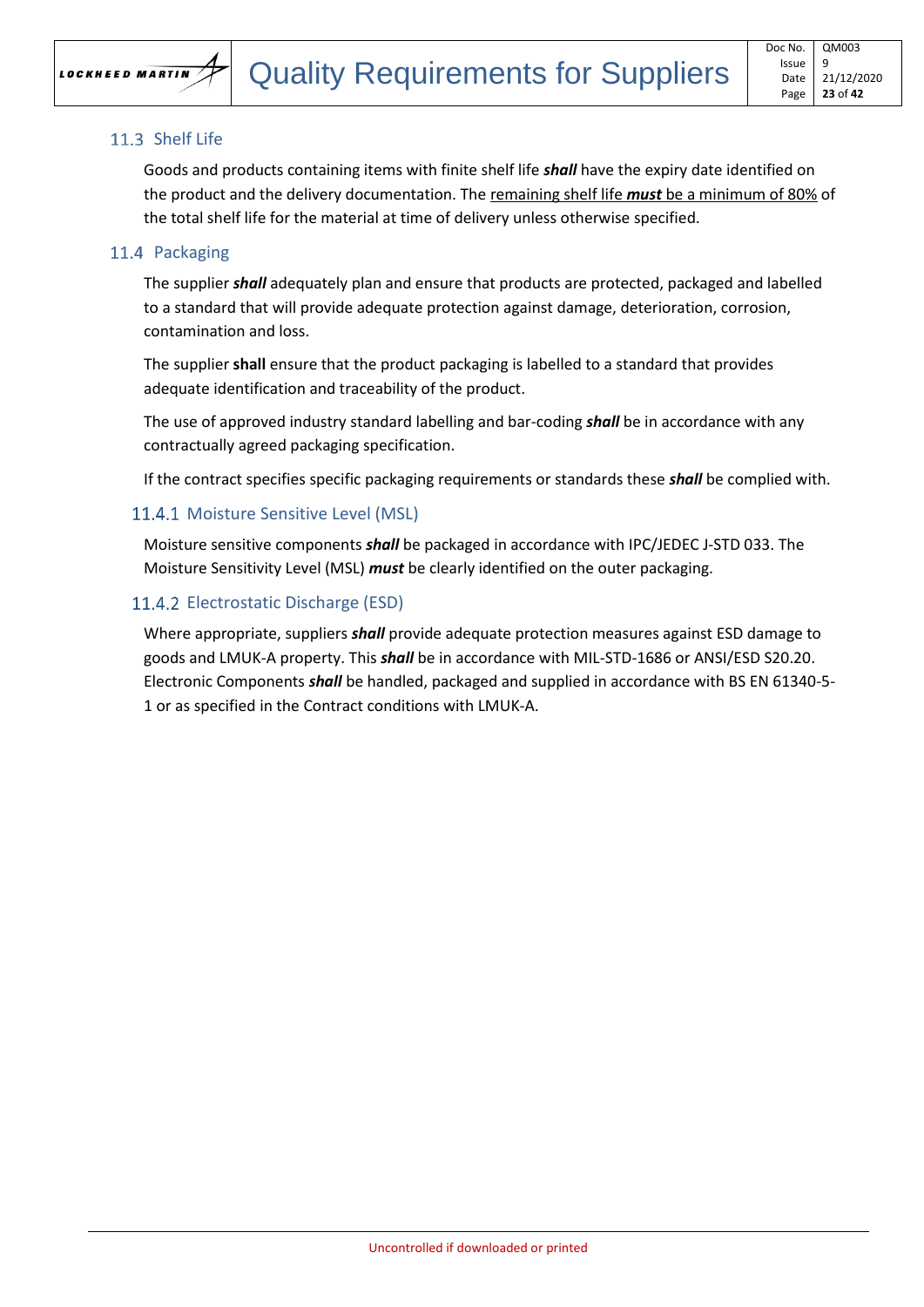<span id="page-23-1"></span>

#### <span id="page-23-0"></span> $12<sup>2</sup>$ Materials Database

LMUK-A maintain a Materials Database that specifies approved material grades for use based on a classification code system.

Where a material classification code is specified on drawing or specification, the Supplier *must* refer to the Lockheed Martin UK Ampthill Materials Database on the [Lockheed Martin UK website](https://www.lockheedmartin.com/en-gb/suppliers.html)  to identify acceptable material grades for use.

When relevant, a specific Materials Database version reference *shall* be referenced within the Contract. Only the specific Materials Database version referenced on the Contract *shall* be used by the Supplier.

The materials database *shall* only be used where a related material classification code is specified on the drawing or contracted specification. It *shall not* be used for legacy drawings that specify a specific material specification.

All historical versions of the Materials Database version are available on the Lockheed Martin UK website.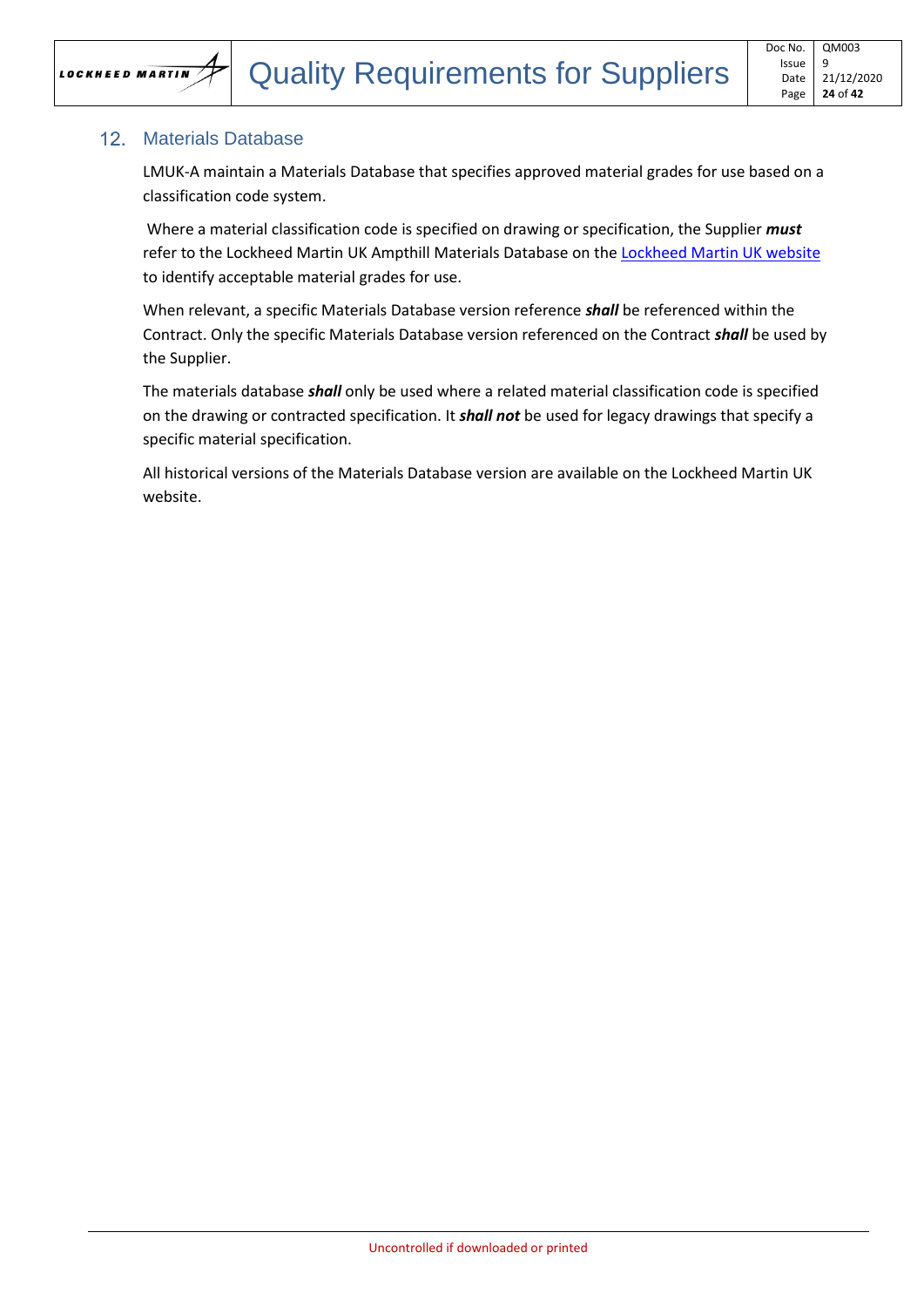#### <span id="page-24-2"></span><span id="page-24-0"></span>13. Control of Non Conformance

#### <span id="page-24-1"></span>13.1 Root Cause Analysis (RCA)

When nonconformities occur, the supplier *must* perform Root Cause Analysis (RCA) and corrective action activities to prevent recurrence of the problem.

LMUK-A recommends that the suppliers Improvement teams use industry standard root cause analysis tools to aid in identifying these issues i.e. 5 why methodology, 8D & Cause and Effect Diagram (Ishikawa or fishbone). Refer to AS13000 & ARP9136 for guidance.

## H

Nonconformances on delivered hardware to Lockheed Martin are viewed as escapes by the Supplier, and as such will impact the Supplier's performance rating. The Suppliers performance rating *may* influence LMUK-A's future source selection decisions.

It is imperative that suppliers react to nonconformances and provide responses within agreed timeframes. Where timescales cannot be met the supplier *shall* inform the LMUK-A Supplier Quality Representative identified on the Supplier Corrective Action Report (**SCAR**) form immediately.

LMUK-A will inform the supplier of nonconformities that are highlighted at any stage of LMUK-A's process flow including, but not limited to, trials and subsequent service. The supplier *shall* respond to the **SCAR** when raised. The SCAR is structured around the 8D process which details the requirement for the following:

- Problem statement
- Containment Action (in production, in stores, in transit, delivered product)
- Root Cause Analysis
- Corrective Action
- Implement Corrective Action
- Define and Plan Preventative action to prevent recurrence
- Review of Implementation or actions

Unless otherwise communicated by your LMUK-A Supplier Quality representative, SCARs *shall* be processed to the following timescales by the supplier.

- Supplier has **5 working days** to acknowledge receipt, undertake containment action and provide containment response to LMUK-A
- Supplier then has a further **25 calendar days** to respond with a detailed corrective action plan on the LM Supplier Corrective Action Form A-0108
- Supplier will submit on or before the agreed verification date, evidence of the implemented corrective & preventive action. This evidence will allow the LMUK-A Supplier Quality Engineer to close the SCAR
- Should the SCAR be rejected by LMUK-A the supplier will have a further **5 working days** to re-submit for approval and closure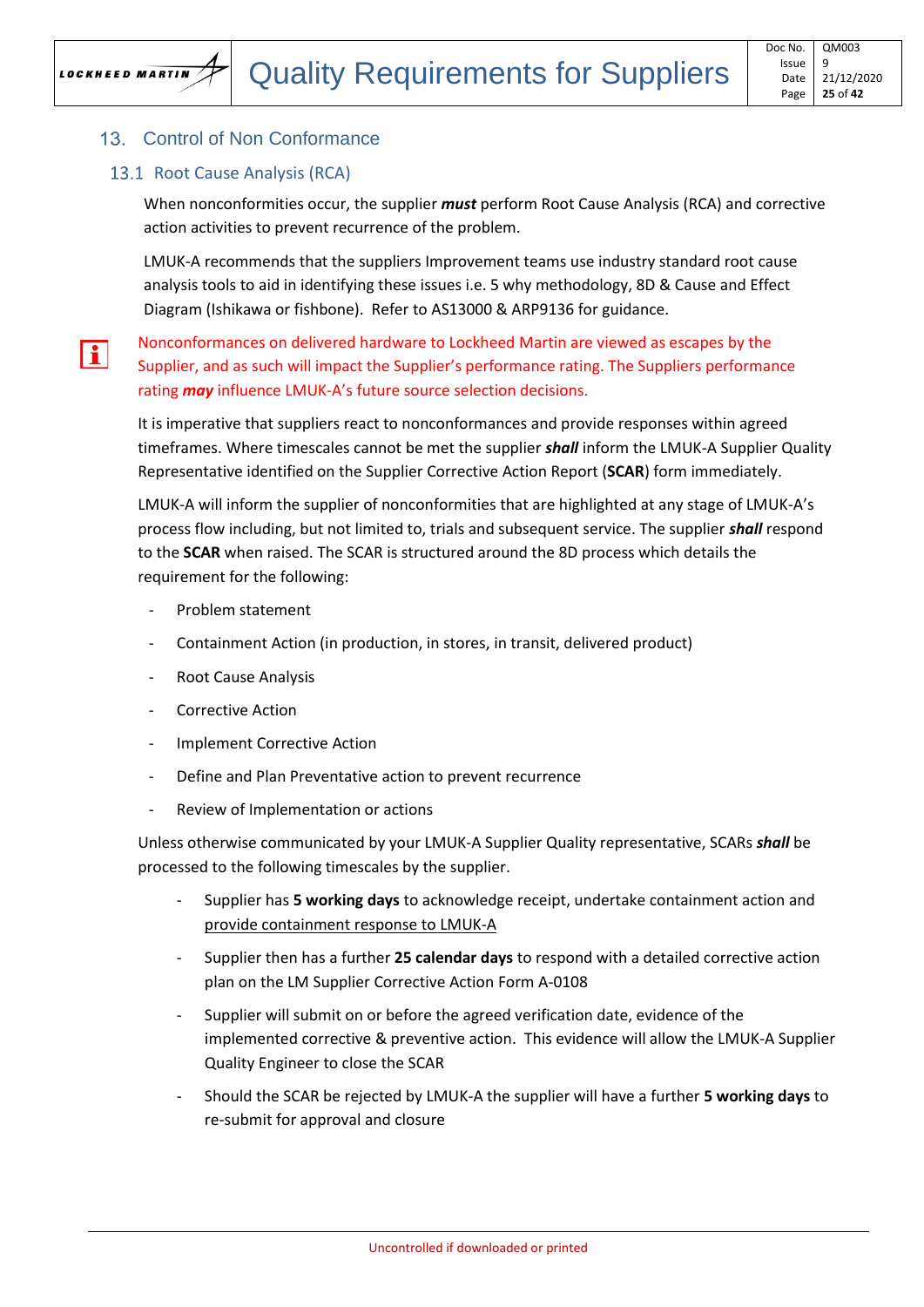#### <span id="page-25-3"></span><span id="page-25-0"></span>14. Application for Production (Deviation) Permit or Concession

Suppliers *shall* generate the Production Permit or Concession in accordance with LMUK-A Form F0045, or their own form provided it incorporates the requirements listed in DEF STAN 05-61 Part 1.

This **shall** include the proposed corrective action to eliminate the cause and prevent recurrence.

#### <span id="page-25-1"></span>14.1 Production Permit

Production Permits (Deviations) are considered permission to produce an item that deviates from design data. This *may* be because of design anomalies, material availability issues or other unforeseen reasons prior to manufacture.

- Completed production permits *shall* be submitted to the supply chain representative indicated on the Contract / purchase order
- **All Production permits must be referenced on the applicable certificate of conformity** quoting the permit approval number provided by LMUK-A
- Any production prior to production permit approval is entirely at the supplier's own risk
- Products delivered against a LMUK-A approved permit are considered as conforming.

#### <span id="page-25-2"></span>14.2 Concessions

A

#### Requests for concession applications will only be accepted under exceptional circumstances. Concession submissions will impact the supplier performance rating.

Prior to submission of concession application mitigation actions *shall* be reviewed by the supplier to remove the need for non-conformance and be available upon request by LMUK-A. If concession is still viewed as necessary, a discussion *shall* be held with the LMUK-A supply chain representative indicated on the Contract / purchase order before submission.

- The concession *must* quote the LMUK-A Contract / purchase order(s) reference, serial numbers or batch affected or, if required, the time span applicable. The concession will NOT be considered for acceptance by LMUK-A if these conditions are not met
- Completed concession request forms *shall* be submitted to the LMUK-A supply chain representative indicated on the Contract
- Delivery of nonconforming product *shall* not occur unless an approved concession is in place. **All concessions must be referenced on the applicable certificate of conformity** using the concession approval number provided by LMUK-A.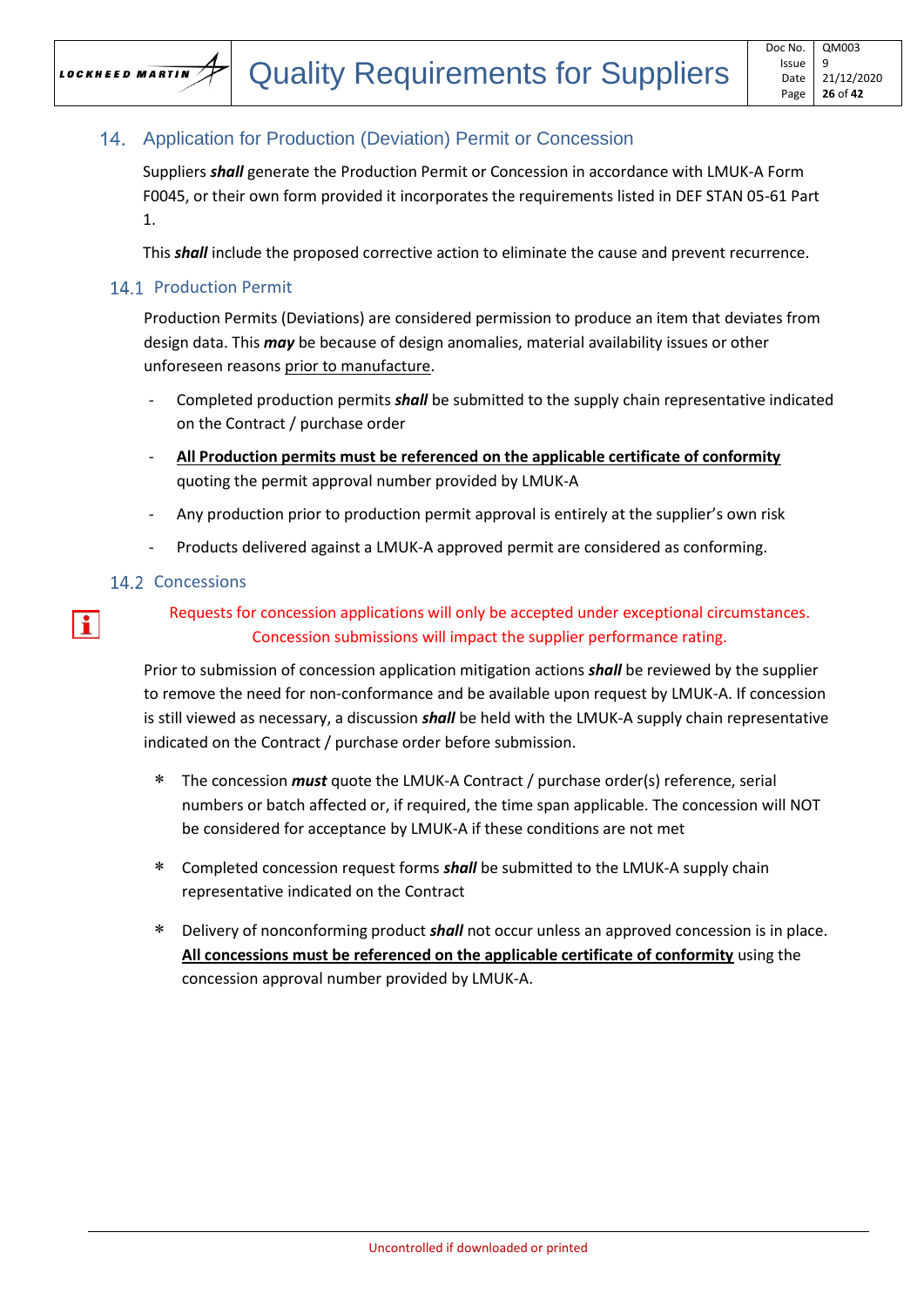#### <span id="page-26-3"></span><span id="page-26-0"></span>15. Release of Product and Services

Suppliers *shall* supply conforming goods and services on time in full (OTIF) including all required correct documentation and certification where applicable.

Certification refers to any document that states the goods or services meet or conform to specification or contract requirements. These include, but are not limited to; Certificate of Conformity, Certificate of Compliance, Certificate of Analysis, Certificate of Attestation and Certificate of Calibration.

The certifying document *shall* be deemed as an authorised contractual guarantee that the goods and services reference on the certificate meet drawing, specifications, technical data and contract requirements. **A signed copy or digital signature will be acceptable,** but Certificates *must* be traceable to a certifying supplier quality representative or authorised supplier company official.

#### <span id="page-26-1"></span>15.1 Supplier Documentation (Certificate of Conformity Requirements)

The following data/information *shall* be included on each certification document (normally referred to as a CofC or Release Note)

- Certificate or delivery unique identifier / Certification / Delivery Note number
- Certificate Date
- Purchase order / contract number
- Drawing number and / or part number and revision (as stated on Purchase Order or Sub-Contract)
- Batch unique identifier (Batch number / Lot number / Date code / Serial number)
- Quantity
- Supplier Name and Address
- Statement that goods and / or services conform to the specified requirements
- Original Manufacturer's name, part number and lot / date code (when applicable)
- LMUK-A Reference numbers for all approved Production Permits / Concessions applicable
- Reference to current First Article Inspection Report (where applicable)
- Reference to the Quality Management System release

Suppliers *shall* ensure the correct documentation is supplied with products and services. This is further illustrated in Diagram 2 – [Delivery documentation requirement flowchart.](#page-28-0)

#### <span id="page-26-2"></span>15.1.1 Certificate of Conformity



For deliveries that apply quality condition QM003-A & QM003-B (see section 4 - [Quality Conditions](#page-6-3) [\(Q Code\)](#page-6-3) a certificate of conformity *shall* be supplied with delivered goods or services that meet the above Certificate of Conformity requirements. Please read section [17](#page-30-0) which further expands the requirements for Chemicals and Hazardous Substances.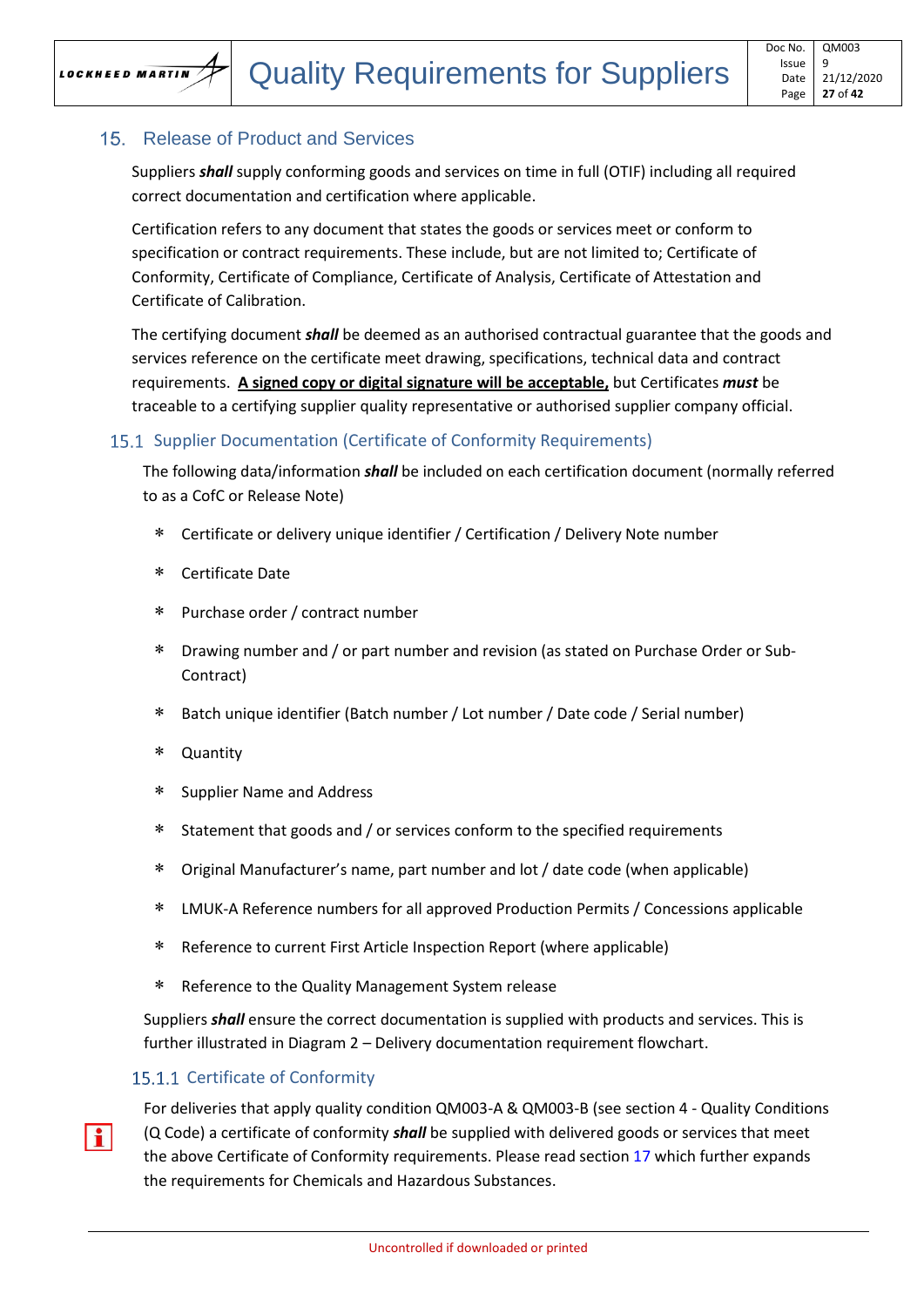## <span id="page-27-0"></span>15.1.2 Delivery Advice Note

The following data/information *shall* be included on each Delivery Advice Note when required:

- Delivery Advice Note number
- Release date
- Purchase order / contract number
- Quantity

**LOCKHEED MARTIN** 

- Supplier Name and Address
- Drawing number and / or part number (as stated on Purchase Order or Sub-Contract)
- Batch unique identifier (Batch number / Lot number / Date code / Serial number) if applicable. This is not mandated if detail captured on supporting C of C provided for QM003- A/B Contracts.

## <span id="page-27-1"></span>15.1.3 Calibration and Test Certification

Where calibration and test certification are issued to LMUK-A information *shall* include:

- The calibrated test apparatus / instrument / standard used. These will be traceable to UKAS or the national equivalent from sources other than the UK
- Calibration / test specification used to include tolerances and criteria
- Items outside specified limits will be identified, especially if the item has undergone authorised repair to bring it into specification

Calibration and test certification *shall* be submitted electronically prior to shipment of item to [calibration.fc-ampthill@lmco.com.](mailto:calibration.fc-ampthill@lmco.com) Delivery note *shall* be provided with physical delivery.

## <span id="page-27-2"></span>15.1.4 Completeness of Supplied Documentation

Certification documentation supplied to the requirements of any LMUK-A contract will be rejected and deemed not complete should it transgress any of the following:

- Certification supplied with CofC is illegible i.e. faint, blurred or ambiguous
- Certification supplied with concession/production permit whose approval is outstanding
- Incorrect / different material or subcontracted special process certification being referenced that do not tie up with FAI documentation
- Alternative material and or subcontracted special processes will be rejected if authorised certification is not attached to the CofC i.e. production permit or concession approved with the prior agreement of LMUK-A.

## <span id="page-27-3"></span>15.1.5 Late Deliveries / Short Deliveries

If non-delivery, short or late deliveries are anticipated, suppliers *shall* immediately notify the LMUK-A supply chain representative indicated on the Contract.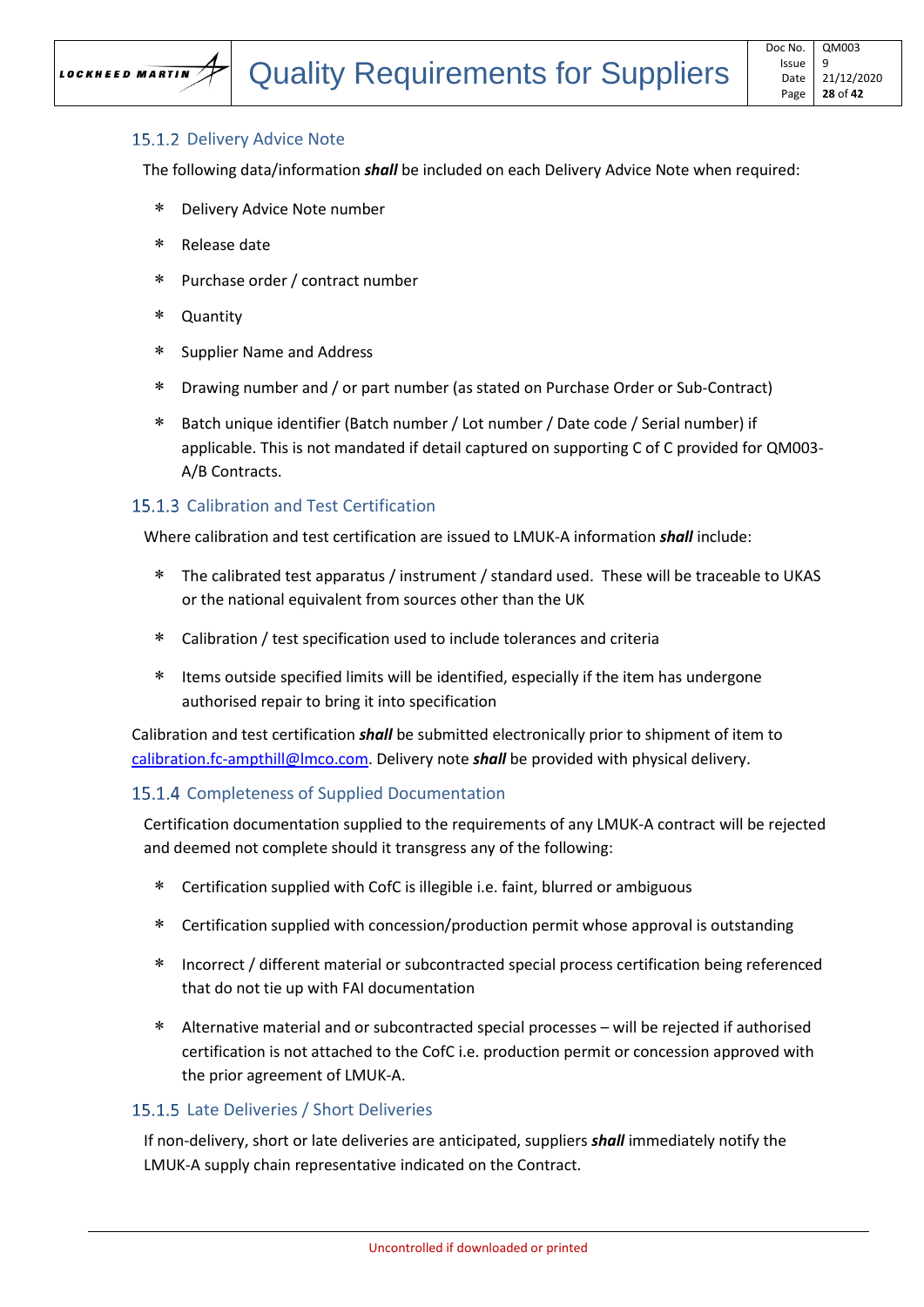## <span id="page-28-0"></span>Diagram 2 – Delivery documentation requirement flowchart

**LOCKHEED MARTIN** 



- First Article Inspection Reports *shall* be submitted electronically prior to shipment of goods to [fai.fc-ampthill@lmco.com](mailto:fai.fc-ampthill@lmco.com)
- Calibration and test certification *shall* be submitted electronically prior to shipment of item(s) to [calibration.fc-ampthill@lmco.com](mailto:calibration.fc-ampthill@lmco.com)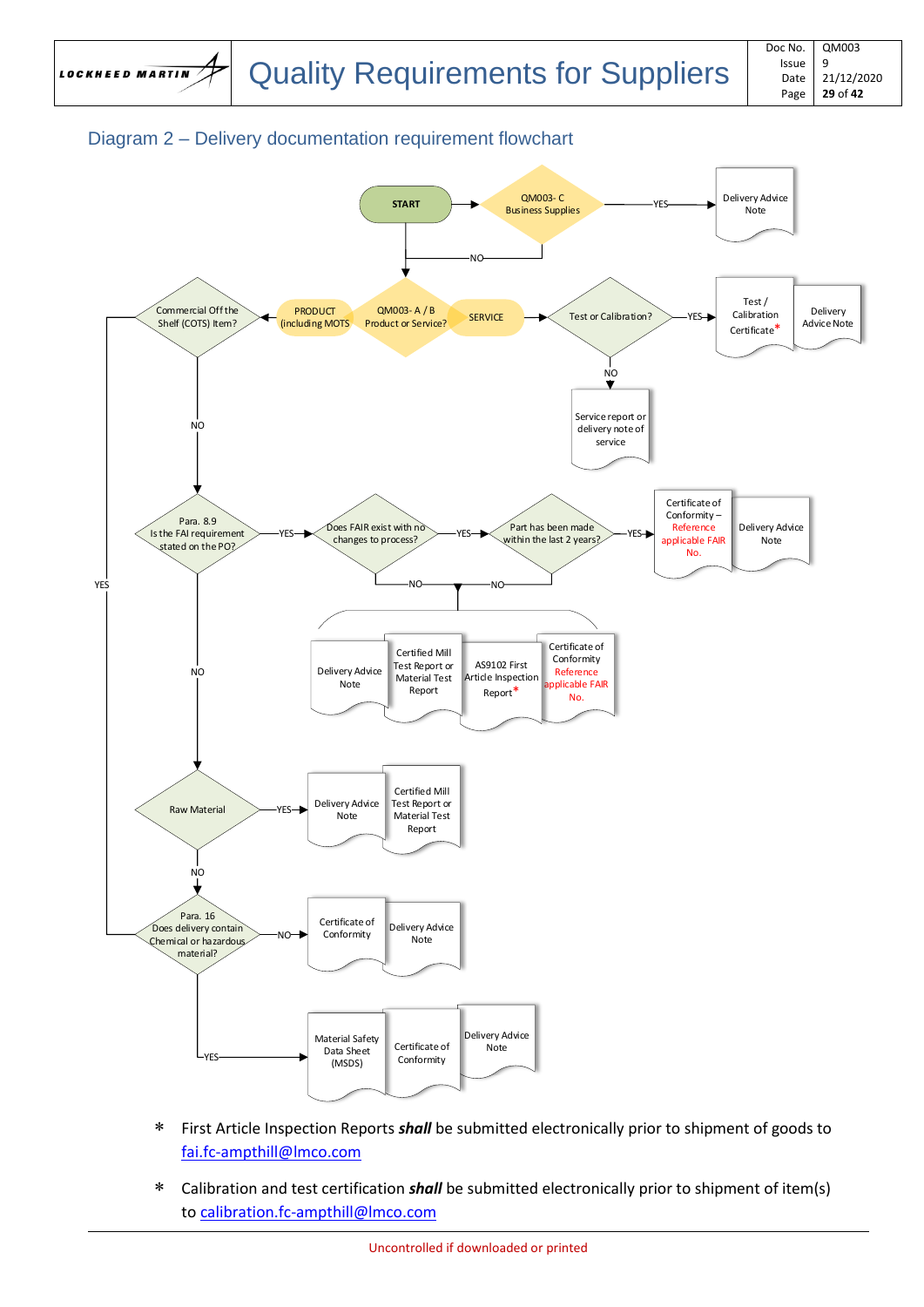#### <span id="page-29-1"></span><span id="page-29-0"></span>16. Legislative Requirements

Suppliers *shall* conform to all applicable Environmental, Health and Safety legislation as applicable to the Contract and retain appropriate compliance data as defined by legislation.

Where specified in legislation or Contract appropriate compliance data *shall* be supplied to customer (LMUK-A).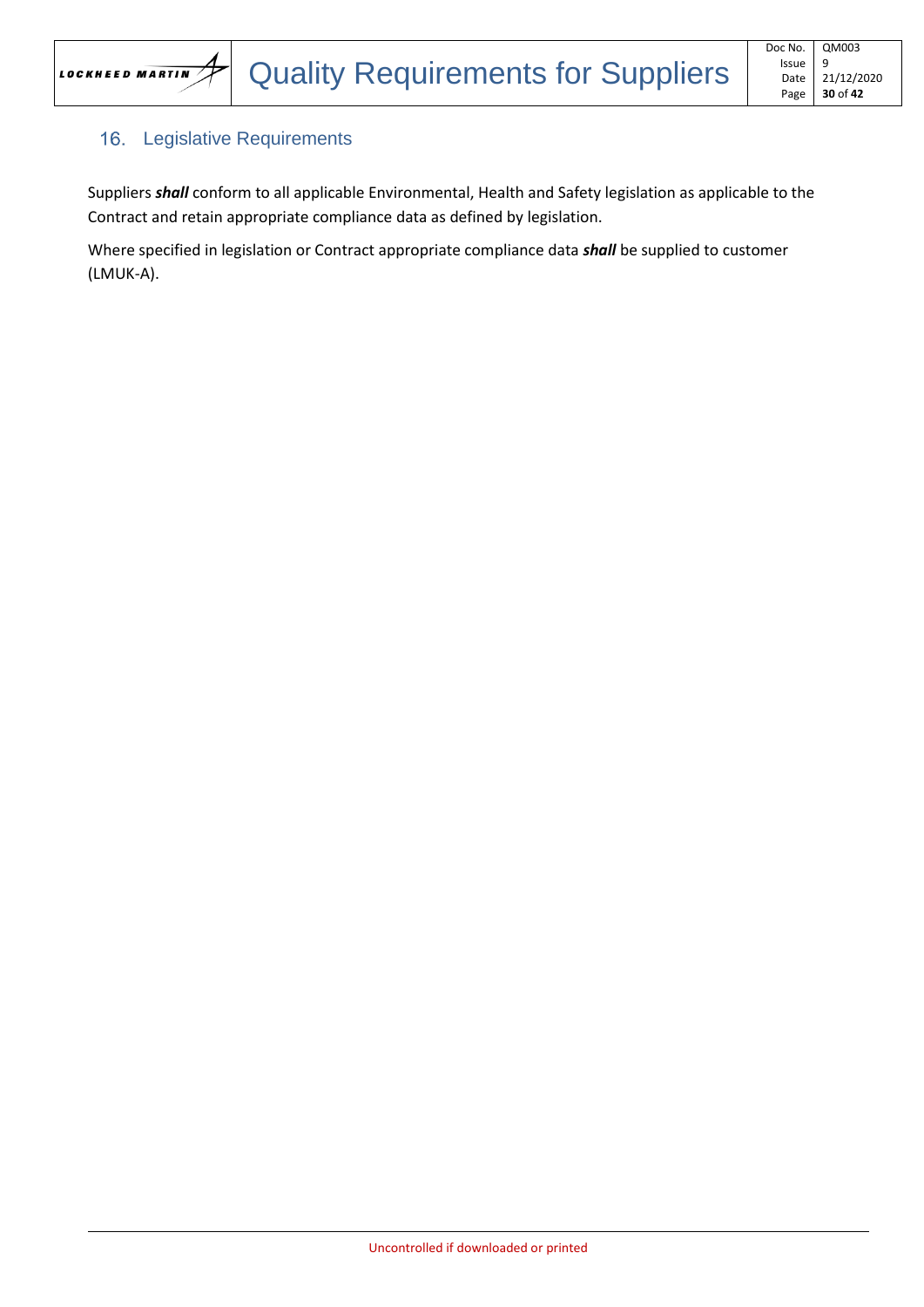#### <span id="page-30-4"></span><span id="page-30-0"></span>17. Chemicals and Hazardous Substances

Nothing in this section *shall* reduce or limit any statutory duty or legal obligation of LMUK-A or the supplier.

#### <span id="page-30-1"></span>17.1 Safety Data Sheets

If the supplier is required, under, or in connection with the contract, to supply articles or components of articles that, in the course of their use, maintenance, disposal, or in the event of an accident, *may* release hazardous materials or substances, they *shall* provide to LMUK-A a list of those hazardous materials or substances with a subsequent Safety Data Sheet.

Safety data sheets (SDS) provide information on chemical products that help users of those chemicals to make a risk assessment. They describe the hazards the chemical presents, and give information on handling, storage and emergency measures in case of accident.

By law suppliers of chemicals *must* provide an up to date safety data sheet if a substance is classified as dangerous in accordance with the [Classification, Labelling and](http://www.hse.gov.uk/chemical-classification/legal/clp-regulation.htm) Packaging (CLP) [Regulation 1272/2008.](http://www.hse.gov.uk/chemical-classification/legal/clp-regulation.htm)

#### <span id="page-30-2"></span>17.2 Registration, Evaluation, Authorisation and Restriction of Chemicals (REACH)

REACH is a European Union regulation concerning the Registration, Evaluation, Authorisation and restriction of Chemicals. The European Community Regulation (EC) No 1907/2006 concerning the Registration, Evaluation, Authorization and restriction of Chemicals (REACH) entered into force on June 1, 2007.

The regulation aims to better protect human health and the environment by ensuring the risks associated with chemicals are measured and understood. REACH calls for registration of chemicals above specific thresholds that are imported and/or manufactured within the European Economic Area (EEA), chemical disclosure requirements for articles that are imported and/or manufactured within the EEA, and the complete restriction of some chemicals from the EEA altogether.

[REACH](http://www.hse.gov.uk/reach/) applies to substances manufactured or imported into the EU in quantities of 1 tonne or more per year. Generally, it applies to all individual chemical substances on their own, in preparations or in articles.

The supplier *shall* disclose such information to LMUK-A for the purpose of compliance with the REACH regulation and comply with the requirements of Regulation (EC) No 1907/2006.

Lockheed Martin has established a Corporate REACH Program Office within its Global Supply Chain Operations organisation that is fully conversant with the requirements of REACH to ensure compliance throughout the Corporation and within our supply chain.

For more information please contact the Lockheed Martin REACH Program Office at [reach.info@lmco.com.](mailto:reach.info@lmco.com)

#### <span id="page-30-3"></span>17.3 Lead, Asbestos and Radioactive Substances

Special regulations apply to Lead, Asbestos and radioactive substances. In addition, refer to DEFCON 624 for Asbestos. Adequate packaging *must* be provided to prevent exposure of LMUK-A staff to these substances in accordance with the relevant [Health and Safety Executive](http://www.hse.gov.uk/index.htm) (HSE) Approved code of practice (ACOP).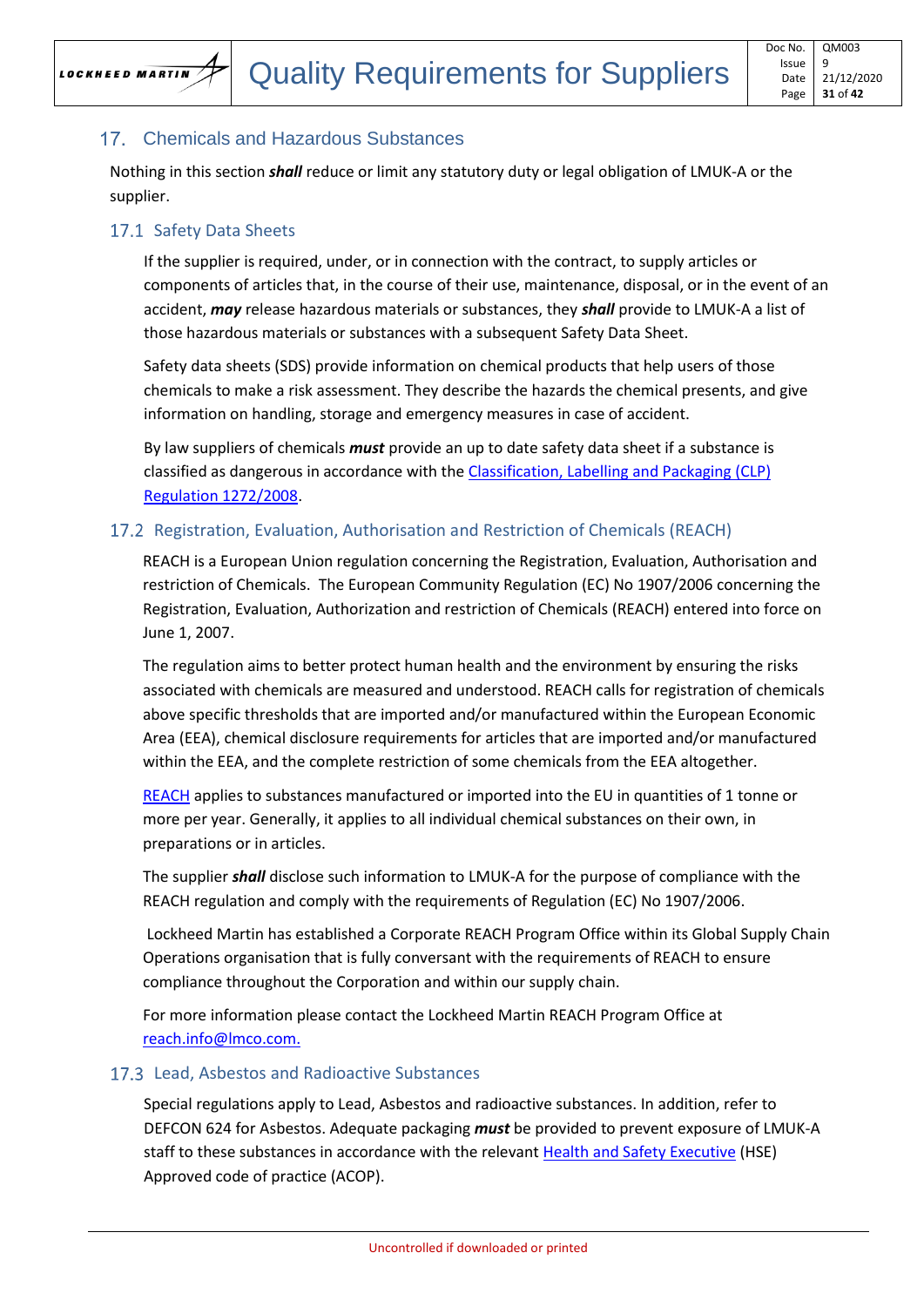#### <span id="page-31-0"></span>17.4 Restriction of Hazardous Substances (RoHS)

RoHS stands for Restriction of Hazardous Substances. RoHS originated in the European Union and restricts the use of specific hazardous materials found in electrical and electronic products (known as EEE). All applicable products in the EU market after July 1, 2006 *must* pass RoHS compliance.

Directive 2011/65/EU lays down rules on the restriction of the use of hazardous substances in electrical and electronic equipment (EEE) with a view to contributing to the protection of human health and the environment, including the environmentally sound recovery and disposal of waste EEE.

RoHS is a CE-marking directive. As such, all manufacturers of electrical/electronic products *must* comply with RoHS before the CE mark can be applied on their products and introduced to the EU market.

Manufacturers of electrical and electronic equipment *shall* be fully cognisant of the requirements and comply with EU Directives 2011/65/EU, 2017/2102 & 2015/863.

Importers & Distributors of electrical and electronic equipment *shall* be fully cognisant of the requirements and comply with EU Directives 2011/65/EU, 2017/2102 & 2105/863.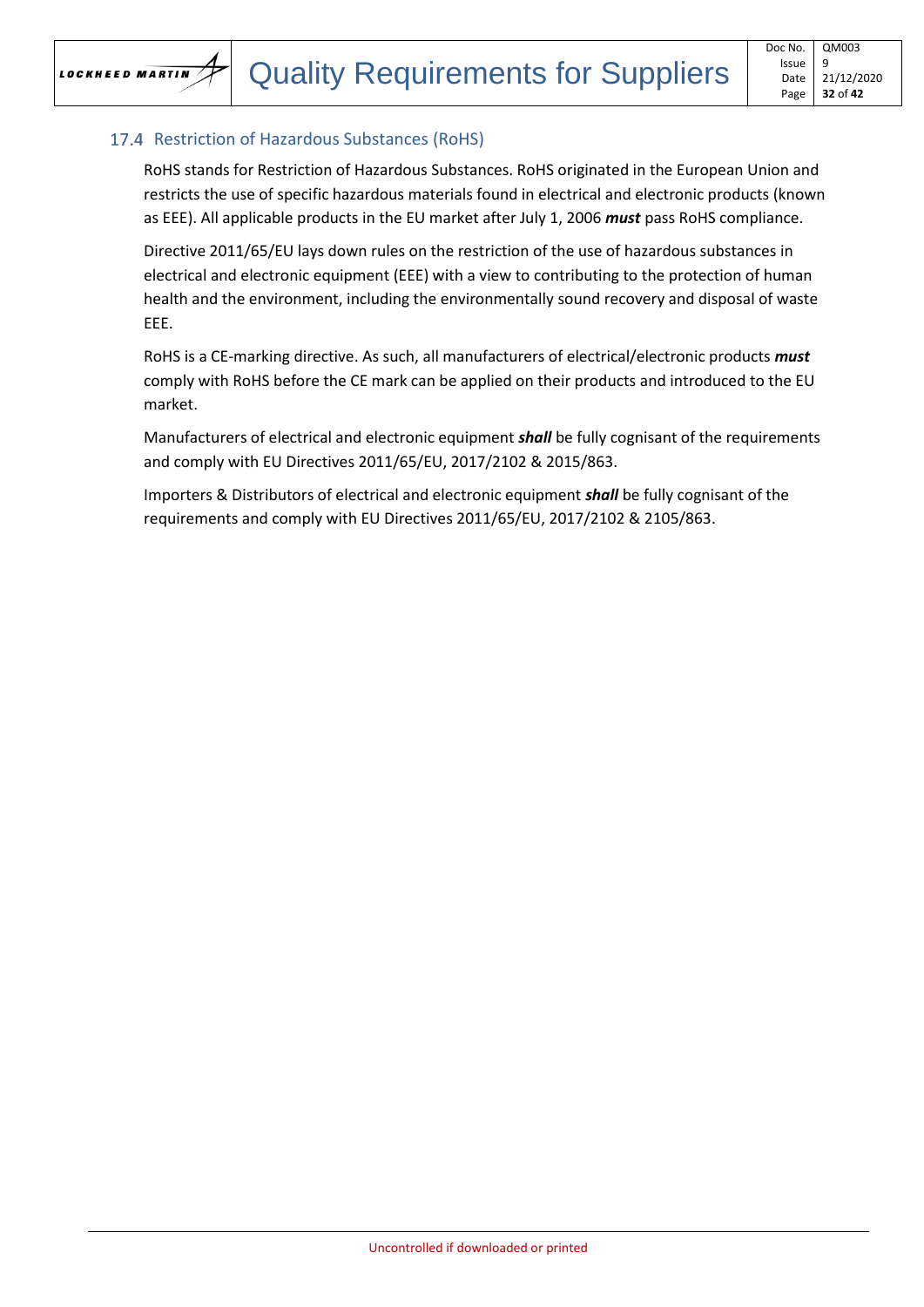<span id="page-32-3"></span>

#### <span id="page-32-0"></span>18. Munitions

#### <span id="page-32-1"></span>18.1 Weapons

Suppliers transporting weapons or weapon component parts *must* hold a current Home Office approval to transport goods controlled under the **Firearms Act 1968, Section 5** (as amended).

Home Office Guidance can be found [here.](https://www.gov.uk/government/uploads/system/uploads/attachment_data/file/518193/Guidance_on_Firearms_Licensing_Law_April_2016_v20.pdf)

#### <span id="page-32-2"></span>18.2 Explosives

For explosive items, the supplier *shall* contact Head of Safety Services at LMUK-A, 3 business days prior to delivery.

Any delivery & storage of explosives *must* be confirmed by LMUK-A that it is covered by LMUK-A explosives licence prior to delivery.

Release documentation for explosive items *must* include a copy of the National Competent Authority Classification and a Certificate of Correctness signed by the supplier's authorised person. Release documentation *must* include the National Competent Authority Classification Number, United Nations (UN) Number, Hazard Division and Net Explosive Quantity.

All packages *must* bear a UN Mark and be classified and labelled in accordance with UK Governmen[t Statutory Instrument 1994 No. 669](http://www.legislation.gov.uk/uksi/1994/669/contents/made) (The Carriage of Dangerous Goods by Road and Rail [Classification, Packaging and Labelling] Regulations 1994).

UK Governmen[t Statutory Instrument 2014 No. 1638](http://www.legislation.gov.uk/uksi/2014/1638/contents/made) (The Explosives Regulations 2014, Health and Safety) *shall* apply to all explosive items.

Packaging *shall* be in accordance with DEFCON 130 Packaging for Explosives.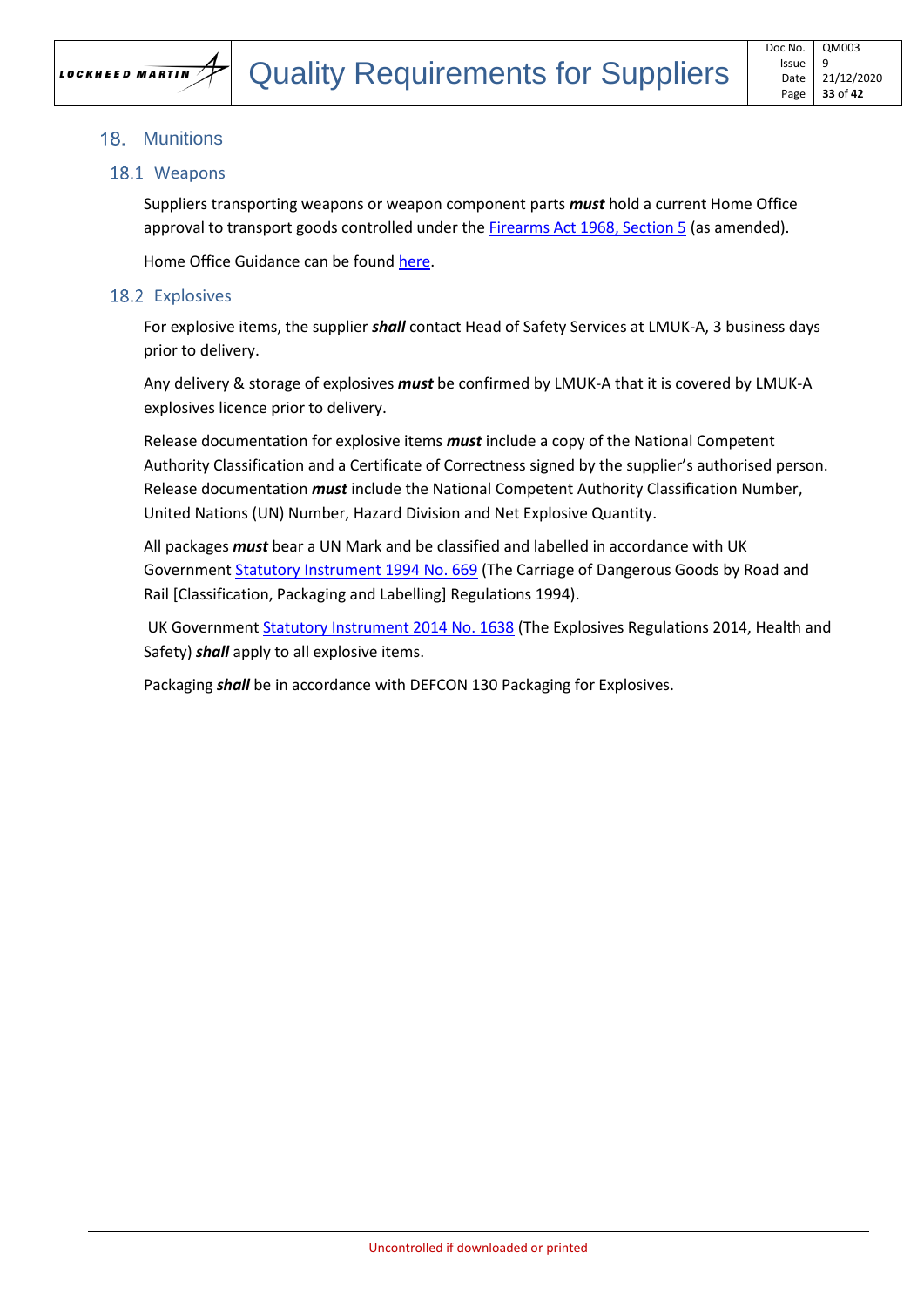#### <span id="page-33-3"></span><span id="page-33-2"></span><span id="page-33-0"></span>19. Obsolescence Management

Obsolescence Management is 'the co-ordinated activities to direct and control an organisation with regard to obsolescence'. Obsolescence Management seeks to reduce the risk of obsolescence through undertaking planned activities to reduce the frequency of obsolescence issues and/or reduce the impact when an item becomes obsolete.

Suppliers *shall* notify LMUK-A of any pending obsolescence, the relevant last time buy date and last time ship date at least 6 months prior to the last time buy date.

Suppliers should refer to IEC 62402 for further guidance on Obsolescence Management.

#### <span id="page-33-1"></span> $20<sub>1</sub>$ Business Continuity / Disaster Management

For QM003-A & QM003-B contracts suppliers *shall* have in place a business continuity plan. This *should* be in accordance with ISO 22301. This includes requirements to plan, establish, implement, operate, monitor, review, maintain and continually improve a documented management system to protect against, reduce the likelihood of occurrence, prepare for, respond to, and recover from disruptive incidents when they arise.

Essentially this is a management plan that ensures no disruption to the supply of goods to LMUK-A should the business fall foul of environmental circumstances such as fire, flood, power failure etc. This will include but not be limited to safety stocks of goods, fire protection of tooling/Jigs, safeguarding essential key machinery, off site holding of key software etc.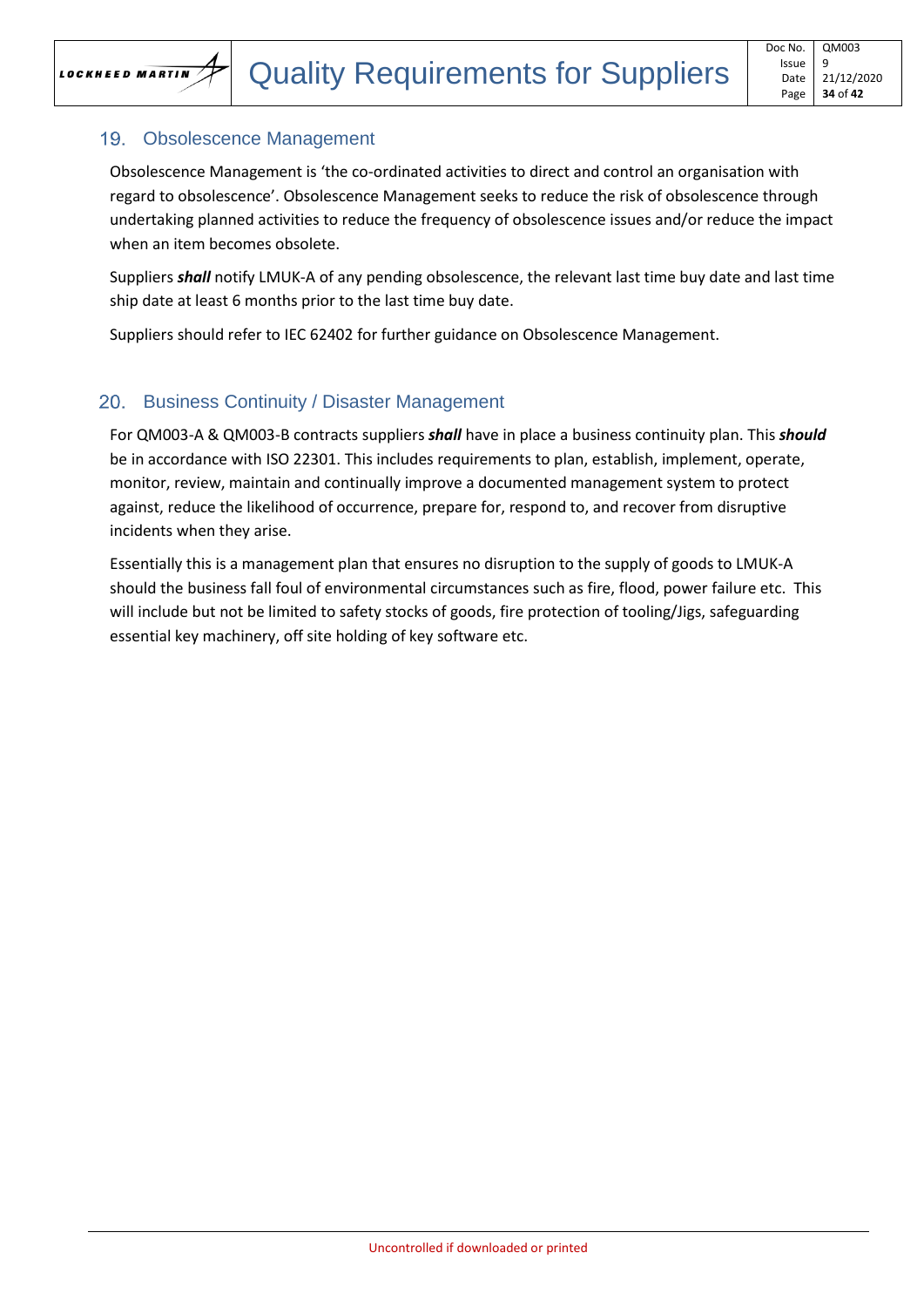#### <span id="page-34-0"></span> $21<sub>1</sub>$ Useful Resources

#### 21.1 International Aerospace Quality Group

<span id="page-34-1"></span>It is highly recommended that the free resources provided by the Society of Automotive Engineers (SAE) [International Aerospace Quality Group](https://www.sae.org/iaqg/) (IAQG) in the form of the Supply Chain Management Handbook (SCMH) is utilised to its full potential by all suppliers.

This online document contains invaluable training and guidance material on every element of Aviation, Space and Defence (AS&D) requirements including first article inspection, configuration management, quality plans, counterfeit management and contract review.

#### <span id="page-34-2"></span>21.2 Lockheed Martin Support

If there are any questions in relation to this document or requirements the applicable LMUK-A Supplier Quality representative *shall* be contacted.

Alternatively contac[t sqa\\_ampthill.fc@lmco.com.](mailto:sqa_ampthill.fc@lmco.com)

#### <span id="page-34-3"></span>21.3 Lockheed Guidance Documents & Templates

Guidance documentation & templates (including First Article Inspection Guide & Deliverable Quality Plan Template) are available on th[e Lockheed Martin UK Suppliers webpage.](https://www.lockheedmartin.com/en-gb/suppliers.html)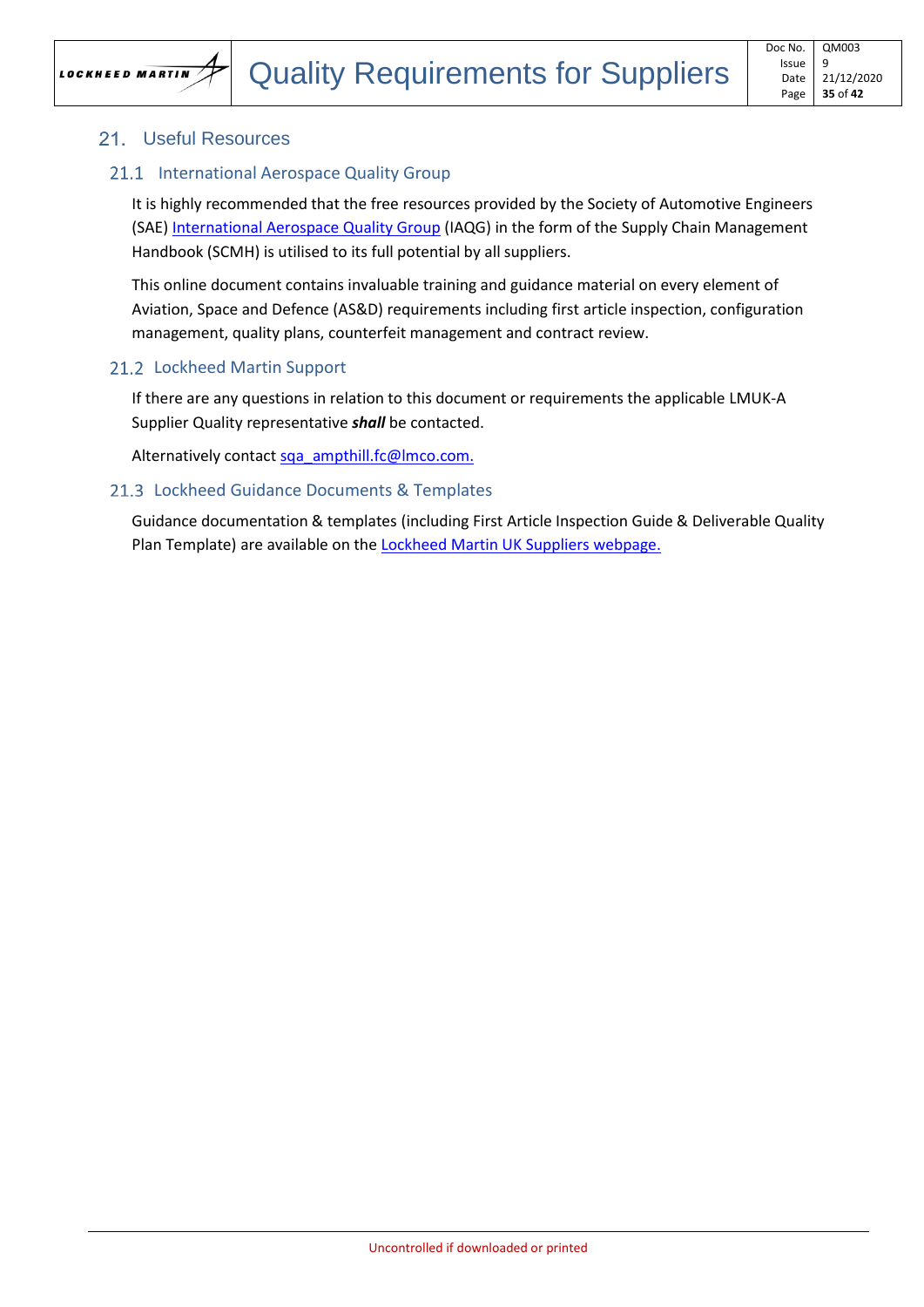#### <span id="page-35-0"></span>Appendix 1 – Additional AQAP Guidance notes

#### AQAP 2110 EDITION D Quality Requirements for Design, Development and Production (ref QM003-A – Quality Requirements for NATO Contracts)

Allied Quality Assurance Publications (AQAP) are standards for quality assurance systems that have been developed by the North Atlantic Treaty Organization (NATO). AQAP 2110 Quality Assurance Requirements for Design, Development and Production defines requirements, which, if applied appropriately, provide confidence in the supplier's capability to deliver products that conform to LMUK-A contract requirements.

The common ISO 9001 baseline inherently makes AS9100 and AQAP 2110 appear almost identical. It is acceptable for a supplier to offer a QMS that complies with the provisions of AS9100 as a satisfactory response to the QMS requirements of AQAP 2110, under two conditions:

- The supplier formally states that, "All AS9100 requirements applicable to the organization are applicable to this contract";
- The supplier formally states that, "No exclusions to AS9100 taken by the organization *shall* in any way diminish, alter, or relieve the AQAP 2110 requirements of this contract".

These formal statements *shall* be made in the Deliverable Quality Plan (DQP). See BS EN 9137 or ARP9137 Guidance for the Application of AQAP 2110 within a Quality Management System for further information.

AQAP 2120 Quality Requirements for Production **AQAP 2110 Edition D supersedes AQAP 2120 Edition 3**.

AQAP 2130 Quality Requirements for Inspection and Test **AQAP 2110 Edition D supersedes AQAP 2130 Edition 3.**

#### AQAP 2210 Supplementary Software Quality Assurance Requirements (as per QM003-A – Quality Requirements for NATO Contracts)

AQAP 2210 is intended for use with AQAP 2110 as a software specific and project-oriented supplement and defines the requirements for the Software Quality Management Activities as related to the Project to be documented in a Software Project Quality Plan. These activities are based on the supplier's software quality system. The publication also requires the evaluation of the software quality management activities to ensure their effectiveness.

#### AQAP 2105 Deliverable Quality Plan (as per QM003-A – Quality Requirements for NATO Contracts)

Where required suppliers *shall* submit a Deliverable Quality Plan (DQP) in accordance wit[h AQAP 2105](http://infostore.saiglobal.com/store/details.aspx?ProductID=1398274) which describes the framework in which the contract will be accomplished and is subject to approval by LMUK-A quality department.

The quality plan is considered as the key document which *shall* define all relevant standards and procedures to ensure that work is completed successfully to the required level of quality.

The supplier *must* ensure that their own personnel are aware of the existence, purpose and content of the quality plan. Form [F0389](https://www.lockheedmartin.com/content/dam/lockheed-martin/uk/documents/suppliers/F0389%20Deliverable%20Quality%20Plan%20Template.docx) Deliverable Quality Plan template *may* be used to meet this requirement.

#### AQAP 2131 Quality Requirements for Final Inspection

**AQAP 2131 does not apply within the scope of this document.**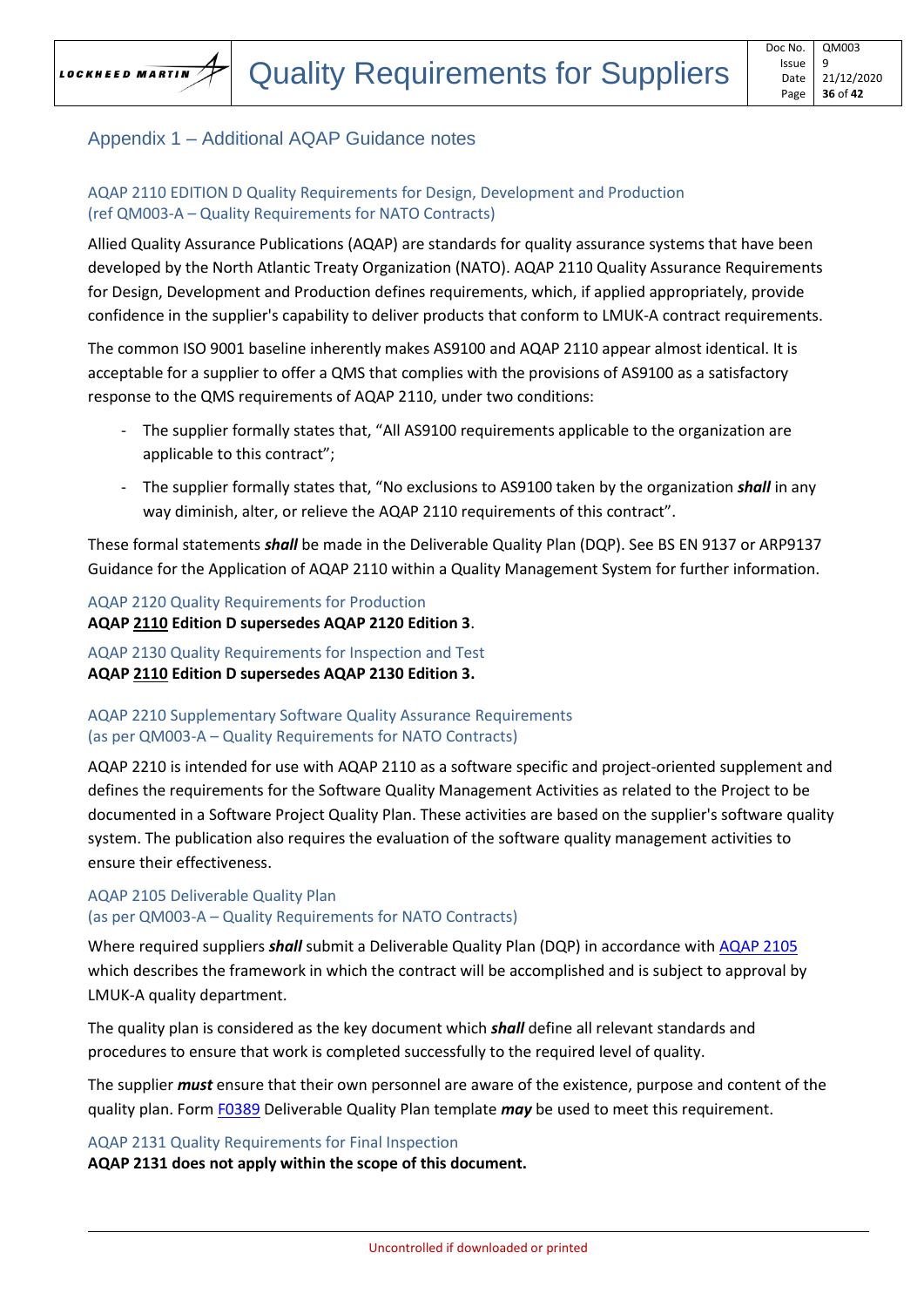#### AQAP 2310 Quality Requirements for Aviation, Space and Defence Suppliers

AQAP 2310 is invoked when suppliers hold AS9100 (or equivalent) certification where AQAP 2110 does not apply.

#### QUALITY PLAN (ISO 10005) (as per QM003-B – Quality Requirements for non-military contracts)

Where required suppliers *shall* submit a (Deliverable) Quality Plan (DQP) in accordance with AQAP standards or as detailed with the contractual requirements which describes the framework in which the contract will be accomplished and is subject to approval by LMUK-A quality department.

The quality plan is considered as the key document which *shall* define all relevant standards, procedures and specific customer requirements to ensure conformance to requirements.

The supplier *must* ensure that their own personnel are aware of the existence, purpose and content of the quality plan. Form [F0389](https://www.lockheedmartin.com/content/dam/lockheed-martin/uk/documents/suppliers/F0389%20Deliverable%20Quality%20Plan%20Template.docx) Deliverable Quality Plan template *may* be used to meet this requirement.

#### ISO 10007 CONFIGURATION MANAGEMENT PLAN (as per QM003-B – Quality Requirements for non-military contracts)

Where required suppliers *shall* prepare and operate a Configuration Management Plan, which describes the application of configuration management to the contract in accordance with AQAP standards or as detailed with the contractual requirements.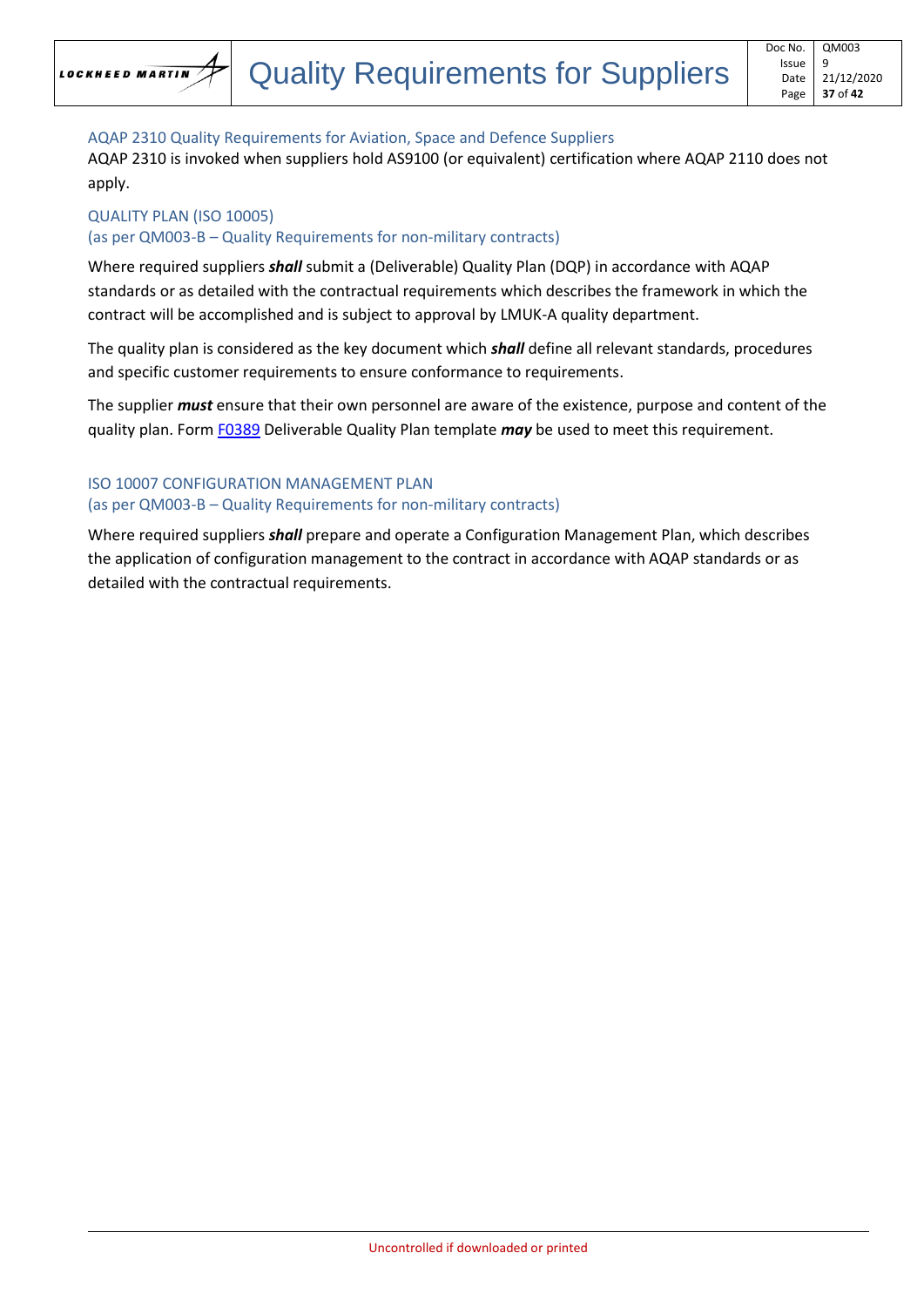## <span id="page-37-0"></span>Appendix 2 – Glossary of Abbreviations

| Abbreviation /<br><b>Acronym</b> | <b>Definition</b>                                                                                                                                                                                                               |
|----------------------------------|---------------------------------------------------------------------------------------------------------------------------------------------------------------------------------------------------------------------------------|
| A-0108                           | Supplier Corrective Action Report Form - structured report to suppliers informing                                                                                                                                               |
| <b>ACMP</b>                      | them of nonconformities that have been highlighted<br>Anti-Counterfeiting Management Plan                                                                                                                                       |
| <b>COTS</b>                      | <b>Commercial Off the Shelf</b>                                                                                                                                                                                                 |
| <b>DEF-STAN</b>                  |                                                                                                                                                                                                                                 |
| <b>DQP</b>                       | <b>Defence Standards</b>                                                                                                                                                                                                        |
|                                  | Deliverable Quality Plan                                                                                                                                                                                                        |
| F0045                            | LMUK-A form for Application for a Deviation Permit or Concession - complies with<br>DEF-STAN 05-61 iss.6                                                                                                                        |
| F0183                            | Supplier Assessment Questionnaire - required to complete supplier approval                                                                                                                                                      |
| F0189                            | Supplier Assessment Report - may be required to complete supplier approval                                                                                                                                                      |
| F0389                            | Deliverable Quality Plan Template - optional template that suppliers may use                                                                                                                                                    |
| FAI                              | <b>First Article Inspection</b>                                                                                                                                                                                                 |
| <b>FAIR</b>                      | <b>First Article Inspection Report</b>                                                                                                                                                                                          |
| <b>FOD</b>                       | Foreign Object Debris                                                                                                                                                                                                           |
| GQAR                             | <b>Government Quality Assurance Representative</b>                                                                                                                                                                              |
| <b>LM</b>                        | Lockheed Martin                                                                                                                                                                                                                 |
| <b>LMPI</b>                      | Lockheed Martin Proprietary Information                                                                                                                                                                                         |
| LMUK-A                           | Lockheed Martin UK Ampthill Limited                                                                                                                                                                                             |
| <b>MLA</b>                       | Manufacturing Licence Agreement                                                                                                                                                                                                 |
| <b>MOTS</b>                      | Modified Off the Shelf                                                                                                                                                                                                          |
| <b>MSL</b>                       | Moisture Sensitive Level                                                                                                                                                                                                        |
| <b>NDA</b>                       | Non-Disclosure Agreement                                                                                                                                                                                                        |
| <b>OEM</b>                       | Original Equipment Manufacturer                                                                                                                                                                                                 |
| <b>PCD</b>                       | <b>Process Control Document</b>                                                                                                                                                                                                 |
| <b>PCFC</b>                      | <b>Process Control Flow Chart</b>                                                                                                                                                                                               |
| <b>PFMEA</b>                     | Process Failure Mode Effect Analysis                                                                                                                                                                                            |
| QM003                            | This document - LMUK-A's Quality Requirements for Suppliers                                                                                                                                                                     |
| QMS                              | <b>Quality Management System</b>                                                                                                                                                                                                |
| <b>RCA</b>                       | Root Cause Analysis                                                                                                                                                                                                             |
| SQE                              | <b>Supplier Quality Engineer</b>                                                                                                                                                                                                |
| <b>SSCM</b>                      | Sustainable Supply Chain Management                                                                                                                                                                                             |
| Supplier                         | Vendor, supplier of goods and services, sub-contractor and distributor                                                                                                                                                          |
| <b>TAA</b>                       | <b>Technical Assistance Agreement</b>                                                                                                                                                                                           |
| <b>TCP</b>                       | <b>Technology Control Plan</b>                                                                                                                                                                                                  |
| <b>UKAS</b>                      | The UK's National Accreditation Body, responsible for determining, in the public<br>interest, the technical competence and integrity of organisations such as those<br>offering testing, calibration and certification services |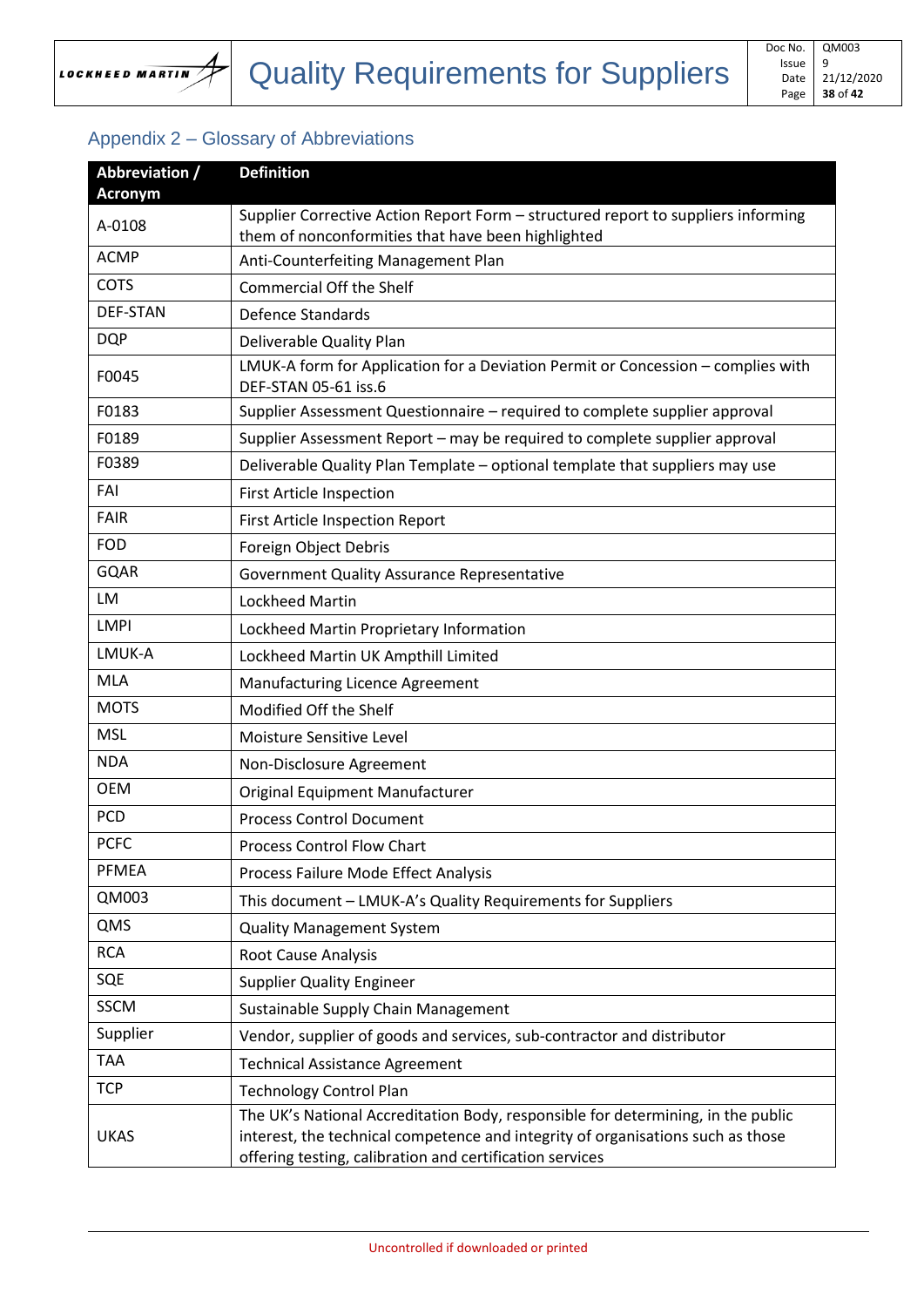## <span id="page-38-0"></span>Appendix 3 – Standards Referenced

| <b>Standard Number</b> | <b>Title</b>                                                                                                                    |
|------------------------|---------------------------------------------------------------------------------------------------------------------------------|
| <b>ACMP 2100</b>       | <b>Configuration Management Contractual Requirements</b>                                                                        |
| <b>ANSI/ESD S20.20</b> | Protection of Electrical and Electronic Parts, Assemblies and Equipment<br>(Excluding Electrically Initiated Explosive Devices) |
| <b>AQAP 2105</b>       | NATO Requirements for Quality Plans                                                                                             |
| <b>AQAP 2110</b>       | NATO Quality Assurance Requirements for Design, Development and<br>Production                                                   |
| <b>AQAP 2120</b>       | NATO Quality Assurance Requirements for Production - Superseded by AQAP<br>2110 Edition D (2016)                                |
| <b>AQAP 2130</b>       | NATO Quality Assurance Requirements for Inspection and Test - Superseded by<br>AQAP 2110 Edition D (2016)                       |
| <b>AQAP 2131</b>       | NATO Quality Assurance Requirements for Final Inspection                                                                        |
| <b>AQAP 2210</b>       | NATO Supplementary Software Quality Assurance Requirements to AQAP-2110<br>or AQAP-2310                                         |
| <b>AQAP 2310</b>       | NATO Quality Assurance Requirements for Aviation, Space and Defence<br><b>Suppliers</b>                                         |
| ARP9136                | Aerospace Series - Root Cause Analysis and Problem Solving (9S Methodology)                                                     |
| ARP9137                | Guidance for the Application of AQAP 2110 within a 9100 Quality Management<br>System                                            |
| AS13000                | Problem Solving Requirements for Suppliers                                                                                      |
| AS5553                 | Counterfeit Electronic Parts; Avoidance, Detection, Mitigation, and Disposition                                                 |
| AS6081                 | Fraudulent/Counterfeit Electronic Parts: Avoidance, Detection, Mitigation, and<br>Disposition - Distributors                    |
| AS6174                 | Counterfeit Materiel; Assuring, Acquisition of Authentic and Conforming<br>Materiel                                             |
| AS9100                 | Quality Management Systems - Requirements for Aviation, Space and Defense<br>Organizations                                      |
| AS9102                 | Aerospace First Article Inspection Requirement                                                                                  |
| AS9120                 | Quality Management Systems - Aerospace Requirements for Stockist<br>Distributors                                                |
| AS9146                 | Foreign Object Damage (FOD) Prevention Program - Requirements for Aviation,<br>Space, and Defense Organizations                 |
| ASTM3359               | Standard Test Methods for Rating Adhesion by Tape Test                                                                          |
| BS EN 61340-5-1        | Electrostatics. Protection of Electronic Devices from Electrostatic Phenomena.<br><b>General Requirements</b>                   |
| <b>BS EN 9100</b>      | Quality Management Systems. Requirements for Aviation, Space and Defence<br>Organizations                                       |
| <b>BS EN 9137</b>      | Quality Management Systems: Guidance for the Application of AQAP 2110<br>within and EN 9100 Quality Management System           |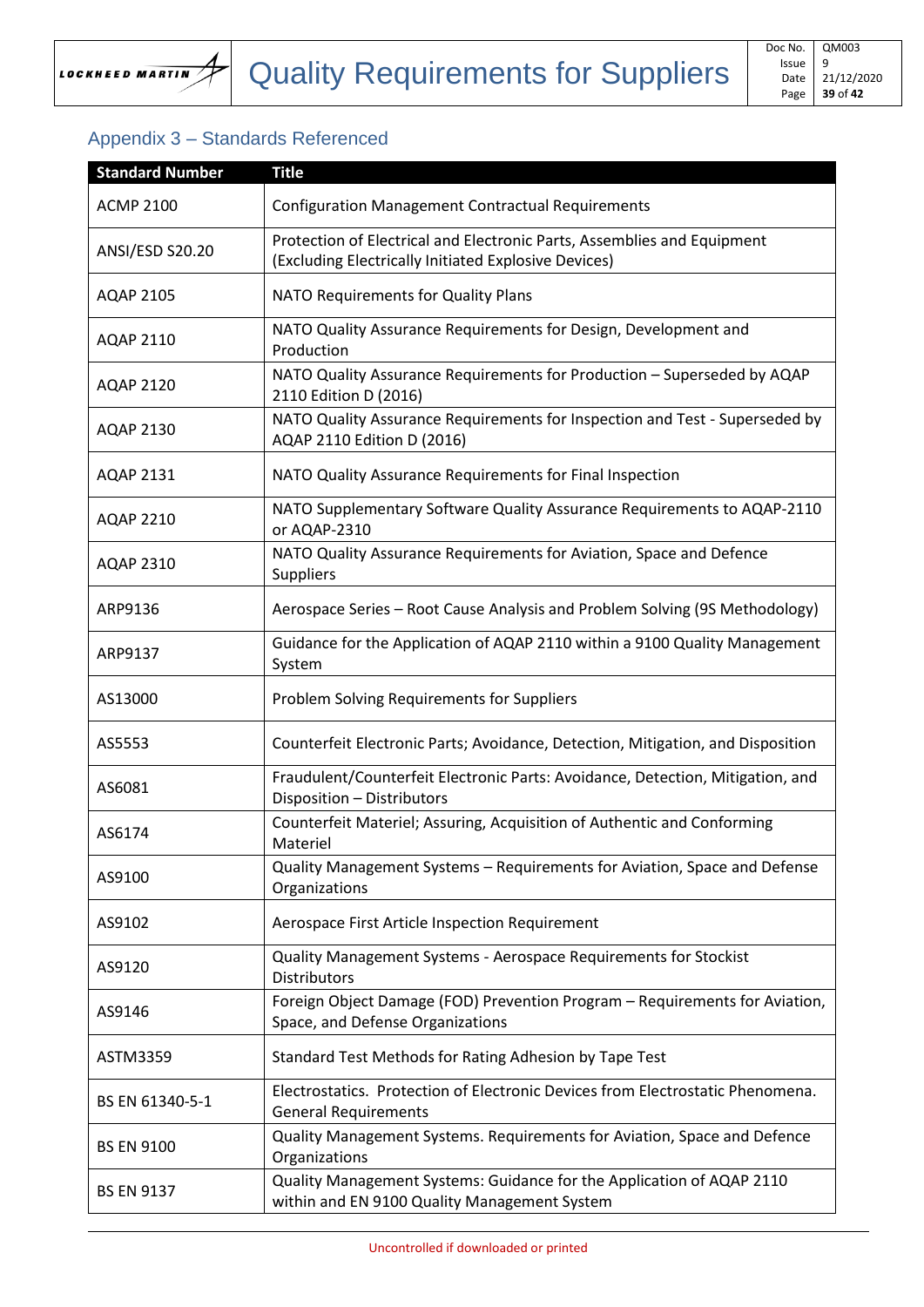

# Quality Requirements for Suppliers

| <b>DEF STAN 05-135</b>       | Avoidance of Counterfeit Materiel                                                                                                                                                     |
|------------------------------|---------------------------------------------------------------------------------------------------------------------------------------------------------------------------------------|
| DEF STAN 05-57               | <b>Configuration Management of Defence Materiel</b>                                                                                                                                   |
| <b>DEF STAN 05-61 Part 1</b> | <b>Quality Assurance Procedural Requirements Part 1: Concessions</b>                                                                                                                  |
| IPC/JEDEC J-STD 033          | Standard for Handling, Packing, Shipping and Use of Moisture/Reflow Sensitive<br><b>Surface Mount Devices</b>                                                                         |
| IS02409                      | Paints and Varnishes - Cross-cut test                                                                                                                                                 |
| ISO 10005                    | Quality Management - Guidelines for Quality Plans                                                                                                                                     |
| ISO 10007                    | Quality Management – Guidelines for Configuration Management                                                                                                                          |
| ISO 17025                    | General Requirements for the Competence of Testing and Calibration<br>Laboratories                                                                                                    |
| ISO 22301                    | Security and Resilience - Business Continuity Management Systems -<br>Requirements                                                                                                    |
| ISO 9001                     | <b>Quality Management Systems - Requirements</b>                                                                                                                                      |
| MIL-STD-1686                 | Electrostatic Discharge Control Program for Protection of Electrical and<br>Electronic Parts, Assemblies and Equipment (Excluding Electrically Initiated<br><b>Explosive Devices)</b> |
| <b>NAS412</b>                | Foreign Object Damage (FOD) Prevention Guidance Document                                                                                                                              |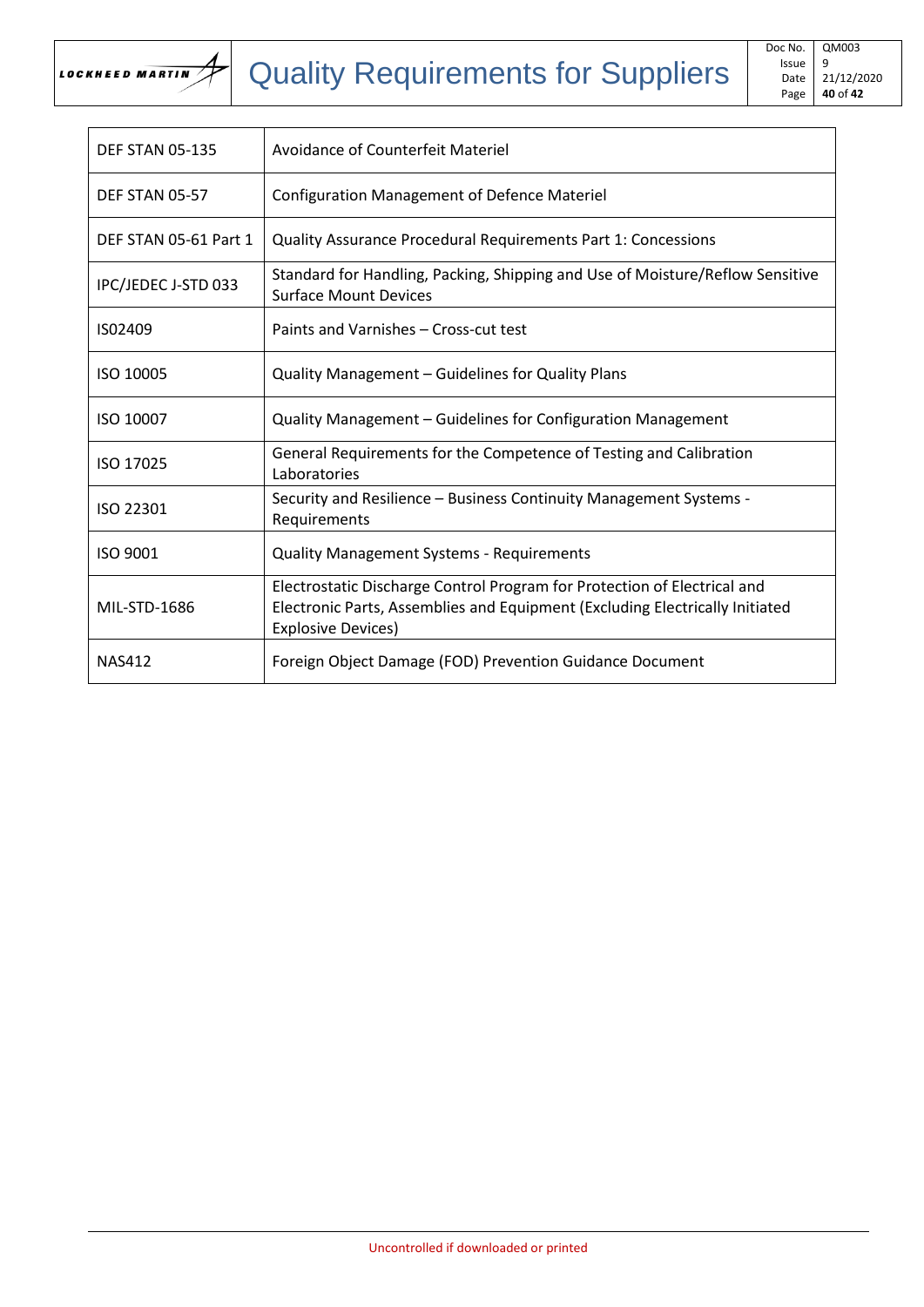## <span id="page-40-0"></span>22. QM003 Document Changes

| <b>Date</b><br><b>Iss</b> |                                                             | Clause(s)              | <b>Changes</b>                                                              | Change by                                                                                                                                                 |                                   |  |
|---------------------------|-------------------------------------------------------------|------------------------|-----------------------------------------------------------------------------|-----------------------------------------------------------------------------------------------------------------------------------------------------------|-----------------------------------|--|
| 22 June 2016<br>All<br>2  |                                                             |                        | Complete re-write of Quality Requirements for Suppliers                     | Konrad Burgoyne                                                                                                                                           |                                   |  |
|                           |                                                             | 1.2                    | Order of Precedence added                                                   |                                                                                                                                                           |                                   |  |
|                           |                                                             | 4.7                    | Delivery Quality Condition descriptions changed                             |                                                                                                                                                           |                                   |  |
|                           |                                                             | All                    | ISO 9001:2008 References removed                                            |                                                                                                                                                           |                                   |  |
|                           |                                                             | 5                      | Figure 1 Additional Flow-Down Requirement Selection Flowchart amended in    |                                                                                                                                                           |                                   |  |
|                           |                                                             |                        | line with AQAP 2110 Edition D                                               |                                                                                                                                                           |                                   |  |
|                           |                                                             | 5.1, 5.2, 5.3<br>& 5.6 | AQAP 2110 Edition D (2016) supersedes AQAP 2110 Ed 3, 2120 and 2130         |                                                                                                                                                           |                                   |  |
|                           |                                                             | 10.1                   | Part marking as per purchase order, design data or drawing added            |                                                                                                                                                           |                                   |  |
|                           |                                                             |                        | The supplier shall ensure that full traceability is maintained and can be   | <b>Konrad Burgoyne</b><br>Craig White<br>Craig White<br>Craig White<br>Craig White<br>Craig White<br>Craig White<br>Craig White<br>Jon Hood / Will Cullen |                                   |  |
| 13/03/2017                | 3                                                           | 10.2                   | provided on request throughout the sub-tier supply chain added              |                                                                                                                                                           |                                   |  |
|                           |                                                             |                        | Certificates must be traceable to the certifying quality representative or  |                                                                                                                                                           |                                   |  |
|                           |                                                             | 11                     | company official on request added                                           |                                                                                                                                                           |                                   |  |
|                           |                                                             | 11.1                   | Reference to raw material certification where applicable and name of        |                                                                                                                                                           |                                   |  |
|                           |                                                             |                        | authorised certifying quality representative or company official removed    |                                                                                                                                                           |                                   |  |
|                           |                                                             | 13.2                   | Deviation from design data generalised                                      |                                                                                                                                                           |                                   |  |
|                           |                                                             | 13.6                   | Shelf life requirement increase to 80% unless otherwise specified           |                                                                                                                                                           |                                   |  |
|                           |                                                             | 14.2                   | Lockheed Martin conflict minerals policy hyperlink added                    |                                                                                                                                                           |                                   |  |
|                           |                                                             | 18.1                   | Figure 2 Delivery Documentation Requirement Flowchart added                 |                                                                                                                                                           |                                   |  |
|                           |                                                             | 19                     | Requests for deviation permit or application for concession amended in line |                                                                                                                                                           |                                   |  |
|                           |                                                             |                        | with current process                                                        |                                                                                                                                                           |                                   |  |
| 31/10/2017                | 4                                                           | All                    | Restructure of Document to align with ISO 9001 and AS9100 requirements      |                                                                                                                                                           |                                   |  |
| 05/01/2018                | 5                                                           | 3.6                    | Addition of Regulatory Authority to 'right of access'                       |                                                                                                                                                           |                                   |  |
|                           |                                                             | 4.9.1                  | Change to C of C requirements (FAI)                                         |                                                                                                                                                           |                                   |  |
| 30/05/2018                | 6                                                           |                        | 4.11.2                                                                      | Addition of Production Permit term                                                                                                                        |                                   |  |
|                           |                                                             | Appendix 2             | First Article Requirement clarification on flowchart                        |                                                                                                                                                           |                                   |  |
| 03/07/2018                | $\overline{7}$                                              | Appendix 3             | New section added to Appendix 3 to include Special Process Document         |                                                                                                                                                           |                                   |  |
|                           |                                                             |                        |                                                                             |                                                                                                                                                           | References & update to Appendix 2 |  |
|                           | 8                                                           | 3.2 &                  | Re-write of Special Process Approvals and amendment to table                |                                                                                                                                                           |                                   |  |
| 27/02/2019                |                                                             | Appendix 3,            |                                                                             |                                                                                                                                                           |                                   |  |
|                           |                                                             | Multiple               | Hyperlinks to LM web resources updated and obsolete hyperlinks removed      |                                                                                                                                                           |                                   |  |
| 21/12/2020                | Substantially re-written and restructured.<br>9<br>Multiple |                        |                                                                             |                                                                                                                                                           |                                   |  |
|                           |                                                             |                        | 15/02/2021- Clause 6.1 typo corrected - stated AS9102 not AS9120 for        |                                                                                                                                                           |                                   |  |
|                           |                                                             |                        | distributors certification. AS9120 added to appendix 3 table.               |                                                                                                                                                           |                                   |  |
|                           |                                                             |                        |                                                                             |                                                                                                                                                           |                                   |  |